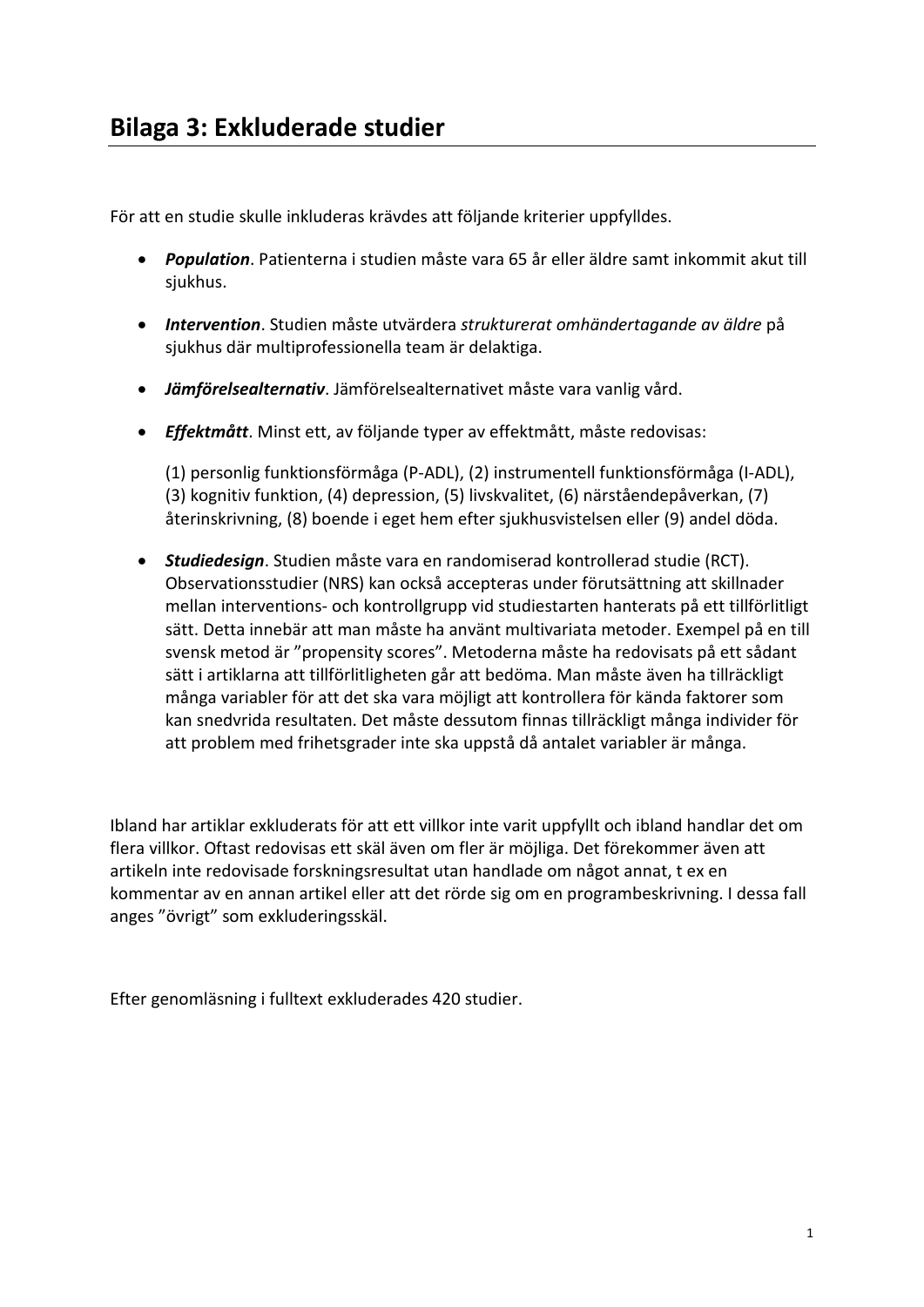| <b>Referens</b>                                                                                                                                                                                                                                                                                                                                            | Exklusionsorsak(er)                  |
|------------------------------------------------------------------------------------------------------------------------------------------------------------------------------------------------------------------------------------------------------------------------------------------------------------------------------------------------------------|--------------------------------------|
| Abbatecola AM, Spazzafumo L, Corsonello A, Sirolla C, Bustacchini S,<br>Guffanti E. Development and Validation of the HOPE Prognostic Index<br>on 24-Month Posthospital Mortality and Rehospitalization: Italian<br>National Research Center on Aging (INRCA). Rejuvenation Res. 2011.                                                                     | Irrelevant<br>studiedesign           |
| Abizanda P, Leon M, Dominguez-Martin L, Lozano-Berrio V, Romero L,<br>Luengo C, et al. Effects of a short-term occupational therapy<br>intervention in an acute geriatric unit. A randomized clinical trial.<br>Maturitas. 2011;69(3):273-8.                                                                                                               | Irrelevant<br>intervention           |
| Abizanda P, Navarro JL, Romero L, Leon M, Sanchez-Jurado PM,<br>Dominguez L. Upper extremity function, an independent predictor of<br>adverse events in hospitalized elderly. Gerontology. 2007;53(5):267-73.                                                                                                                                              | Irrelevant jämförelse-<br>alternativ |
| ACE unit seeks to reduce elderly functional decline. Hosp Case Manag.<br>2002;10(5):71-3.                                                                                                                                                                                                                                                                  | Ej levererad<br>beställning          |
| Adam SH, Eid HO, Barss P, Lunsjo K, Grivna M, Torab FC, et al.<br>Epidemiology of geriatric trauma in United Arab Emirates. Arch<br>Gerontol Geriatr. 2008;47(3):377-82.                                                                                                                                                                                   | Irrelevant<br>intervention           |
| Adamis D, Treloar A, Gregson N, Macdonald AJ, Martin FC. Delirium and<br>the functional recovery of older medical inpatients after acute illness:<br>the significance of biological factors. Arch Gerontol Geriatr.<br>2011;52(3):276-80.                                                                                                                  | Irrelevant<br>intervention           |
| Adams, A. L., Schiff, M. A., Koepsell, T. D., Rivara, F. P., Leroux, B. G.,<br>Becker, T. M., & Hedges, J. R. (2010). Physician consultation,<br>multidisciplinary care, and 1-year mortality in Medicare recipients<br>hospitalized with hip and lower extremity injuries. J Am Geriatr Soc,<br>58(10), 1835-1842. doi: 10.1111/j.1532-5415.2010.03087.x. | Irrelevant population                |
| Adshead F, Cody DD, Pitt B. BASDEC: a novel screening instrument for<br>depression in elderly medical inpatients. BMJ. 1992;305(6850):397.                                                                                                                                                                                                                 | Irrelevant<br>intervention           |
| Adunsky A, Arad M, Levi R, Blankstein A, Zeilig G, Mizrachi E. Five-year<br>experience with the 'Sheba' model of comprehensive orthogeriatric<br>care for elderly hip fracture patients. Disability and Rehabilitation.<br>2005;27(18-19):1123-7.                                                                                                          | Irrelevant<br>studiedesign           |
| Adunsky A, Fleissig Y, Levenkrohn S, Arad M, Noy S. A comparative study<br>of Mini-Mental Test, Clock Drawing task and Cognitive-FIM in evaluating<br>functional outcome of elderly hip fracture patients. Clin Rehabil.<br>2002;16(4):414-9.                                                                                                              | Irrelevant<br>intervention           |
| Adunsky A, Levi R, Cecic A, Arad M, Noy S, Barell V. The "Sheba" model<br>of comprehensive orthogeriatric care for elderly hip fracture patients: A<br>preliminary report. Israel Medical Association Journal. 2002;4(4):259-<br>61.                                                                                                                       | Irrelevant<br>studiedesign           |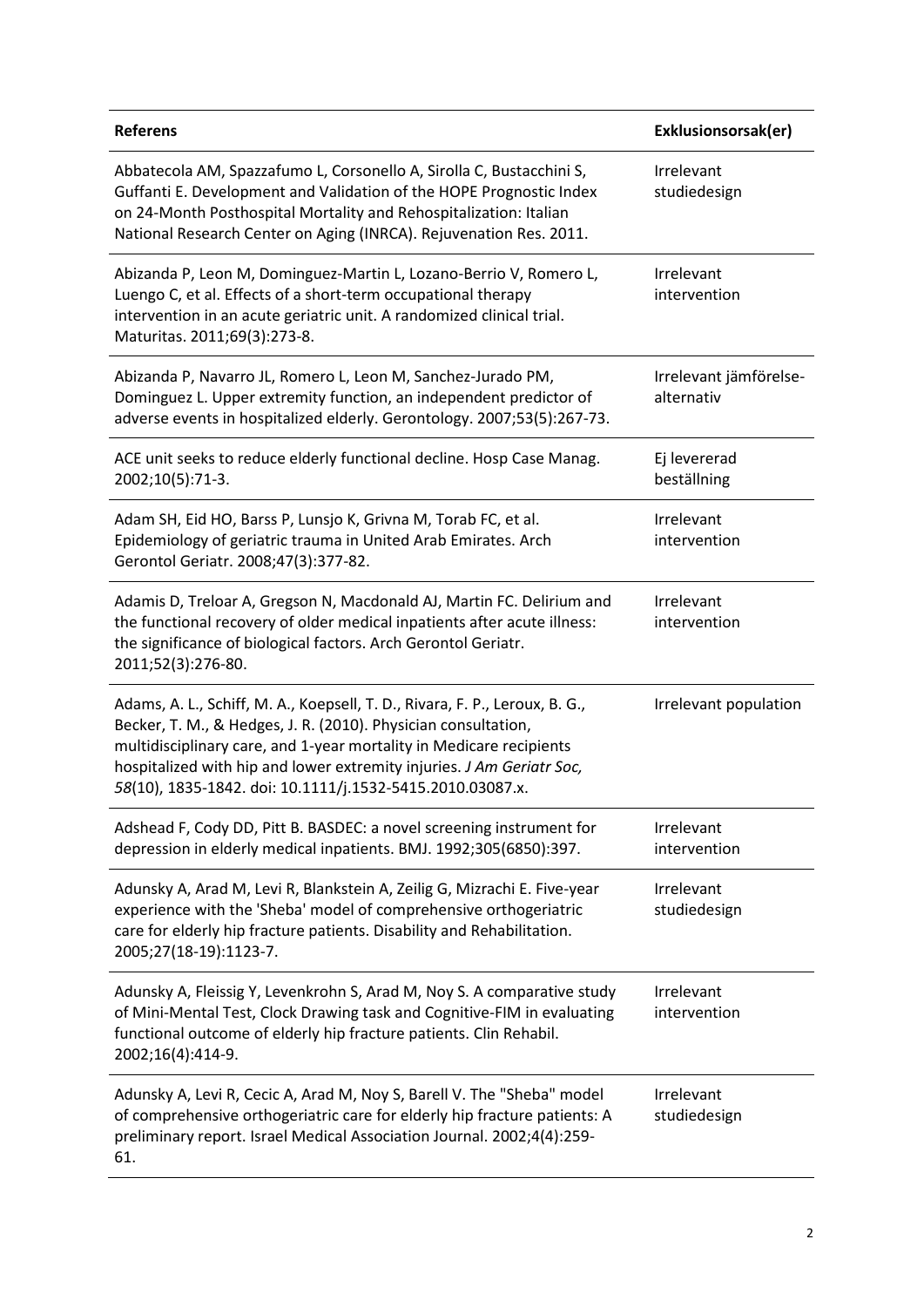| Ahmed Nasiya, N., & Pearce Shannon, E. (2010). Acute care for the<br>elderly: A literature review. Population Health Management, 13(4), 219-<br>225.                                                                                                                                                                                                         | Övrigt                      |
|--------------------------------------------------------------------------------------------------------------------------------------------------------------------------------------------------------------------------------------------------------------------------------------------------------------------------------------------------------------|-----------------------------|
| Ahmed, N., Taylor, K., McDaniel, Y., & Dyer, C. B. (2012). The role of an<br>acute care for the elderly unit in achieving hospital quality indicators<br>while caring for frail hospitalized elders. Population Health<br>Management, 15, 236-240.                                                                                                           | Irrelevant<br>studiedesign  |
| Aimonino, N., Tibaldi, V., Barale, S., Bardelli, B., Pilon, S., Marchetto, C.,<br>Molaschi, M. (2007). Depressive symptoms and quality of life in elderly<br>patients with exacerbation of chronic obstructive pulmonary disease or<br>cardiac heart failure: preliminary data of a randomized controlled trial.<br>Arch Gerontol Geriatr, 44 Suppl 1, 7-12. | Irrelevant population       |
| Aizen E, Swartzman R, Clarfield AM. Hospitalization of nursing home<br>residents in an acute-care geriatric department: Direct versus<br>emergency room admission. Israel Medical Association Journal.<br>2001;3(10):734-8.                                                                                                                                  | Ej levererad<br>beställning |
| Alarcon T, Barcena A, Gonzalez-Montalvo JI, Penalosa C, Salgado A.<br>Factors predictive of outcome on admission to an acute geriatric ward.<br>Age and Ageing. 1999;28(5):429-32.                                                                                                                                                                           | Irrelevant<br>studiedesign  |
| Albiol, T., Martinez, A., Sanchez, R., J, L., Garcia, N., & J, A. (2011).<br>Functional trajectories of elderly patients admitted in a geriatric<br>rehabilitation unit after discharge of acute hospitalization. European<br>Geriatric Medicine, 2, S49.                                                                                                    | Irrelevant<br>studiedesign  |
| Anderson C, Deepak BV, Amoateng-Adjepong Y, Zarich S. Benefits of<br>comprehensive inpatient education and discharge planning combined<br>with outpatient support in elderly patients with congestive heart<br>failure. Congest Heart Fail. 2005;11(6):315-21.                                                                                               | Irrelevant<br>studiedesign  |
| Andersson P, Hallberg IR, Renvert S. Comparison of oral health status on<br>admission and at discharge in a group of geriatric rehabilitation<br>patients. Oral Health Prev Dent. 2003;1(3):221-8.                                                                                                                                                           | Irrelevant<br>studiedesign  |
| Andrews, A., Sharp, S., McCullough, D., & Wennberg John, E. (2011).<br>Fewer Hospitalizations Result When Primary Care Is Highly Integrated<br>Into A Continuing Care Retirement Community. Health Affairs, 30(5),<br>975-984.                                                                                                                               | Irrelevant<br>studiedesign  |
| Andrews, B. C., Kaye, J., Bowcutt, M., & Campbell, J. (2001). Redesigning<br>geriatric healthcare: how cross-functional teams and process<br>improvement provide a competitive advantage. Health Mark Q, 19(2),<br>33-48.                                                                                                                                    | Irrelevant<br>studiedesign  |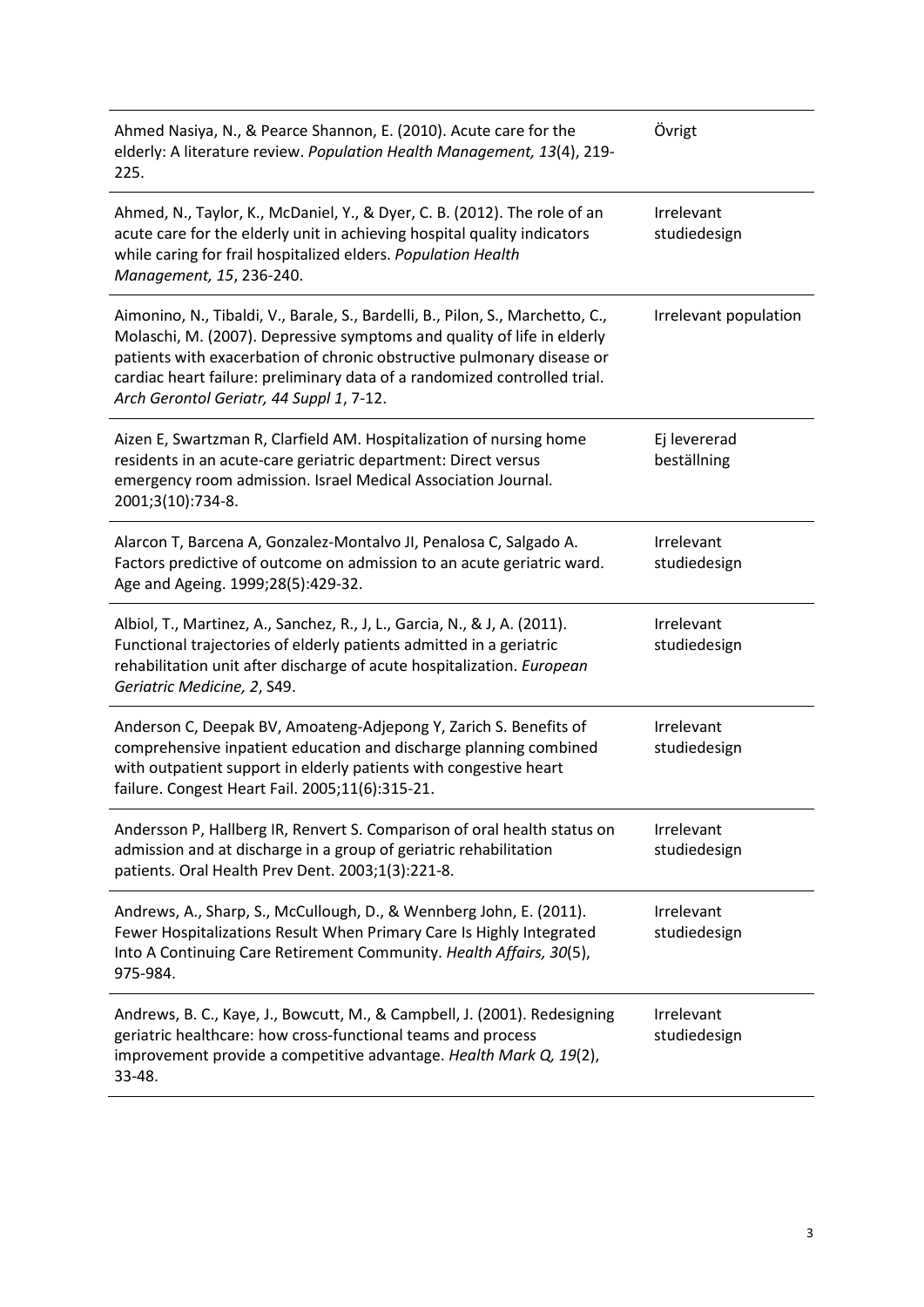| Antonelli I, Landi F, Cipriani L, Bruno E, Pagano F, Gemma A, et al.<br>Nutritional assessment: a primary component of multidimensional<br>geriatric assessment in the acute care setting. J Am Geriatr Soc.<br>1996;44(2):166-74.                                                        | Irrelevant<br>studiedesign |
|-------------------------------------------------------------------------------------------------------------------------------------------------------------------------------------------------------------------------------------------------------------------------------------------|----------------------------|
| Applegate WB, Graney MJ, Miller ST, Elam JT. Impact of a geriatric<br>assessment unit on subsequent health care charges. Am J Public Health.<br>1991;81(10):1302-6.                                                                                                                       | Irrelevant<br>studiedesign |
| Arellano, P., Sanchez, R., M, D., Hernandez, L., Pineda, P., Sabartes, F.,<br>M, A. (2011). Geriatric assessment as long-term mortality predictor.<br>European Geriatric Medicine, 2, S36.                                                                                                | Irrelevant<br>studiedesign |
| Armstrong J, Glenny C, Stolee P, Berg K. A comparison of two<br>assessment systems in predicting functional outcomes of older<br>rehabilitation patients. Age Ageing. 2010;39(3):394-9.                                                                                                   | Irrelevant population      |
| Arora, V. M., Plein, C., Chen, S., Siddique, J., Sachs, G. A., & Meltzer, D.<br>O. (2009). Relationship between quality of care and functional decline in<br>hospitalized vulnerable elders. Medical Care, 47(8), 895-901.                                                                | Irrelevant<br>studiedesign |
| Asmus-Szepesi, K. J., de, V., P, L., Nieboer, A. P., van, W., J, D.,<br>Mackenbach, J. P. (2011). Evaluation design of a reactivation care<br>program to prevent functional loss in hospitalised elderly: A cohort<br>study including a randomised controlled trial. BMC Geriatr, 11, 36. | Övrigt                     |
| Bachman SS, Collard AF, Greenberg JN, Fountain E, Huebner TW,<br>Kimball B, et al. An innovative approach to geriatric acute care delivery:<br>the Choate-Symmes experience. Hosp Health Serv Adm.<br>1987;32(4):509-20.                                                                  | Övrigt                     |
| Baldwin, R., Pratt, H., Goring, H., Marriott, A., & Roberts, C. (2004). Does<br>a nurse-led mental health liaison service for older people reduce<br>psychiatric morbidity in acute general medical wards? A randomised<br>controlled trial. Age Ageing, 33(5), 472-478.                  | Irrelevant<br>intervention |
| Barer, D. (2011). Inpatient comprehensive geriatric assessment<br>improves the likelihood of living at home at 12 months. ACP Journal<br>Club, 155, 1.                                                                                                                                    | Övrigt                     |
| Barker WH, Williams TF, Zimmer JG. Geriatric consultation teams in<br>acute hospitals: Impact on back-up of elderly patients. Journal of the<br>American Geriatrics Society. 1985;33(6):422-8.                                                                                            | Irrelevant<br>studiedesign |
| Barone, A., Giusti, A., Pizzonia, M., Razzano, M., Palummeri, E., & Pioli,<br>G. (2006). A comprehensive geriatric intervention reduces short- and<br>long-term mortality in older people with hip fracture. Journal of the<br>American Geriatrics Society, 54(7), 1145-1147.             | Irrelevant population      |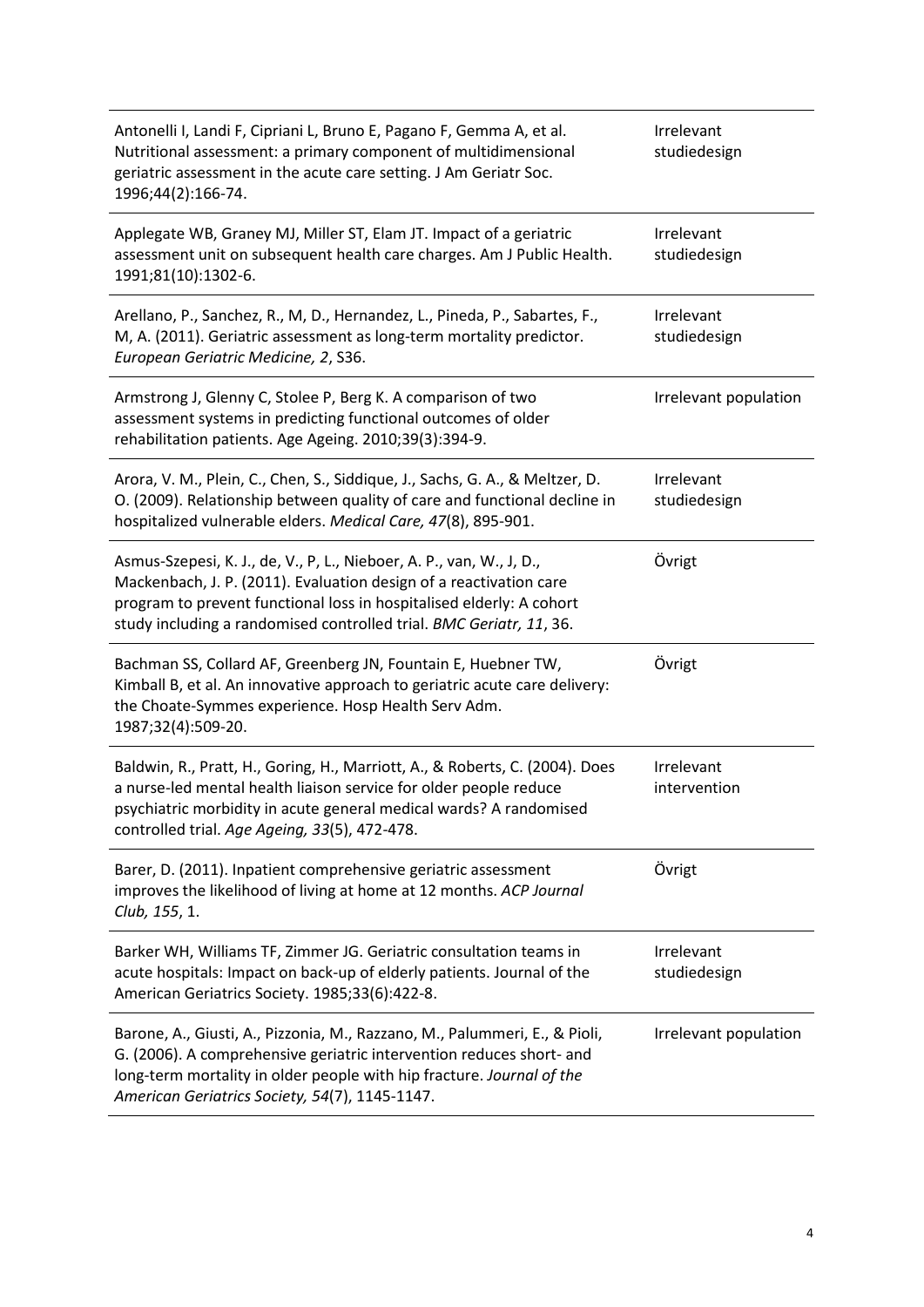| Barton C, Miller B, Yaffe K. Improved evaluation and management of<br>cognitive impairment: results of a comprehensive intervention in long-<br>term care. Journal of the American Medical Directors Association.<br>2006;7(2):84-9.                                                                                                                                                                                                                              | Irrelevant<br>studiedesign |
|-------------------------------------------------------------------------------------------------------------------------------------------------------------------------------------------------------------------------------------------------------------------------------------------------------------------------------------------------------------------------------------------------------------------------------------------------------------------|----------------------------|
| Bauer JM, Vogl T, Wicklein S, Trögner J, Mühlberg W, Sieber CC.<br>Comparison of the Mini Nutritional Assessment, Subjective Global<br>Assessment, and Nutritional Risk Screening (NRS 2002) for nutritional<br>screening and assessment in geriatric hospital patients. Zeitschrift für<br>Gerontologie und Geriatrie. 2005;38(5):322-7.                                                                                                                         | Irrelevanta effektmått     |
| Baztan JJ, Galvez CP, Socorro A. Recovery of functional impairment after<br>acute illness and mortality: one-year follow-up study. Gerontology.<br>2009;55(3):269-74.                                                                                                                                                                                                                                                                                             | Irrelevant<br>studiedesign |
| Belknap SM, Gillespie U. A ward-based pharmacist intervention reduced<br>emergency department visits and drug-related readmissions in elderly<br>patients. ACP Journal Club. 2009;151(3):11-.                                                                                                                                                                                                                                                                     | Övrigt                     |
| Bellelli G, Morghen S, Tirelli V, Trabucchi M. Motor recovery after<br>rehabilitation and long-term clinical outcomes Boyd CM, Landefield<br>CS, Counsell SR, et al. Recovery of activities of daily living in older adults<br>after hospitalization for acute medical illness. J Am Geriatr Soc.<br>2008;56:2171-9. Journal of the American Geriatrics Society.<br>2009;57(7):1300-1.                                                                            | Irrelevant<br>studiedesign |
| Beltz SK. Comprehensive, in-hospital geriatric assessment plus an<br>interdisciplinary home intervention after discharge reduced length of<br>subsequent readmissions and improved functioning commentary on<br>Nikolaus T, Specht-Leible N, Bach M et al. A randomized trial of<br>comprehensive geriatric assessment and home intervention in the care<br>of hospitalized patients. AGE AGEING 1999 Oct;28(6):543-50. Evidence<br>Based Nursing. 2000;3(3):83-. | Övrigt                     |
| Benedict L, Hazelett S, Fleming E, Ludwick R, Anthony M, Fosnight S, et<br>al. Prevention, detection and intervention with delirium in an acute care<br>hospital: a feasibility study. Int J Older People Nurs. 2009;4(3):194-202.                                                                                                                                                                                                                                | Övrigt                     |
| Bentur N, Eldar R, Davies MA. Process and outcome of care: comparison<br>of two inpatient geriatric rehabilitation settings. Clinical Rehabilitation.<br>1994;8(4):307-13.                                                                                                                                                                                                                                                                                        | Irrelevant<br>intervention |
| Bentur N, Eldar R. Quality of rehabilitation care in two inpatient<br>geriatric settings. Qual Assur Health Care. 1993;5(3):237-42.                                                                                                                                                                                                                                                                                                                               | Irrelevant<br>intervention |
| Berggren M, Stenvall M, Olofsson B, Gustafson Y. Evaluation of a fall-<br>prevention program in older people after femoral neck fracture: a one-<br>year follow-up. Osteoporos Int. 2008;19(6):801-9.                                                                                                                                                                                                                                                             | Irrelevant population      |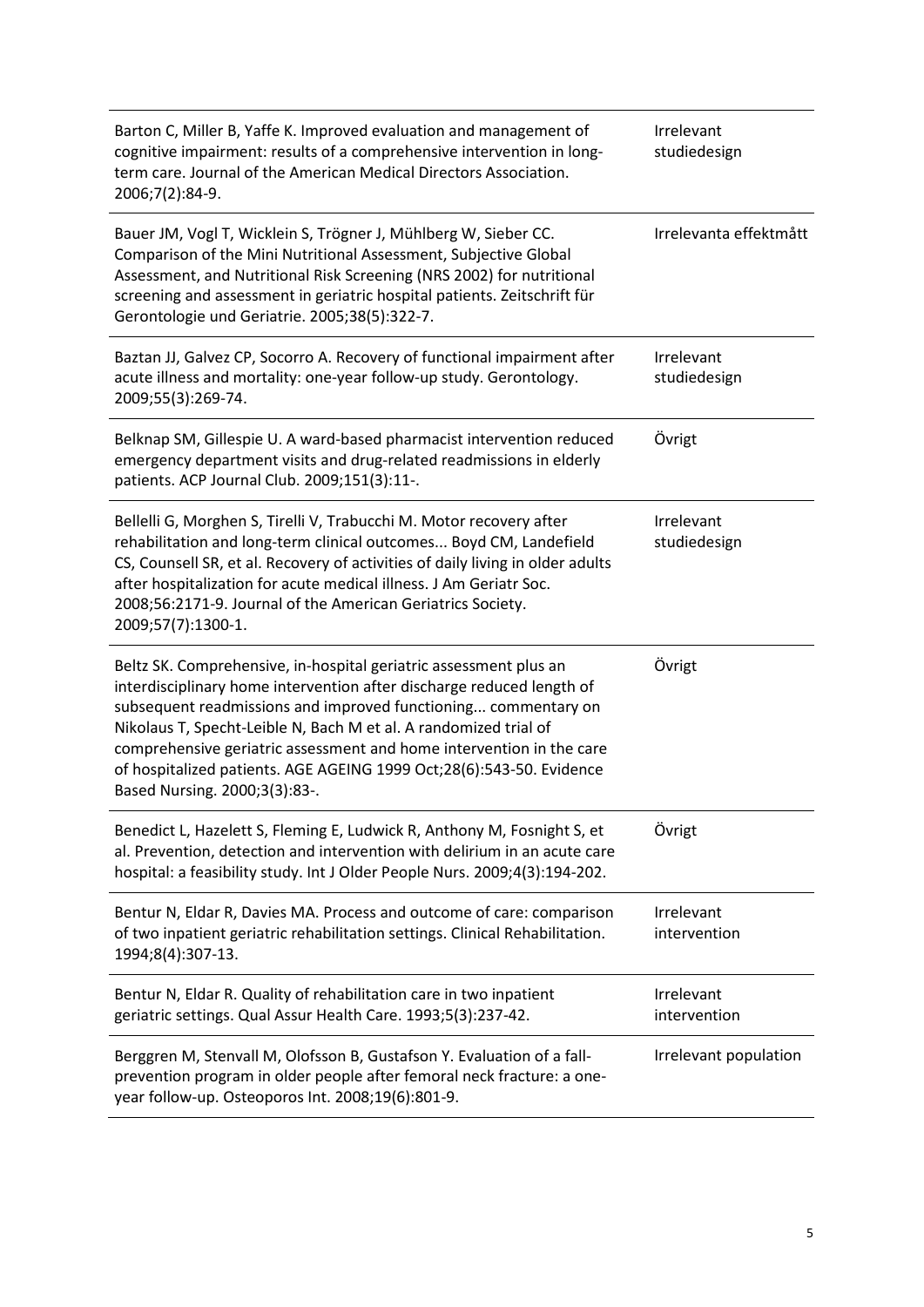| Bernardini B, Meinecke C, Pagani M, Grillo A, Fabbrini S, Zaccarini C, et<br>al. Comorbidity and adverse clinical events in the rehabilitation of older<br>adults after hip fracture. Journal of the American Geriatrics Society.<br>1995;43(8):894-8.                                                                                       | Irrelevant jämförelse-<br>alternativ |
|----------------------------------------------------------------------------------------------------------------------------------------------------------------------------------------------------------------------------------------------------------------------------------------------------------------------------------------------|--------------------------------------|
| Birks Y. A multifactorial intervention after a fall did not prevent falls in<br>elderly patients with cognitive impairment and dementia. Evidence<br>Based Nursing. 2003;6(4):114-5.                                                                                                                                                         | Övrigt                               |
| Blakemore, S. (2012). Specialist Care for Frail Older People. Emergency<br>Nurse, 19, 12-16.                                                                                                                                                                                                                                                 | Irrelevant<br>studiedesign           |
| Blanc-Bisson C, Dechamps A, Gouspillou G, Dehail P, Bourdel-<br>Marchasson I. A randomized controlled trial on early physiotherapy<br>intervention versus usual care in acute care unit for elderly: potential<br>benefits in light of dietary intakes. J Nutr Health Aging. 2008;12(6):395-<br>9.                                           | Irrelevant<br>intervention           |
| Bleijenberg, N., Drubbel, I., Ten, D., V, H., Numans, M. E., Schuurmans,<br>M. J., N, J. (2012). Proactive and integrated primary care for frail older<br>people: design and methodological challenges of the Utrecht primary<br>care PROactive frailty intervention trial (U-PROFIT). BMC Geriatr, 12, 16.<br>doi: 10.1186/1471-2318-12-16. | Övrigt                               |
| Bo M, Martini B, Ruatta C, Massaia M, Ricauda NA, Varetto A, et al.<br>Geriatric ward hospitalization reduced incidence delirium among older<br>medical inpatients. Am J Geriatr Psychiatry. 2009;17(9):760-8.                                                                                                                               | Irrelevant<br>studiedesign           |
| Boltz M, Capezuti E, Bowar-Ferres S, Norman R, Secic M, Kim H, et al.<br>Changes in the Geriatric Care Environment Associated with NICHE<br>(Nurses Improving Care for HealthSystem Elders). Geriatr Nurs.<br>2008;29(3):176-85.                                                                                                             | Irrelevant population                |
| Borok GM, Reuben DB, Zendle LJ, Ershoff DH, Wolde-Tsadik G,<br>Rubenstein LZ, et al. Rationale and design of a multi-center randomized<br>trial of comprehensive geriatric assessment consultation for<br>hospitalized patients in an HMO. J Am Geriatr Soc. 1994;42(5):536-44.                                                              | Övrigt                               |
| Boyd M, Koziol-McLain J, Yates K, Kerse N, McLean C, Pilcher C, et al.<br>Emergency department case-finding for high-risk older adults: The Brief<br>Risk Identification for Geriatric Health Tool (BRIGHT). Academic<br>Emergency Medicine. 2008;15(7):598-606.                                                                             | Irrelevant<br>studiedesign           |
| Boyd, CM, Landefeld, CS, Counsell, SR, Palmer, RM, Fortinsky, RH,<br>Kresevic, D, Burant, C, Covinsky, K, (2008. Recovery in Activities of Daily<br>Living Among Older Adults Following, Hospitalization for Acute Medical<br>Illness. J Am Geriatr Soc. 56(12) 2171-2179.                                                                   | Irrelevant<br>studiedesign           |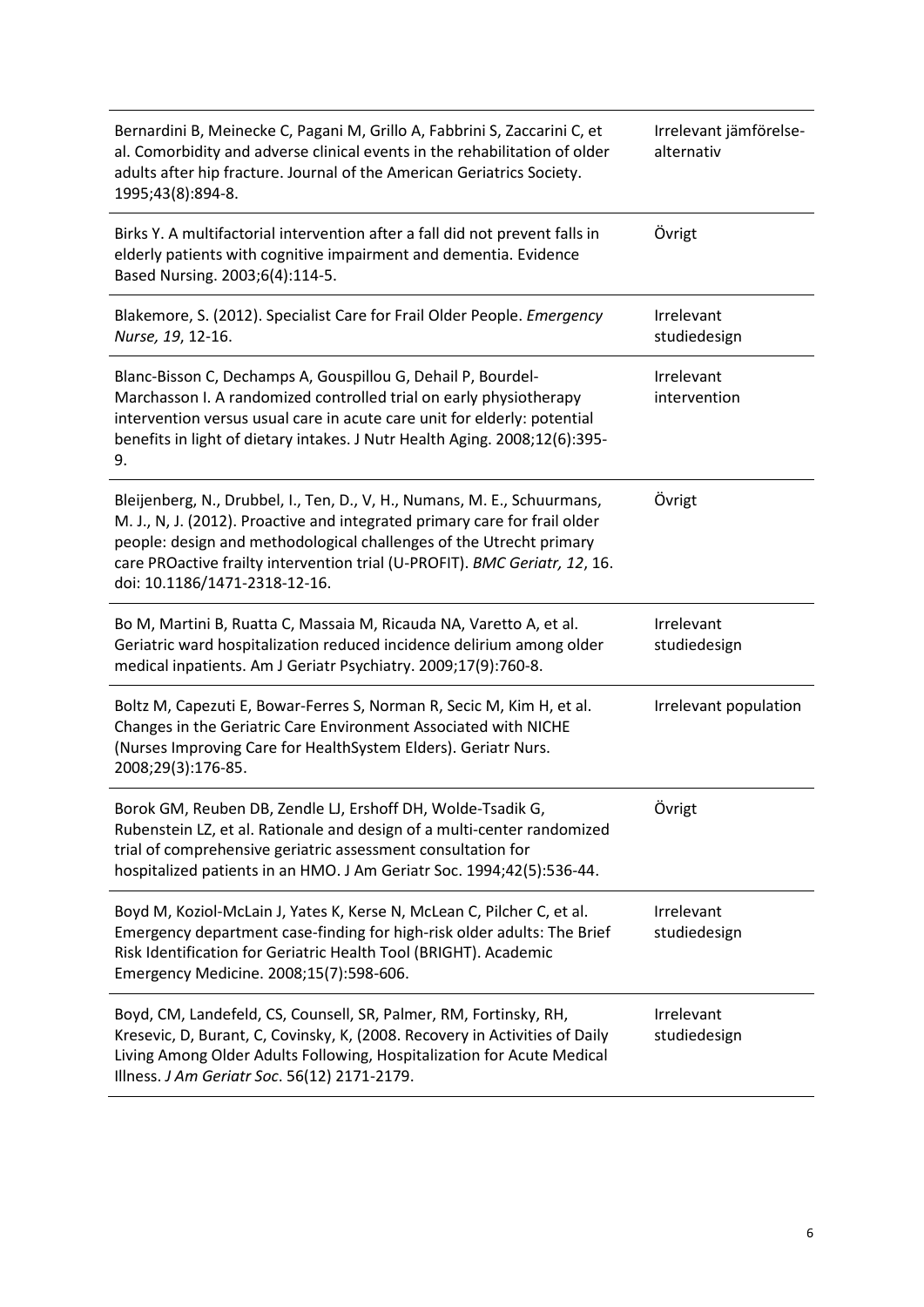| Boyd M, Koziol-McLain J, Yates K, Kerse N, McLean C, Pilcher C. Brief<br>screen for high risk older adults in an emergency department 2007<br>Society for Academic Emergency Medicine Annual Meeting. Academic<br>Emergency Medicine. 2007;14(5):S151-2.                                                                                                                                                                     | Irrelevant<br>studiedesign           |
|------------------------------------------------------------------------------------------------------------------------------------------------------------------------------------------------------------------------------------------------------------------------------------------------------------------------------------------------------------------------------------------------------------------------------|--------------------------------------|
| Boyer N, Chuang JL, Gipner D. An acute care geriatric unit. Nurs<br>Manage. 1986;17(5):22-5.                                                                                                                                                                                                                                                                                                                                 | Irrelevant<br>intervention           |
| Brand, C. A., Martin-Khan, M., Wright, O., Jones, R. N., Morris, J. N.,<br>Travers, C. M., Gray, L. C. (2011). Development of quality indicators for<br>monitoring outcomes of frail elderly hospitalised in acute care health<br>settings: study protocol. BMC Health Serv Res, 11, 281. doi:<br>10.1186/1472-6963-11-281.                                                                                                  | Övrigt                               |
| Briggs D. A semirecumbent body position led to a lower rate of<br>nosocomial pneumonia than a supine position in mechanically<br>ventilated adults commentary on Drakulovic MB, Torres A, Bauer TT<br>et al. Supine body position as a risk factor for nosocomial pneumonia in<br>mechanically ventilated patients: a randomised trial. LANCET 1999 Nov<br>27;354(9193):1851-8, 1835. Evidence Based Nursing. 2000;3(3):84-. | Irrelevant<br>studiedesign           |
| Broslawski GE, Elkins M, Algus M. Functional abilities of elderly survivors<br>of intensive care. J Am Osteopath Assoc. 1995;95(12):712-7.                                                                                                                                                                                                                                                                                   | Irrelevant jämförelse-<br>alternativ |
| Brymer C, Cavanagh P, Denomy E, Wells K, Cook C. The effect of a<br>geriatric education program on emergency nurses. J Emerg Nurs.<br>2001;27(1):27-32.                                                                                                                                                                                                                                                                      | Irrelevant<br>intervention           |
| Bugdayci D, Paker N, Dere D, Ozdemir E, Ince N. Frequency, features,<br>and factors for falls in a group of subacute stroke patients hospitalized<br>for rehabilitation in Istanbul. Arch Gerontol Geriatr. 2011;52(3):e215-9.                                                                                                                                                                                               | Irrelevant<br>studiedesign           |
| Burns R, Nichols LO, Graney MJ, Cloar FT. Impact of continued geriatric<br>outpatient management on health outcomes of older veterans. Arch<br>Intern Med. 1995;155(12):1313-8.                                                                                                                                                                                                                                              | Irrelevant population                |
| Buurman BM, Parlevliet JL, van D, B A, de H, R J, et al. A randomised<br>clinical trial on a comprehensive geriatric assessment and intensive<br>home follow-up after hospital discharge: the Transitional Care Bridge.<br>BMC Health Serv Res. 2010;10:296.                                                                                                                                                                 | Irrelevant<br>studiedesign           |
| Buurman BM, van M, B C, Korevaar JC, Abu-Hanna A, Levi M, et al.<br>Prognostication in acutely admitted older patients by nurses and<br>physicians. J Gen Intern Med. 2008;23(11):1883-9.                                                                                                                                                                                                                                    | Irrelevant<br>studiedesign           |
| Buurman, B. M., Hoogerduijn, J. G., de, H., R, J., Abu-Hanna, A., Lagaay,<br>A. M., S, E. (2011). Geriatric conditions in acutely hospitalized older<br>patients: prevalence and one-year survival and functional decline. PLoS<br>One, 6, e26951. doi: 10.1371/journal.pone.0026951. Epub 2011 Nov 14.                                                                                                                      | Irrelevant jämförelse-<br>alternativ |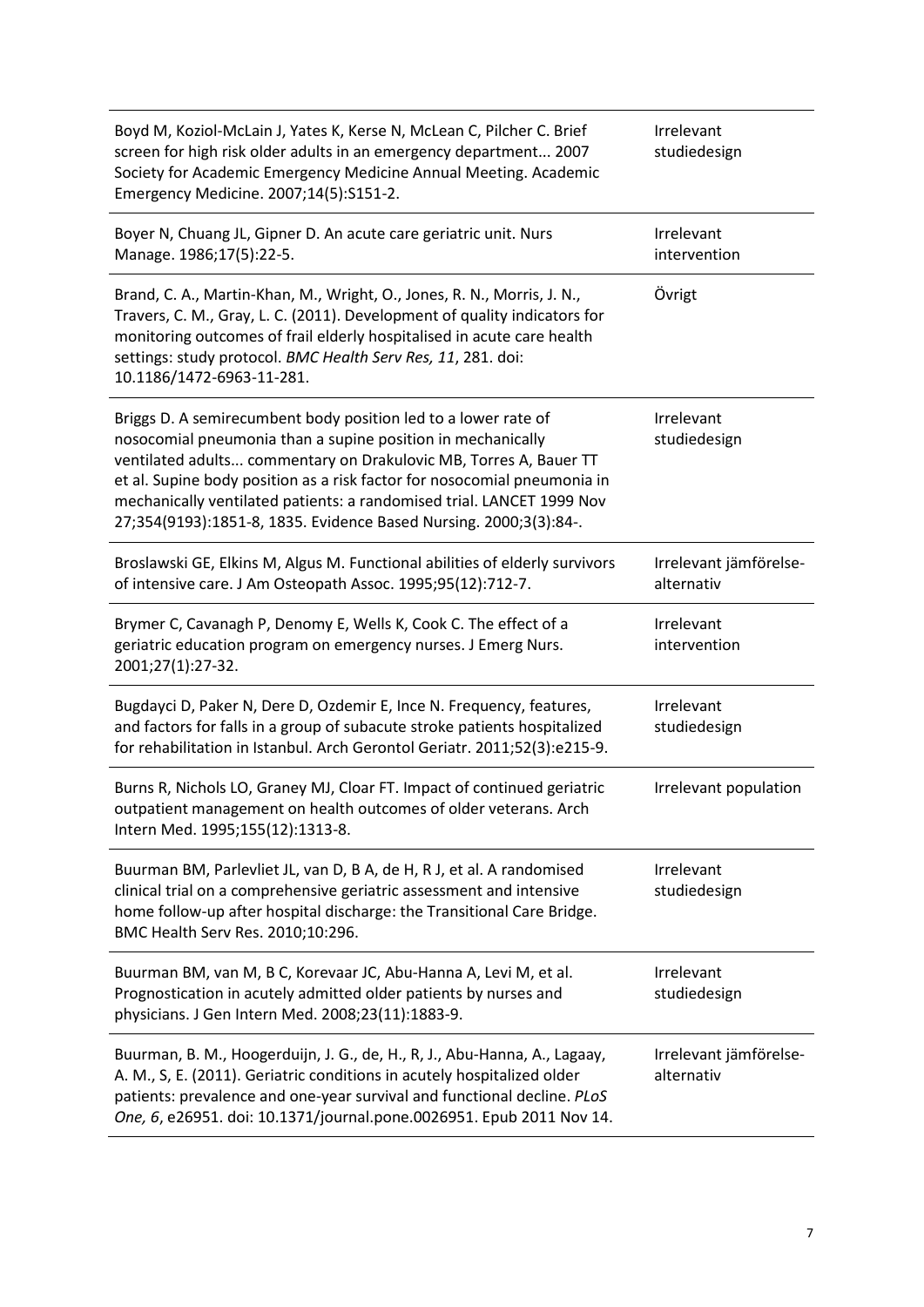| Buurman, B. M., Hoogerduijn, J. G., van, G., E, A., de, H., R, J., S, E.<br>(2012). Clinical characteristics and outcomes of hospitalized older<br>patients with distinct risk profiles for functional decline: a prospective<br>cohort study. PLoS One, 7, e29621. doi: 10.1371/journal.pone.0029621.<br>Epub 2012 Jan 4. | Irrelevant jämförelse-<br>alternativ |
|----------------------------------------------------------------------------------------------------------------------------------------------------------------------------------------------------------------------------------------------------------------------------------------------------------------------------|--------------------------------------|
| Camicioli RM, Kaye JA, Brummel-Smith K. Recognition of neurologic<br>diseases in geriatric inpatients. Acta Neurol Scand. 1998;97(4):265-70.                                                                                                                                                                               | Irrelevant<br>intervention           |
| Caplan GA, Harper EL. Recruitment of volunteers to improve vitality in<br>the elderly: The REVIVE study. Internal Medicine Journal. 2007;37(2):95-<br>100.                                                                                                                                                                 | Irrelevant<br>studiedesign           |
| Caplan Gideon A, Williams Anthony J, Daly B, Abraham K. A<br>Randomized, Controlled Trial of Comprehensive Geriatric Assessment<br>and Multidisciplinary Intervention After Discharge of Elderly from the<br>Emergency Department--The DEED II Study. Journal of the American<br>Geriatrics Society. 2004;52(9):1417-23.   | Irrelevant<br>studiedesign           |
| Cartwright DL, Madill HM, Dennis S. Cognitive impairment and<br>functional performance of patients admitted to a geriatric assessment<br>and rehabilitation centre. Physical & Occupational Therapy in Geriatrics.<br>1996;14(3):1-21.                                                                                     | Irrelevant population                |
| Cesari M, Colloca G, Cerullo F, Ferrini A, Testa AC, Foti E, et al. Onco-<br>geriatric approach for the management of older patients with cancer.<br>Journal of the American Medical Directors Association. 2011;12(2):153-<br>9.                                                                                          | Irrelevant population                |
| Cesari M, Kritchevsky SB, Penninx BW, Nicklas BJ, Simonsick EM,<br>Newman AB, et al. Prognostic value of usual gait speed in well-<br>functioning older people -- results from the health, aging and body<br>composition study. Journal of the American Geriatrics Society.<br>2005;53(10):1675-80.                        | Irrelevant population                |
| Chambers N. Into the unknown: establishing a new service in an acute<br>hospital setting. Nurs Older People. 2004;16(8):18-20.                                                                                                                                                                                             | Irrelevant<br>studiedesign           |
| Chang H-H, Tsai S-L, Chen C-Y, Liu W-J. Outcomes of hospitalized elderly<br>patients with geriatric syndrome: Report of a community hospital<br>reform plan in Taiwan. Archives of Gerontology and Geriatrics.<br>2010;50(Suppl 1):S30-S3.                                                                                 | Irrelevant<br>intervention           |
| Chen CC, Huang G, Hung Y, Liu Y. Cognitive, nutritional, and functional<br>decline associated with hospitalization in older Taiwanese patients<br>admitted for med-surgical services: Sigma Theta Tau International;<br>2005.                                                                                              | Irrelevant<br>intervention           |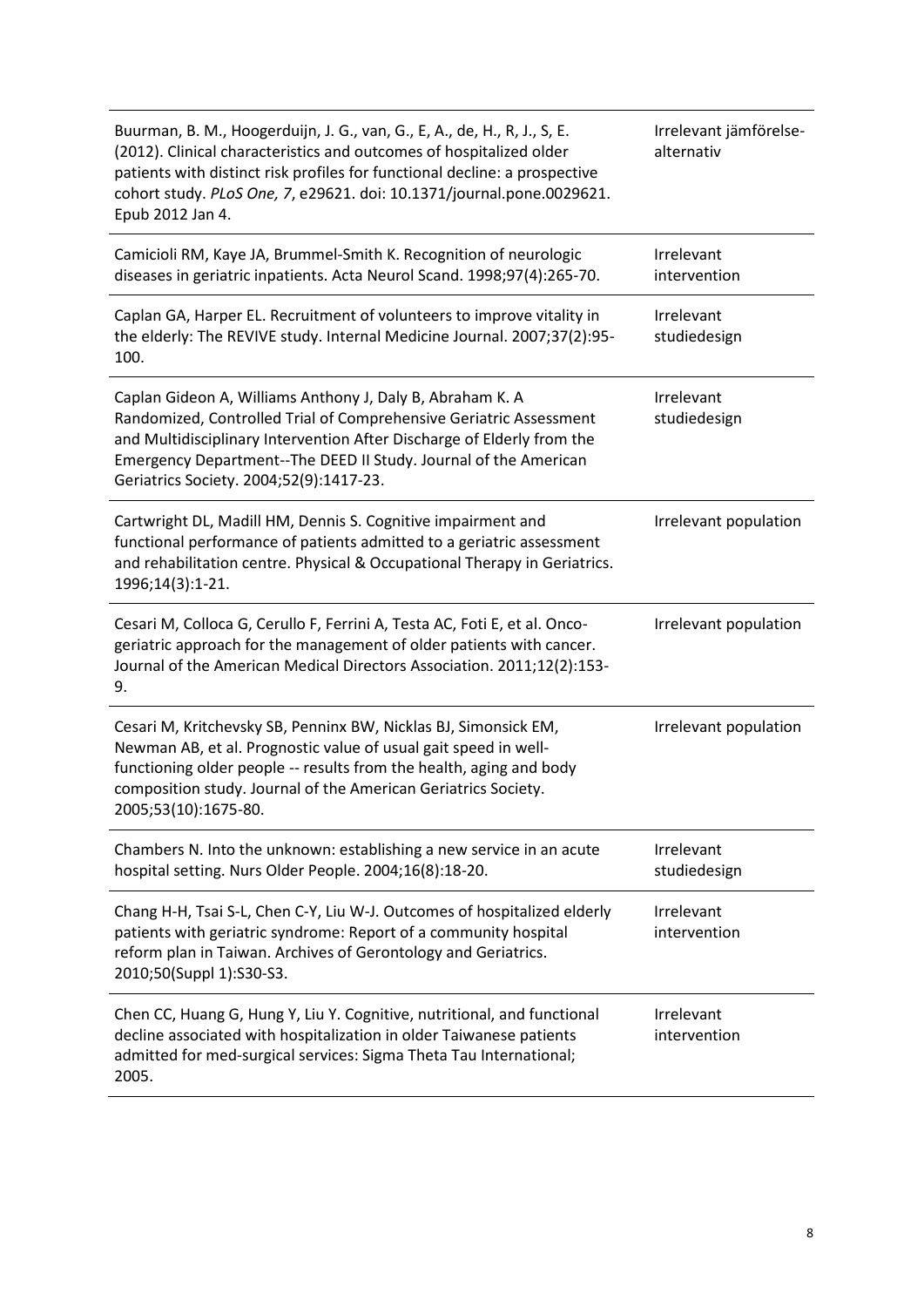| Chen LK, Chen YM, Hwang SJ, Peng LN, Lin MH, Lee WJ, et al.<br>Effectiveness of community hospital-based post-acute care on<br>functional recovery and 12-month mortality in older patients: a<br>prospective cohort study. Ann Med. 2010;42(8):630-6.                                | Irrelevant<br>studiedesign |
|---------------------------------------------------------------------------------------------------------------------------------------------------------------------------------------------------------------------------------------------------------------------------------------|----------------------------|
| Chen Y-M, Chuang Y-W, Liao S-C, Lin C-S, Yang S-H, Tang Y-J, et al.<br>Predictors of functional recovery (FR) for elderly hospitalized patients in<br>a geriatric evaluation and management unit (GEMU) in Taiwan. Archives<br>of Gerontology and Geriatrics. 2010;50(Suppl 1):S1-S5. | Irrelevant<br>studiedesign |
| Chin JJ, Sahadevan S, Tan CY, Ho SC, Choo PW. Critical role of functional<br>decline in delayed discharge from an acute geriatric unit. Ann Acad Med<br>Singapore. 2001;30(6):593-9.                                                                                                  | Irrelevant<br>studiedesign |
| Chiovenda P, Vincentelli GM, Alegiani F. Cognitive impairment in elderly<br>ED patients: need for multidimensional assessment for better<br>management after discharge. Am J Emerg Med. 2002;20(4):332-5.                                                                             | Irrelevant population      |
| Chong MS, Chan MP, Kang J, Han HC, Ding YY, Tan TL. A new model of<br>delirium care in the acute geriatric setting: geriatric monitoring unit.<br>BMC Geriatr. 2011;11:41.                                                                                                            | Övrigt                     |
| Chong, M. S., Empensando, E. F., Ding, Y. Y., & Tan, T. L. (2012). A<br>subacute model of geriatric care for frail older persons: The tan tock<br>seng hospital experience. Annals of the Academy of Medicine Singapore,<br>41, 354-361.                                              | Irrelevant<br>studiedesign |
| Chou, M. Y., Liang, C. K., Lin, Y. T., Chen, L. K., Peng, L. N., Liu, L. K., Tu,<br>M. S. (2012). Screening postacute care needs of hospital inpatients in<br>Taiwan: A hospital-based study. Journal of Clinical Gerontology and<br>Geriatrics, 3, 132-135.                          | Irrelevant<br>studiedesign |
| Clarfield AM. A long-term geriatric teaching ward in an acute-care<br>hospital: a three-year experience. J Am Geriatr Soc. 1982;30(7):457-65                                                                                                                                          | Irrelevant population      |
| Close J, Ellis M, Hooper R, Glucksman E, Jackson S, Swift C. Prevention of<br>falls in the elderly trial (PROFET): a randomised controlled trial. Lancet.<br>1999;353(9147):93-7.                                                                                                     | Irrelevant<br>intervention |
| Cockram A, Gibb R, Kalra L. The role of a specialist team in<br>implementing continuing health care guidelines in hospitalized patients.<br>Age & Ageing. 1997;26(3):211-6.                                                                                                           | Irrelevant population      |
| Cogan, L., Martin, A. J., Kelly, L. A., Duggan, J., Hynes, D., & Power, D.<br>(2010). An audit of hip fracture services in the Mater Hospital Dublin<br>2001 compared with 2006. Ir J Med Sci, 179(1), 51-55.                                                                         | Irrelevant population      |
| Cohen Harvey J, Saltz Constance C, Samsa G, McVey L, et al. Predictors<br>of two-year post-hospitalization mortality among elderly veterans in a<br>study evaluating a geriatric consultation team. Journal of the American<br>Geriatrics Society. 1992;40(12):1231-5.                | Irrelevant<br>studiedesign |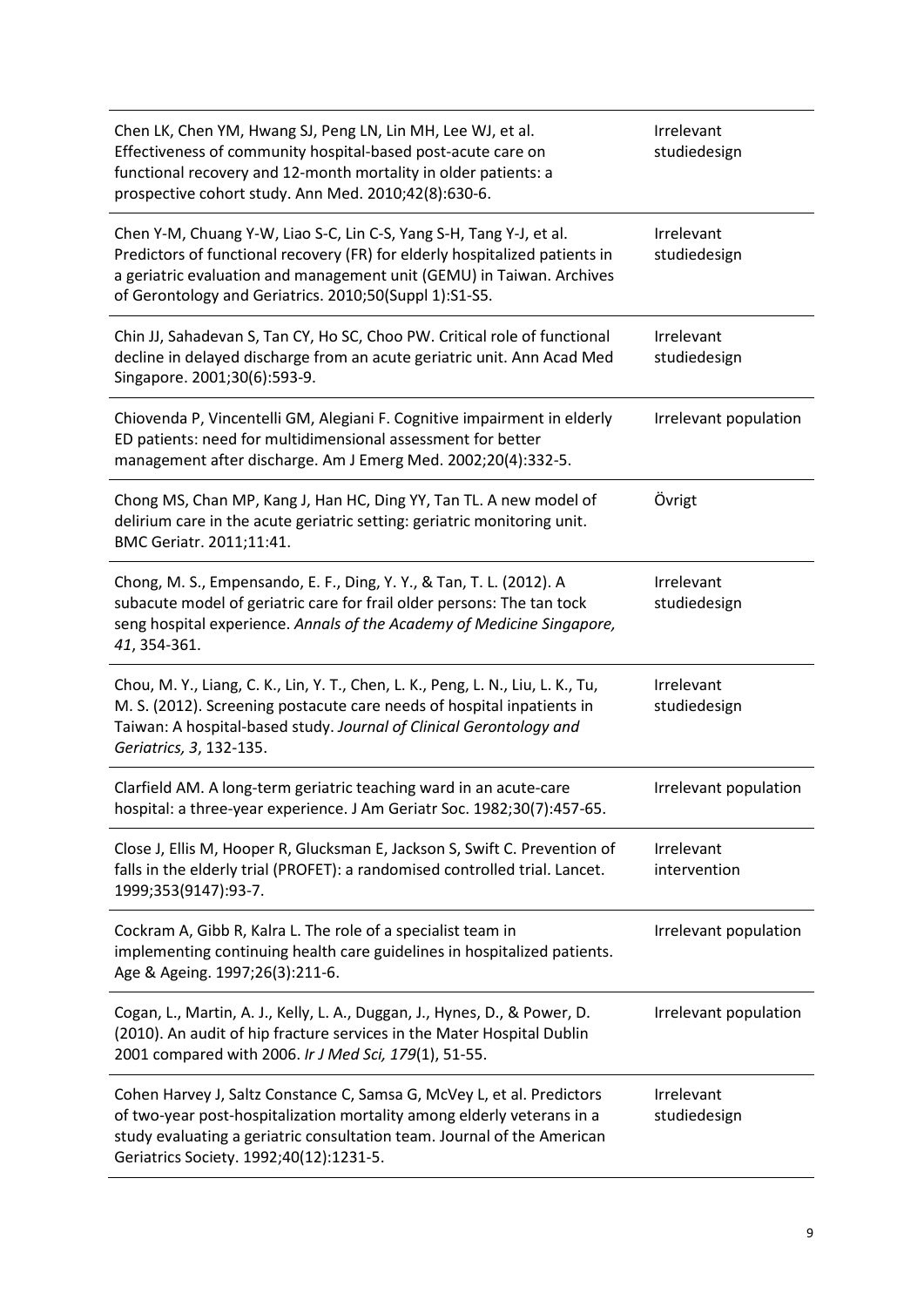| Coker E, Oliver D. Evaluation of the STRATIFY falls prediction tool on a<br>geriatric unit. Outcomes Manag. 2003;7(1):8-14; quiz 5.                                                                                                                                                                                                                                                              | Irrelevant<br>intervention           |
|--------------------------------------------------------------------------------------------------------------------------------------------------------------------------------------------------------------------------------------------------------------------------------------------------------------------------------------------------------------------------------------------------|--------------------------------------|
| Cole MG, Fenton FR, Engelsmann F, Mansouri I. Effectiveness of<br>geriatric psychiatry consultation in an acute care hospital: a randomized<br>clinical trial. J Am Geriatr Soc. 1991;39(12):1183-8.                                                                                                                                                                                             | Irrelevant<br>intervention           |
| Cole, M. G., McCusker, J., Elie, M., Dendukuri, N., Latimer, E., & Belzile,<br>E. (2006). Systematic detection and multidisciplinary care of depression<br>in older medical inpatients: a randomized trial. CMAJ, 174(1), 38-44.                                                                                                                                                                 | Irrelevant<br>intervention           |
| Cole, M. G., Primeau, F. J., Bailey, R. F., Bonnycastle, M. J., Masciarelli,<br>F., Engelsmann, F., Ducic, D. (1994). Systematic intervention for elderly<br>inpatients with delirium: a randomized trial. CMAJ, 151(7), 965-970.                                                                                                                                                                | Irrelevant<br>intervention           |
| Coleman, S. A., Cunningham, C. J., Walsh, J. B., Coakley, D., Harbison, J.,<br>Casey, M., Horgan, N. F. (2012). Outcomes among older people in a<br>post-acute inpatient rehabilitation unit. Disabil Rehabil, 34, 1333-1338.<br>doi: 10.3109/09638288.2011.636136. Epub 2011 Dec 8.                                                                                                             | Irrelevant<br>studiedesign           |
| Collard AF. Predicting readmissions of elderly patients to the acute care<br>hospital 1988.                                                                                                                                                                                                                                                                                                      | Irrelevant population                |
| Colprim, D., Martin, R., Parer, M., Prieto, J., Espinosa, L., & Inzitari, M.<br>(2013). Direct Admission to Intermediate Care for Older Adults With<br>Reactivated Chronic Diseases as an Alternative to Conventional<br>Hospitalization. J Am Med Dir Assoc. doi: 10.1016/j.jamda.2012.12.003.                                                                                                  | Irrelevant jämförelse-<br>alternativ |
| Conroy Simon, P., Stevens, T., & Parker Stuart, G. (2011). A systematic<br>review of comprehensive geriatric assessment to improve outcomes for<br>frail older people being rapidly discharged from acute hospital:<br>'interface geriatrics'. Age & Ageing, 40(4), 436-443.                                                                                                                     | Övrigt                               |
| Courtney, M., Edwards, H., Chang, A., Parker, A., Finlayson, K., &<br>Hamilton, K. (2009). Fewer emergency readmissions and better quality<br>of life for older adults at risk of hospital readmission: A randomized<br>controlled trial to determine the effectiveness of a 24-week exercise<br>and telephone follow-up program. Journal of the American Geriatrics<br>Society, 57(3), 395-402. | Irrelevant<br>intervention           |
| Covinsky KE, King JT, Jr, Quinn LM, Siddique R, Palmer R, et al. Do acute<br>care for elders units increase hospital costs? A cost analysis using the<br>hospital perspective presented, in part, at the annual session of the<br>Society of General Internal Medicine in San Diego, California on May 5,<br>1995. Journal of the American Geriatrics Society. 1997;45(6):729-34.                | Irrelevanta effektmått               |
| Dawson JA, Reason JF, Chick JR. Measuring dependency in the elderly:<br>The feasibility of incorporating formal assessments into occupational<br>therapy workload. British Journal of Occupational Therapy.<br>1984;47(3):83-5.                                                                                                                                                                  | Irrelevant jämförelse-<br>alternativ |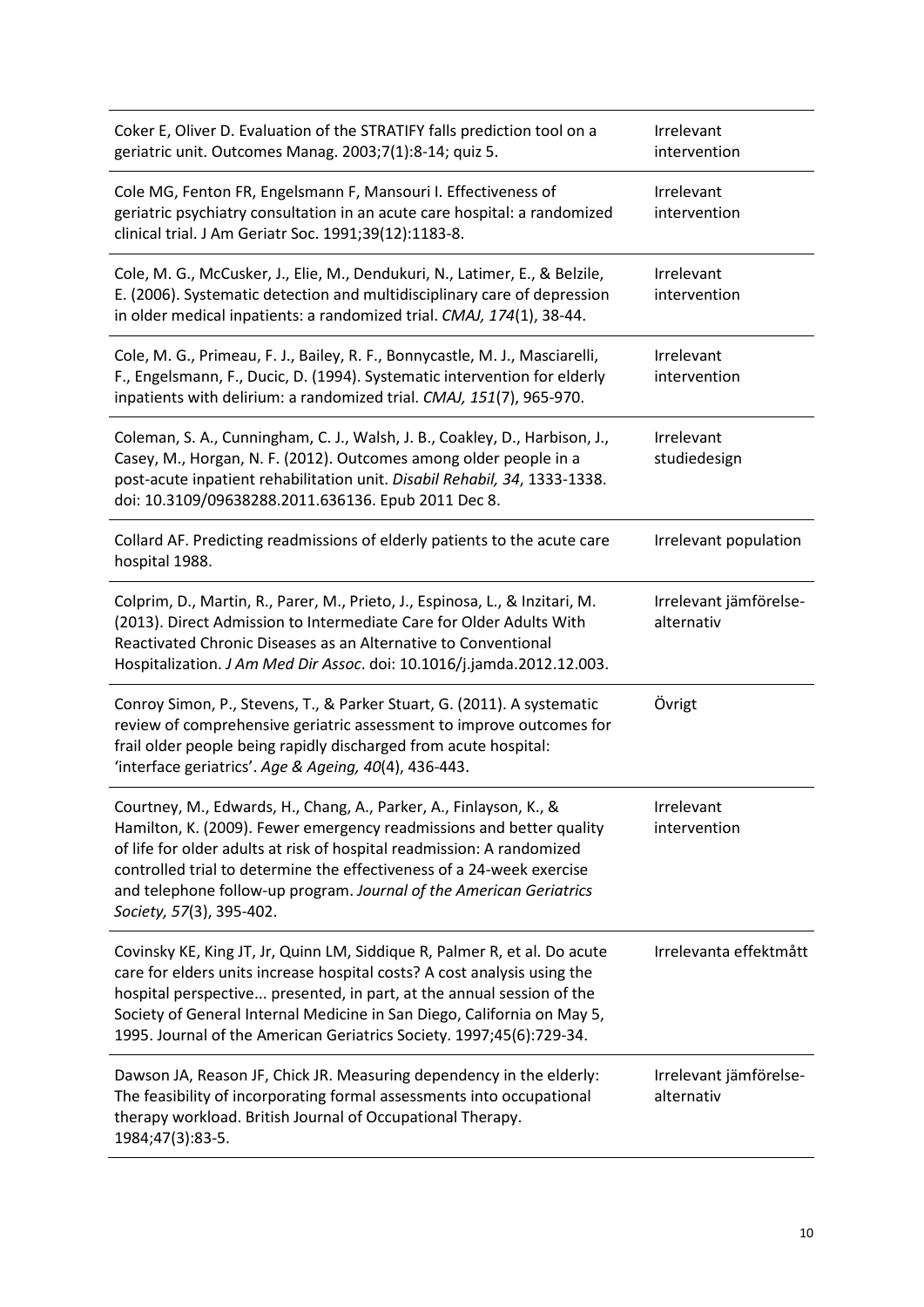| de M, N A, Lane K. Validity and reliability of the de Morton Mobility<br>Index in the subacute hospital setting in a geriatric evaluation and<br>management population. J Rehabil Med. 2010;42(10):956-61.                                                                          | Irrelevant<br>intervention           |
|-------------------------------------------------------------------------------------------------------------------------------------------------------------------------------------------------------------------------------------------------------------------------------------|--------------------------------------|
| de O, P C, Dantas RO, de T, L E, Moriguti JC, et al. Clinical and<br>scintigraphic assessment of swallowing of older patients admitted to a<br>tertiary care geriatric ward. Dysphagia (0179051X). 2008;23(1):1-6.                                                                  | Irrelevant<br>intervention           |
| de S-H, Jamart J, Boland B, Swine C, Cornette P. Comparison of three<br>tools predicting functional decline after hospitalization of older<br>patients. J Am Geriatr Soc. 2010;58(5):1003-5.                                                                                        | Irrelevant<br>intervention           |
| de S-H, Jamart J, Morrhaye G, Martens HJ, Geenen V, Duy V, et al.<br>Serum IL-6 and IGF-1 improve clinical prediction of functional decline<br>after hospitalization in older patients. Aging Clin Exp Res.<br>2011;23(2):106-11.                                                   | Irrelevant<br>studiedesign           |
| De V, O J, Peeters GMEE, Elders PJM, Muller M, Knol DL, et al.<br>Multifactorial intervention to reduce falls in older people at high risk of<br>recurrent falls: A randomized controlled trial. Archives of Internal<br>Medicine. 2010;170(13):1110-7.                             | Irrelevant population                |
| Del G, Ferretti E, Omiciuolo C, Sceusa R, Zanata C, Manganaro D, et al.<br>The hospital-based, post-acute geriatric evaluation and management<br>unit: the experience of the acute geriatric unit in Trieste. Arch Gerontol<br>Geriatr. 2009;49 Suppl 1:49-60.                      | Irrelevant jämförelse-<br>alternativ |
| Del, S., Pulignano, G., Di, L., Tarantini, L., Cioffi, G., Tolone, S., Minardi,<br>G. (2012). Role of a multidisciplinary program in improving outcomes in<br>cognitively impaired heart failure older patients. Monaldi Archives for<br>Chest Disease - Cardiac Series, 78, 20-28. | Irrelevant population                |
| Dellasega CA, Zerbe TM. A multimethod study of advanced practice<br>nurse postdischarge care. Clin Excell Nurse Pract. 2000;4(5):286-93.                                                                                                                                            | Irrelevant<br>studiedesign           |
| Dendukuri N, McCusker J, Belzile E. The identification of seniors at risk<br>screening tool: further evidence of concurrent and predictive validity. J<br>Am Geriatr Soc. 2004;52(2):290-6.                                                                                         | Irrelevant<br>studiedesign           |
| Denkinger MD, Igl W, Coll-Planas L, Bleicher J, Nikolaus T, Jamour M.<br>Evaluation of the short form of the late-life function and disability<br>instrument in geriatric inpatients-validity, responsiveness, and<br>sensitivity to change. J Am Geriatr Soc. 2009;57(2):309-14.   | Irrelevant population                |
| Denkinger MD, Igl W, Coll-Planas L, Nikolaus T, Bailer S, Bader A, et al.<br>Practicality, validity and sensitivity to change of fear of falling self-report<br>in hospitalised elderly--a comparison of four instruments. Age Ageing.<br>2009;38(1):108-12.                        | Irrelevant population                |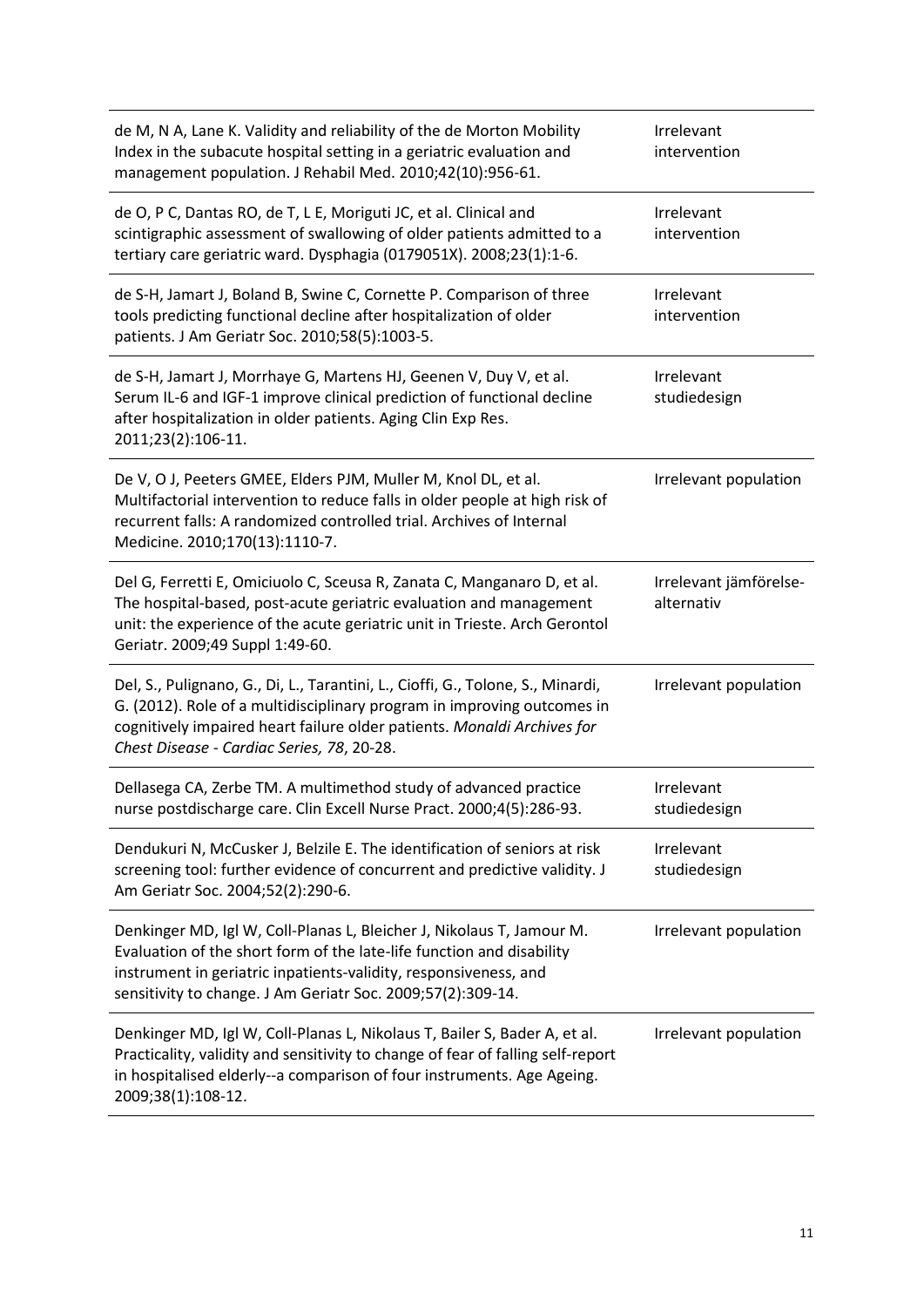| Deschodt M, Braes T, Broos P, Sermon A, Boonen S, Flamaing J, et al.<br>Effect of an Inpatient Geriatric Consultation Team on Functional<br>Outcome, Mortality, Institutionalization, and Readmission Rate in Older<br>Adults with Hip Fracture: A Controlled Trial. Journal of the American<br>Geriatrics Society. 2011;59(7):1299-308. | Irrelevant population                |
|------------------------------------------------------------------------------------------------------------------------------------------------------------------------------------------------------------------------------------------------------------------------------------------------------------------------------------------|--------------------------------------|
| Desy PM, Prohaska TR. The Geriatric Emergency Nursing Education<br>(GENE) course: an evaluation. J Emerg Nurs. 2008;34(5):396-402.                                                                                                                                                                                                       | Irrelevant<br>intervention           |
| Dickes-Sotty, H., Chevalet, P., Fix, M. H., Riaudel, T., Serre-Sahel, C.,<br>Ould-Aoudia, V., De, D. (2012). Six-months outcomes after admission in<br>acute geriatric care unit secondary to a fall. Geriatr Psychol<br>Neuropsychiatr Vieil, 10, 391-401.                                                                              | Irrelevant<br>studiedesign           |
| Ding, Y. Y., Abisheganaden, J., Chong, W. F., Heng, B. H., & Lim, T. K.<br>(2013). Effectiveness of acute geriatric units in the real world: The case<br>of short-term mortality among seniors hospitalized for pneumonia.<br>Geriatr Gerontol Int, 13, 55-62. doi: 10.1111/j.1447-0594.2012.00858.x.<br>Epub 2012 Apr 11.               | Irrelevant<br>studiedesign           |
| Drame M, Fierobe F, Lang PO, Jolly D, Boyer F, Mahmoudi R, et al.<br>Predictors of institution admission in the year following acute<br>hospitalisation of elderly people. J Nutr Health Aging. 2011;15(5):399-<br>403.                                                                                                                  | Irrelevant jämförelse-<br>alternativ |
| Drame M, Jovenin N, Novella JL, Lang PO, Somme D, Laniece I, et al.<br>Predicting early mortality among elderly patients hospitalised in medical<br>wards via emergency department: the SAFES cohort study. J Nutr Health<br>Aging. 2008;12(8):599-604.                                                                                  | Irrelevant<br>intervention           |
| Drame M, Novella JL, Lang PO, Somme D, Jovenin N, Laniece I, et al.<br>Derivation and validation of a mortality-risk index from a cohort of frail<br>elderly patients hospitalised in medical wards via emergencies: the<br>SAFES study. Eur J Epidemiol. 2008;23(12):783-91.                                                            | Irrelevant<br>intervention           |
| Drame, M., Lang, P. O., Novella, J. L., Narbey, D., Mahmoudi, R., Laniece,<br>I., Jolly, D. (2012). Six-month outcome of elderly people hospitalized via<br>the emergency department: the SAFES cohort. Rev Epidemiol Sante<br>Publique, 60, 189-196. doi: 10.1016/j.respe.2011.11.004. Epub 2012<br>May 16.                             | Irrelevant jämförelse-<br>alternativ |
| Dunn RB, Lewis PA, Vetter NJ, Guy PM, Hardman CS, Jones RW. Health<br>visitor intervention to reduce days of unplanned hospital re-admission<br>in patients recently discharged from geriatric wards: The results of a<br>randomised controlled study. Archives of Gerontology and Geriatrics.<br>1994;18(1):15-23.                      | Irrelevant<br>intervention           |
| Edmans J, Conroy S, Harwood R, Lewis S, Elliott RA, Logan P, et al. Acute<br>medical unit comprehensive geriatric assessment intervention study<br>(AMIGOS). Trials. 2011;12:200.                                                                                                                                                        | Övrigt                               |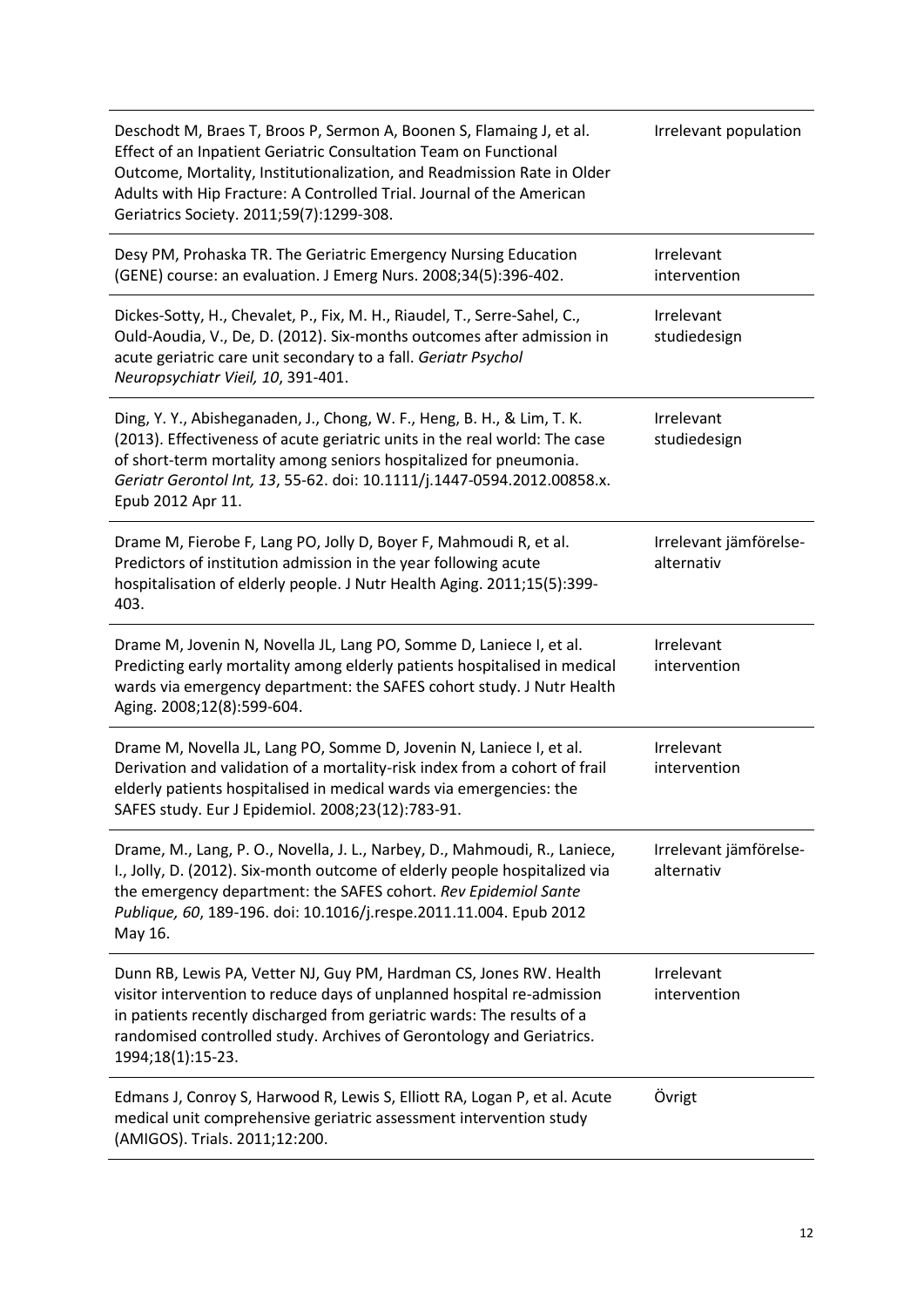| Edmans, J., Conroy, S., Harwood, R., Lewis, S., Elliott, R. A., Logan, P.,<br>Gladman, J. (2011). Acute medical unit comprehensive geriatric<br>assessment intervention study (AMIGOS): Study protocol for a<br>randomised controlled trial. Trials, 12.       | Övrigt                     |
|----------------------------------------------------------------------------------------------------------------------------------------------------------------------------------------------------------------------------------------------------------------|----------------------------|
| Ellis, G., Jamieson, C. A., Alcorn, M., & Devlin, V. (2012). An Acute Care<br>for Elders (ACE) unit in the emergency department. European Geriatric<br>Medicine, 3, 261-263.                                                                                   | Irrelevant<br>studiedesign |
| Ellis, G., Whitehead Martin, A., Robinson, D., O'Neill, D., & Langhorne, P.<br>(2011). Comprehensive geriatric assessment for older adults admitted<br>to hospital: Meta-analysis of randomised controlled trials. BMJ: British<br>Medical Journal, 343, 1-10. | Övrigt                     |
| Engelhardt JB, Toseland RW, O'Donnell JC, Richie JT, Jue D, Banks S. The<br>effectiveness and efficiency of outpatient geriatric evaluation and<br>management. J Am Geriatr Soc. 1996;44(7):847-56.                                                            | Irrelevant population      |
| Ensberg MD, Paletta MJ, Galecki AT, Dacko CL, Fries BE. Identifying<br>elderly patients for early discharge after hospitalization for hip fracture.<br>J Gerontol. 1993;48(5):M187-95.                                                                         | Irrelevant population      |
| Fairhall N, Aggar C, Kurrle SE, Sherrington C, Lord S, Lockwood K, et al.<br>Frailty Intervention Trial (FIT). BMC Geriatr. 2008;8:27.                                                                                                                         | Irrelevant population      |
| Fisher S, Ottenbacher KJ, Goodwin JS, Graham JE, Ostir GV. Short<br>Physical Performance Battery in hospitalized older adults. Aging Clin Exp<br>Res. 2009;21(6):445-52.                                                                                       | Irrelevant<br>intervention |
| Fisher Steven R. In hospital functional assessments in the elderly and<br>their association to post discharge health outcomes. Dissertation<br>Abstracts International: Section B: The Sciences and Engineering.<br>2009;70(4-B):2242.                         | Irrelevant<br>intervention |
| Flamer HE, Christophidis N, Margetts C, Ugoni A, McLean AJ. Extended<br>hospital stays with increasing age: the impact of an acute geriatric unit.<br>Med J Aust. 1996;164(1):10-3.                                                                            | Irrelevant population      |
| Fleck, S. J., Bustamante-Ara, N., Ortiz, J., Vidan, M. T., Lucia, A., & Serra-<br>Rexach, J. A. (2012). Activity in GEriatric acute CARe (AGECAR):<br>rationale, design and methods. BMC Geriatr, 12, 28. doi: 10.1186/1471-<br>2318-12-28.                    | Övrigt                     |
| Flood KL, Brown CJ, Carroll MB, Locher JL. Nutritional processes of care<br>for older adults admitted to an oncology-acute care for elders unit.<br>Critical Reviews in Oncology/Hematology. 2011;78(1):73-8.                                                  | Irrelevanta effektmått     |
| Flood KL, Carroll MB, Le CV, Ball L, Esker DA, Carr DB. Geriatric<br>syndromes in elderly patients admitted to an oncology-acute care for<br>elders unit. Journal of Clinical Oncology. 2006;24(15):2298-303.                                                  | Irrelevant<br>intervention |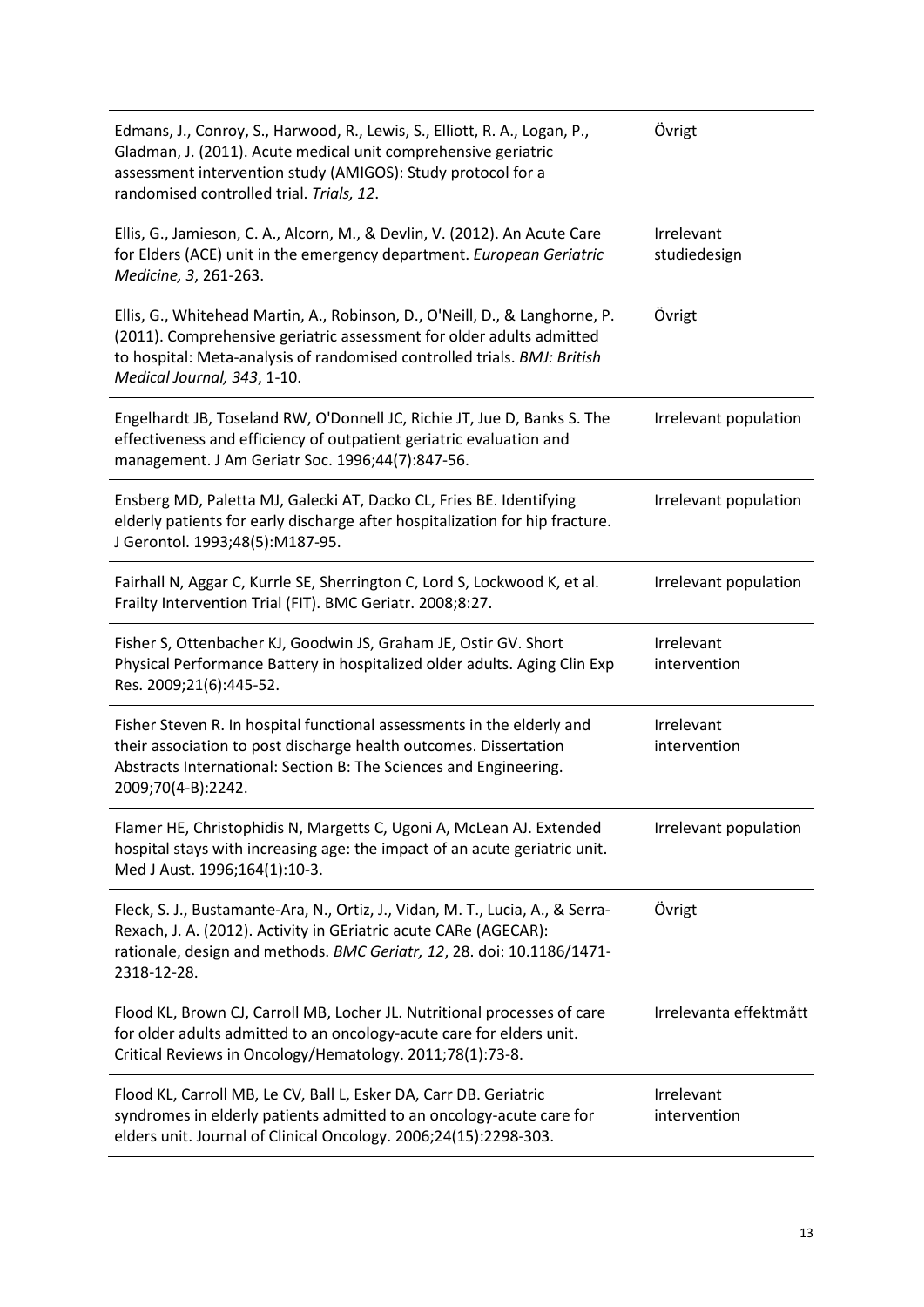| Foo Chik, L., Siu Vivian Wing, Y., Tan Thai, L., Ding Yew, Y., & Seow, E.<br>(2012). Geriatric assessment and intervention in an emergency<br>department observation unit reduced re-attendance and hospitalisation<br>rates. Australasian Journal on Ageing, 31, 40-46.                                            | Irrelevant<br>studiedesign        |
|---------------------------------------------------------------------------------------------------------------------------------------------------------------------------------------------------------------------------------------------------------------------------------------------------------------------|-----------------------------------|
| Forasassi C, Golmard JL, Pautas E, Piette F, Myara I, Raynaud-Simon A.<br>Inflammation and disability as risk factors for mortality in elderly acute<br>care patients. Archives of Gerontology and Geriatrics. 2009;48(3):406-<br>10.                                                                               | Irrelevant<br>intervention        |
| Formiga F, Chivite D, Solé A, Manito N, Ramon Josep M, Pujol R.<br>Functional outcomes of elderly patients after the first hospital<br>admission for decompensated heart failure (HF): A prospective study.<br>Archives of Gerontology and Geriatrics. 2006;43(2):175-85.                                           | Irrelevant<br>intervention        |
| Fox, M. T., Persaud, M., Maimets, I., O'Brien, K., Brooks, D., Tregunno,<br>D., & Schraa, E. (2012). Effectiveness of acute geriatric unit care using<br>acute care for elders components: a systematic review and meta-<br>analysis. J Am Geriatr Soc, 60, 2237-2245. doi: 10.1111/jgs.12028. Epub<br>2012 Nov 23. | Övrigt                            |
| Freeman M. Quick response programs: effective management of a<br>population in crisis. Leadersh Health Serv. 1994;3(5):36-9.                                                                                                                                                                                        | Irrelevant population             |
| Gayton D, Wood-Dauphinee S, de L, Tousignant P, Hanley J. Trial of a<br>geriatric consultation team in an acute care hospital. J Am Geriatr Soc.<br>1987;35(8):726-36.                                                                                                                                              | Stora brister<br>studiekvalitet   |
| Gazzotti C, Albert A, Pepinster A, Petermans J. Clinical usefulness of the<br>mini nutritional assessment (MNA) scale in geriatric medicine. J Nutr<br>Health Aging. 2000;4(3):176-81.                                                                                                                              | Irrelevant<br>intervention        |
| Germain M, Knoeffel F, Wieland D, Rubenstein LZ. A geriatric<br>assessment and intervention team for hospital inpatients awaiting<br>transfer to a geriatric unit: a randomized trial. Aging (Milano).<br>1995;7(1):55-60.                                                                                          | Irrelevant population             |
| Gharacholou, S. M., Sloane, R., Cohen, H. J., & Schmader, K. E. (2012).<br>Geriatric inpatient units in the care of hospitalized frail adults with a<br>history of heart failure. International Journal of Gerontology, 6, 112-<br>116.                                                                             | Subgrupp från Cohen<br>et al 2002 |
| Gilchrist WJ, Newman RJ, Hamblen DL, Williams BO. Prospective<br>randomised study of an orthopaedic geriatric inpatient service. BMJ.<br>1988;297(6656):1116-8.                                                                                                                                                     | Irrelevant population             |
| Gill Sudeep S, Gibson M, Al-Hammadi A. Economic implications of<br>Discharge of Elderly from the Emergency Department trial results.<br>Journal of the American Geriatrics Society. 2005;53(9):1642.                                                                                                                | Övrigt                            |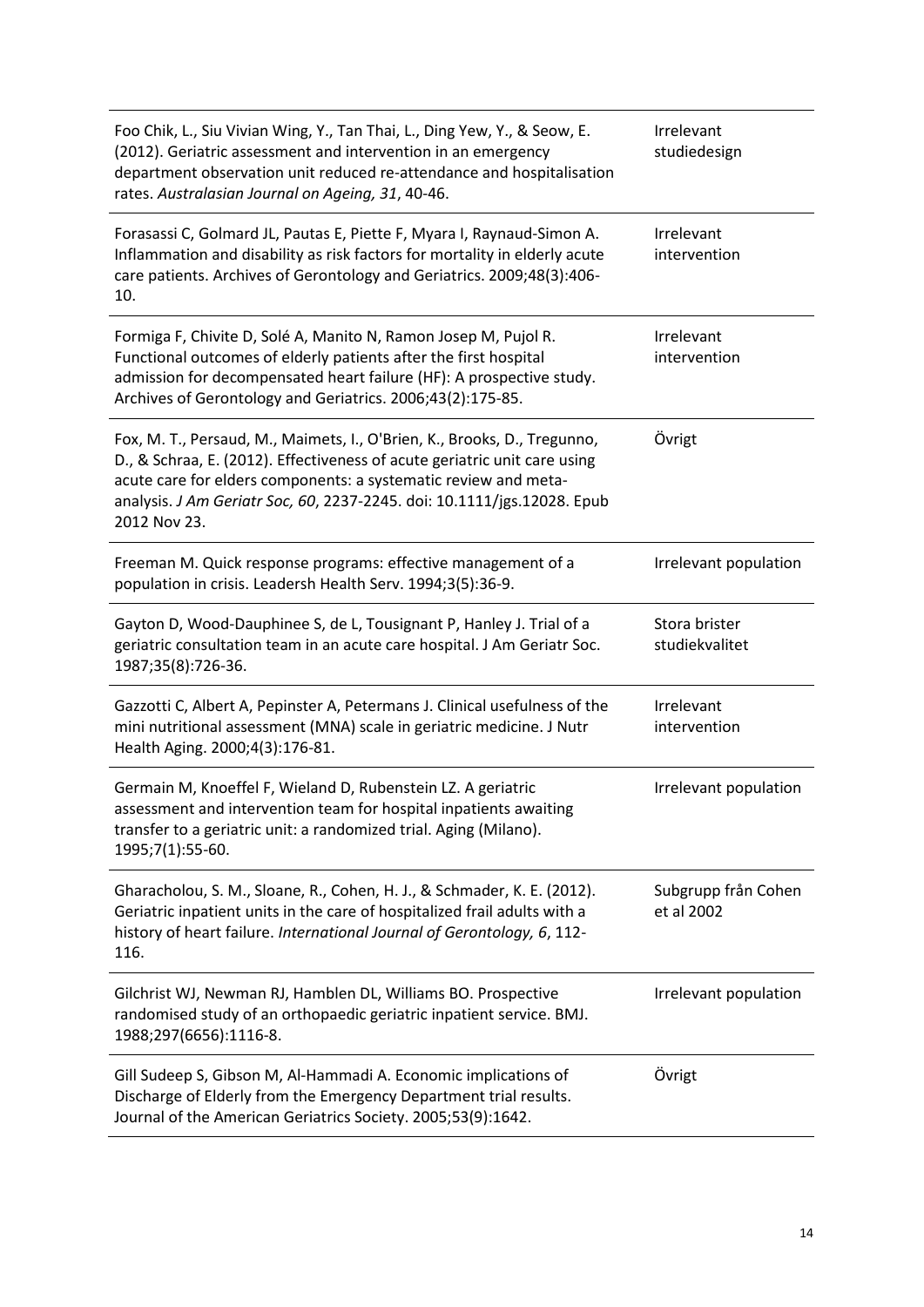| Gonzalez-Montalvo JI, Mauleon JL, Gil-Garay E, Gotor P, Martin-Vega A.<br>The orthogeriatric unit for acute patients: A new model of care that<br>improves efficiency in the management of patients with hip fracture.<br>HIP International. 2010;20(2):229-35.                                            | Irrelevant population      |
|------------------------------------------------------------------------------------------------------------------------------------------------------------------------------------------------------------------------------------------------------------------------------------------------------------|----------------------------|
| Gray LC, Bernabei R, Berg K, Finne-Soveri H, Fries BE, Hirdes JP, et al.<br>Standardizing assessment of elderly people in acute care: the interRAI<br>Acute Care instrument. J Am Geriatr Soc. 2008;56(3):536-41.                                                                                          | Irrelevant<br>intervention |
| Greenberg NS, Rosin AJ. Factors influencing admission or nonadmission<br>of the aged to the hospital. J Am Geriatr Soc. 1982;30(10):635-41.                                                                                                                                                                | Irrelevant<br>intervention |
| Gregersen, M., Pedersen, A. B., & Damsgaard, E. M. (2012).<br>Comprehensive geriatric assessment increases 30-day survival in the<br>aged acute medical inpatients. Dan Med J, 59, A4442.                                                                                                                  | Irrelevant<br>studiedesign |
| Gross PF. Long term care and alternative site therapy project. Pride Inst<br>J Long Term Home Health Care. 1991;10(3):29-41.                                                                                                                                                                               | Irrelevant population      |
| Hamaker, M. E., Buurman, B. M., van, M., B, C., Kuper, I. M. J. A.,<br>Smorenburg, C. H., S, E. (2011). The value of a comprehensive geriatric<br>assessment for patient care in acutely hospitalized older patients with<br>cancer. Oncologist, 16, 1403-1412.                                            | Irrelevant population      |
| Harari D, Martin FC, Buttery A, O'Neill S, Hopper A. The older persons'<br>assessment and liaison team 'OPAL': evaluation of comprehensive<br>geriatric assessment in acute medical inpatients. Age Ageing.<br>2007;36(6):670-5.                                                                           | Irrelevant<br>studiedesign |
| Harris RD, Henschke PJ, Popplewell PY, Radford AJ, Bond MJ, Turnbull<br>RJ, et al. A randomised study of outcomes in a defined group of acutely<br>ill elderly patients managed in a geriatric assessment unit or a general<br>medical unit. Aust N Z J Med. 1991;21(2):230-4.                             | Övrigt                     |
| Hegney D, Buikstra E, Chamberlain C, March J, McKay M, Cope G, et al.<br>Nurse discharge planning in the emergency department: a Toowoomba,<br>Australia, study. J Clin Nurs. 2006;15(8):1033-44.                                                                                                          | Irrelevant<br>intervention |
| Hempsall VJ, Robertson DR, Campbell MJ, Briggs RS. Orthopaedic<br>geriatric care--is it effective? A prospective population-based<br>comparison of outcome in fractured neck of femur. J R Coll Physicians<br>Lond. 1990;24(1):47-50.                                                                      | Irrelevant population      |
| Ho WWS, Kwan D, D L, Liu KW, Chow KM, Lau E, et al. To investigate the<br>effect and cost-effectiveness of implementing an orthogeriatric<br>intervention for elderly patients with acute hip fracture: the experience<br>in Hong Kong. Journal of the American Geriatrics Society.<br>2009;57(11):2153-4. | Irrelevant population      |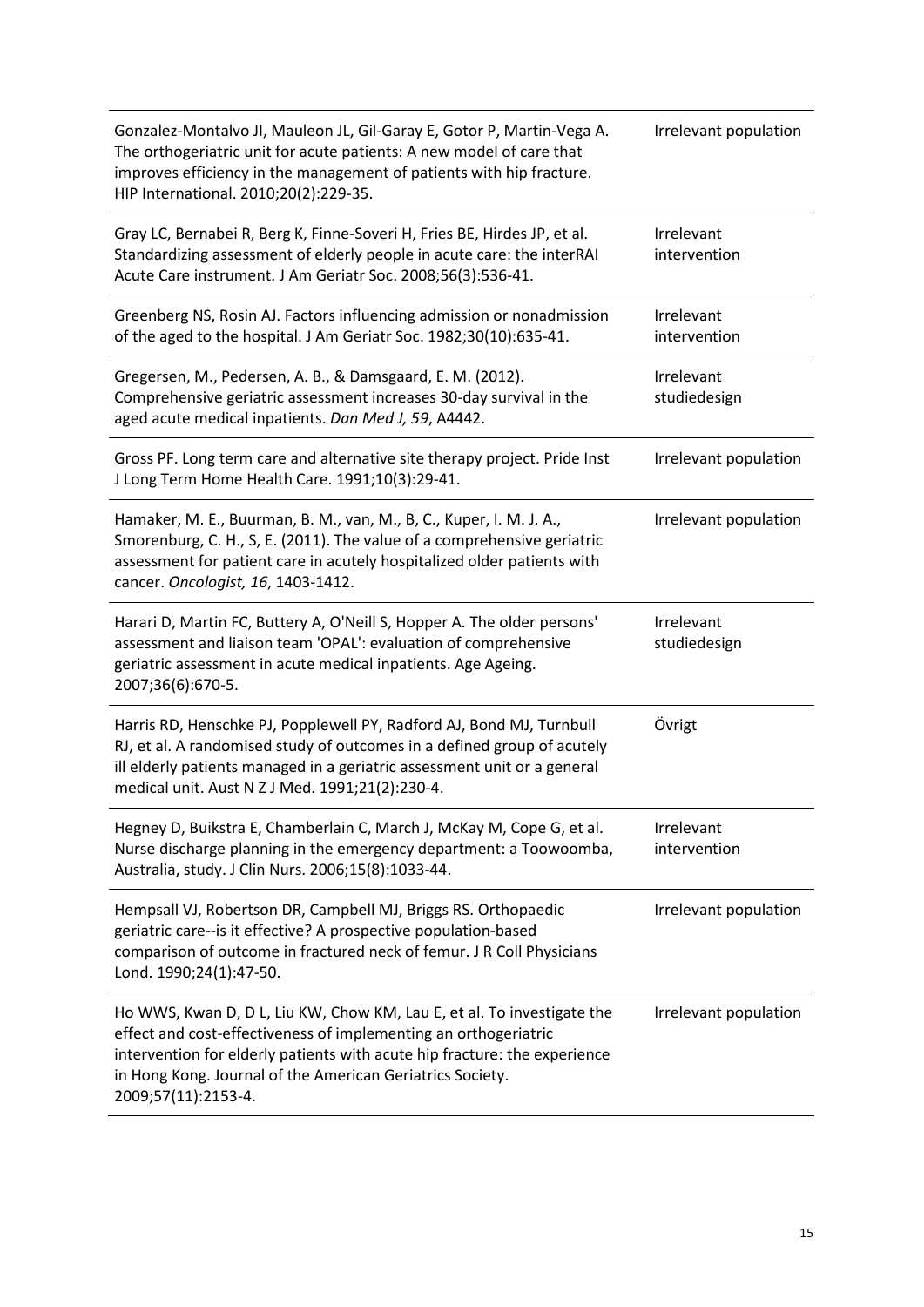| Hogan DB, Fox RA. A prospective controlled trial of a geriatric<br>consultation team in an acute-care hospital. Age and Ageing.<br>1990;19(2):107-13.                                                                                                                                                                                                                     | Irrelevant<br>studiedesign |
|---------------------------------------------------------------------------------------------------------------------------------------------------------------------------------------------------------------------------------------------------------------------------------------------------------------------------------------------------------------------------|----------------------------|
| Holm, A., Michel, M., Stern, G. A., Hung, T., Klein, T., Flaherty, L.,<br>Maletta, G. (1999). The outcomes of an inpatient treatment program for<br>geriatric patients with dementia and dysfunctional behaviors.<br>Gerontologist, 39(6), 668-676.                                                                                                                       | Irrelevant<br>intervention |
| Holmboe, E. S., Meehan, T. P., Radford, M. J., Wang, Y., Marciniak, T. A.,<br>& Krumholz, H. M. (1999). Use of critical pathways to improve the care<br>of patients with acute myocardial infarction. Am J Med, 107(4), 324-<br>331.                                                                                                                                      | Irrelevant population      |
| Hoogerduijn, J., Buurman, B., de, R., Sophia, Korevaar, J., Grobbee, D., &<br>Schuurmans, M. (2010). ISAR-HP an instrument predicting functional<br>decline in older hospitalized patients Fourth European Nursing<br>Congress. Journal of Clinical Nursing, 19, 37-37.                                                                                                   | Irrelevant<br>intervention |
| Hoolsema, E. M. (1996). Proving our worth: using treatment outcomes<br>to demonstrate cost efficiency. Topics in Geriatric Rehabilitation, 11(4),<br>84-94.                                                                                                                                                                                                               | Övrigt                     |
| Hopper A, Martin FC, Buttery A, O'Neill S, McGovern R, Shillo P, et al.<br>The older persons assessment and liaison team 'OPAL': pilot evaluation<br>of comprehensive geriatric assessment (CGA) in acutemedical<br>inpatients British Geriatrics Society: Abstracts of papers presented at<br>the Spring Scientific Meeting, 6-7 April 2006. Age & Ageing. 2006;35:i9-i. | Irrelevant<br>intervention |
| Hoverman, C., Shugarman, L. R., Saliba, D., & Buntin, M. B. (2008). Use<br>of postacute care by nursing home residents hospitalized for stroke or<br>hip fracture: how prevalent and to what end? J Am Geriatr Soc, 56(8),<br>1490-1496.                                                                                                                                  | Irrelevant population      |
| Huang, T., & Liang, S. (2005). A randomized clinical trial of the<br>effectiveness of a discharge planning intervention in hospitalized elders<br>with hip fracture due to falling. Journal of Clinical Nursing, 14(10), 1193-<br>1201.                                                                                                                                   | Irrelevant population      |
| Huber M, Kennard A. Functional and mental status outcomes of clients<br>discharged from acute gerontological versus medical/surgical units. J<br>Gerontol Nurs. 1991;17(7):20-4.                                                                                                                                                                                          | Irrelevant population      |
| Hui E, Lum CM, Woo J, Or KH, Kay RL. Outcomes of elderly stroke<br>patients. Day hospital versus conventional medical management.<br>Stroke. 1995;26(9):1616-9.                                                                                                                                                                                                           | Irrelevant<br>intervention |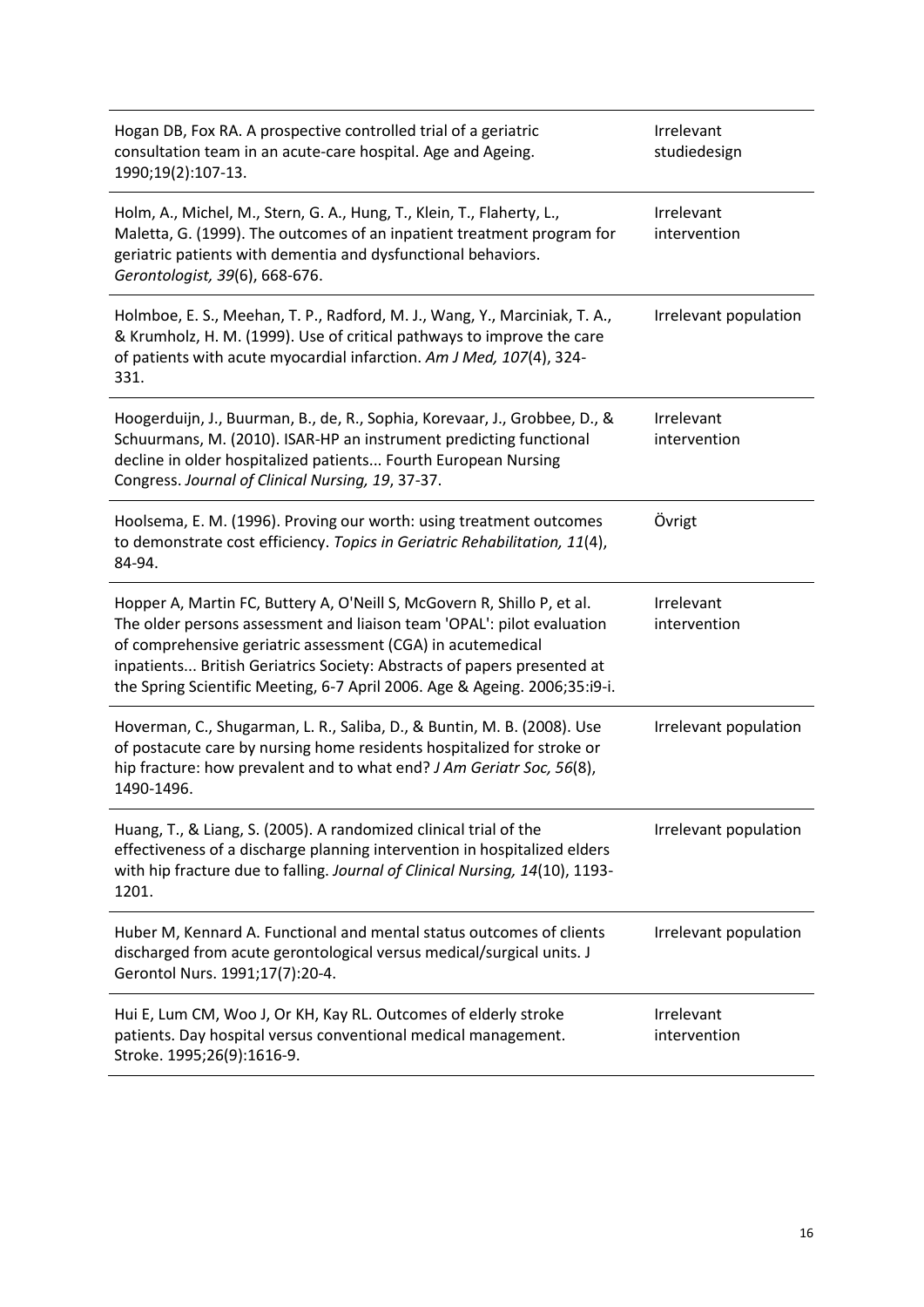| Huusko Tiina M, Karppi P, Avikainen V, Kautiainen H, Sulkava R.<br>Randomised, clinically controlled trial of intensive geriatric<br>rehabilitation in patients with hip fracture: Subgroup analysis of<br>patients with dementia. BMJ: British Medical Journal.<br>2000;321(7269):1107-11.          | Irrelevant population      |
|------------------------------------------------------------------------------------------------------------------------------------------------------------------------------------------------------------------------------------------------------------------------------------------------------|----------------------------|
| Huws, D. W., Cashmore, D., Newcombe, R. G., Roberts, C., Vincent, J., &<br>Elwyn, G. (2008). Impact of case management by advanced practice<br>nurses in primary care on unplanned hospital admissions: a controlled<br>intervention study. BMC Health Serv Res, 8, 115.                             | Irrelevant<br>intervention |
| Huynh, B. C., Rovner, A., & Rich, M. W. (2006). Long-term survival in<br>elderly patients hospitalized for heart failure: 14-year follow-up from a<br>prospective randomized trial. Arch Intern Med, 166(17), 1892-1898.                                                                             | Irrelevant population      |
| Inouye Sharon, K., Wagner, D. R., Acampora, D., Horwitz Ralph, I., & et<br>al. (1993). A controlled trial of a nursing-centered intervention in<br>hospitalized elderly medical patients: The Yale Geriatric Care Program.<br>Journal of the American Geriatrics Society, 41(12), 1353-1360.         | Övrigt                     |
| Inouye SK, Bogardus ST, Jr, Baker DI, Leo-Summers L, Cooney LM. The<br>Hospital Elder Life Program: a model of care to prevent cognitive and<br>functional decline in older hospitalized patients. Hospital Elder Life<br>Program. J Am Geriatr Soc. 2000;48(12):1697-706.                           | Irrelevant<br>intervention |
| Inouye SK, Wagner DR, Acampora D, Horwitz RI, Cooney LM, Jr, et al. A<br>predictive index for functional decline in hospitalized elderly medical<br>patients. J Gen Intern Med. 1993;8(12):645-52.                                                                                                   | Irrelevant population      |
| Inouye, S. K., Acampora, D., Miller, R. L., Fulmer, T., Hurst, L. D., Cooney,<br>Jr., & L, M. (1993). The Yale Geriatric Care Program: A model of care to<br>prevent functional decline in hospitalized elderly patients. Journal of the<br>American Geriatrics Society, 41(12), 1345-1352.          | Irrelevant<br>studiedesign |
| Inouye, S. K., Bogardus, S. T., Jr, Baker, D. I., Leo-Summers, L., Cooney, L.<br>M., & Jr. (2000). The Hospital Elder Life Program: a model of care to<br>prevent cognitive and functional decline in older hospitalized patients.<br>Journal of the American Geriatrics Society, 48(12), 1697-1706. | Irrelevant<br>studiedesign |
| Inouye, S. K., Bogardus, S. T., Jr, Charpentier, P. A., Leo-Summers, L.,<br>Acampora, D., Jr. (1999). A multicomponent intervention to prevent<br>delirium in hospitalized older patients. New England Journal of<br>Medicine, 340(9), 669-676.                                                      | Irrelevant population      |
| Inouye, S. K., Peduzzi, P. N., Robison, J. T., Hughes, J. S., Horwitz, R. I., &<br>Concato, J. (1998). Importance of functional measures in predicting<br>mortality among older hospitalized patients. JAMA: Journal of the<br>American Medical Association, 279(15), 1187-1193.                     | Övrigt                     |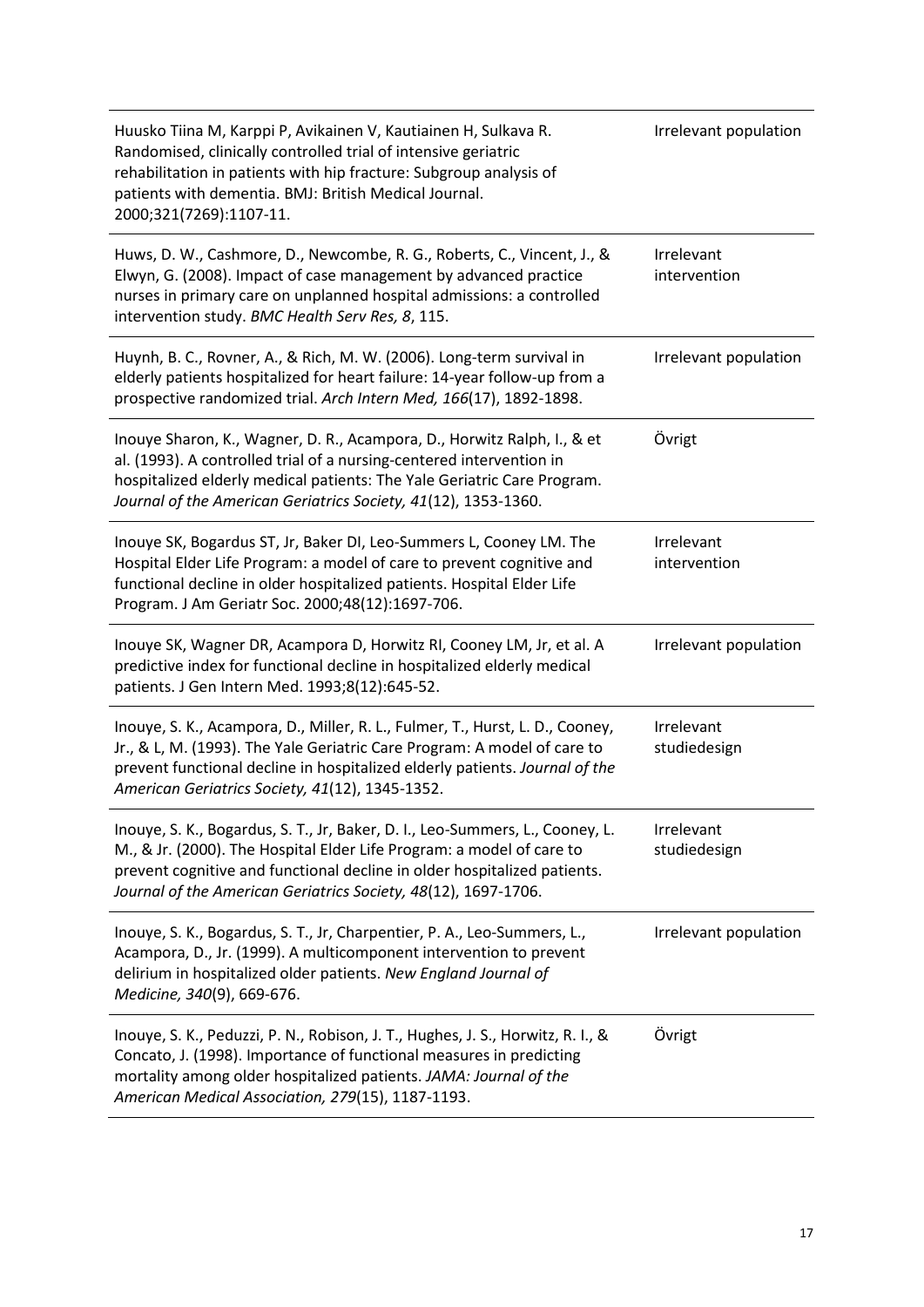| Ip SP, Leung YF, Ip CY, Mak WP. Outcomes of critically ill elderly<br>patients: is high-dependency care for geriatric patients worthwhile? Crit<br>Care Med. 1999;27(11):2351-7.                                                                                                                                                                                                                  | Irrelevant<br>intervention |
|---------------------------------------------------------------------------------------------------------------------------------------------------------------------------------------------------------------------------------------------------------------------------------------------------------------------------------------------------------------------------------------------------|----------------------------|
| Jack, B., Hillier, V., Williams, A., & Oldham, J. (2003). Hospital based<br>palliative care teams improve the symptoms of cancer patients.<br>Palliative Medicine, 17(6), 498-502.                                                                                                                                                                                                                | Irrelevant<br>intervention |
| Jackson, A., & Warren, K. (2006). Does consultant geriatrician review on<br>post take ward rounds (PTWR) effect elderly patients' length of stay?<br>British Geriatrics Society: Abstracts of papers presented at the Spring<br>Scientific Meeting, 6-7 April 2006. Age & Ageing, 35, i28-i28.                                                                                                    | Irrelevant<br>intervention |
| Jahangiri, M., Laborde, J. C., Roy, D., Williams, F., Abdulkareem, N., &<br>Brecker, S. (2011). Outcome of patients with aortic stenosis referred to<br>a multidisciplinary meeting for transcatheter valve. Ann Thorac Surg,<br>91(2), 411-415.                                                                                                                                                  | Irrelevant population      |
| Jahnigen, D. W., Kramer, A. M., Robbins, L. J., Klingbeil, H., & DeVore, P.<br>(1985). Academic affiliation with a nursing home. Impact on patient<br>outcome. J Am Geriatr Soc, 33(7), 472-478.                                                                                                                                                                                                  | Irrelevant population      |
| Jain, R., Evenson, A., Biddison, E., Dalal, D., Kelly, K. M., Karmand, A. J.,<br>Plantholt, S. (2010). Efficacy of multidisciplinary outpatient<br>management (MOM) program in long term heart failure care. Southern<br>Medical Journal, 103(2), 131-137.                                                                                                                                        | Irrelevant population      |
| Jayadevappa, R., Chhatre, S., Weiner, M., & Raziano, D. B. (2006).<br>Health resource utilization and medical care cost of acute care elderly<br>unit patients. Value Health, 9(3), 186-192.                                                                                                                                                                                                      | Irrelevant<br>studiedesign |
| Jitapunkul, S., Pillay, I., & Ebrahim, S. (1992). Delirium in newly admitted<br>elderly patients: a prospective study. Q J Med, 83(300), 307-314.                                                                                                                                                                                                                                                 | Övrigt                     |
| Johanson, M. A., Cohen, B. A., Snyder, K. H., McKinley, A. J., & Scott, M.<br>L. (2009). Outcomes for aging adults following total hip arthroplasty in<br>an acute rehabilitation facility versus a subacute rehabilitation facility: a<br>pilot study [corrected] [published erratum appears in J GERIATR PHYS<br>THER 2009;32(3):110]. Journal of Geriatric Physical Therapy, 32(2), 29-<br>34. | Irrelevant population      |
| Johansson, B., Holmberg, L., Berglund, G., Brandberg, Y., Hellbom, M.,<br>Persson, C., Sjoden, P. O. (2001). Reduced utilisation of specialist care<br>among elderly cancer patients: a randomised study of a primary<br>healthcare intervention. Eur J Cancer, 37(17), 2161-2168.                                                                                                                | Irrelevant population      |
| Jonsen, E., Ljunggren, G., Jonsson, P. V., & Gosta, B. (2007). Functional<br>status in elderly people after acute care and quality of life at one-year<br>follow-up. Health Science Journal, 1(1), 1-14.                                                                                                                                                                                          | Övrigt                     |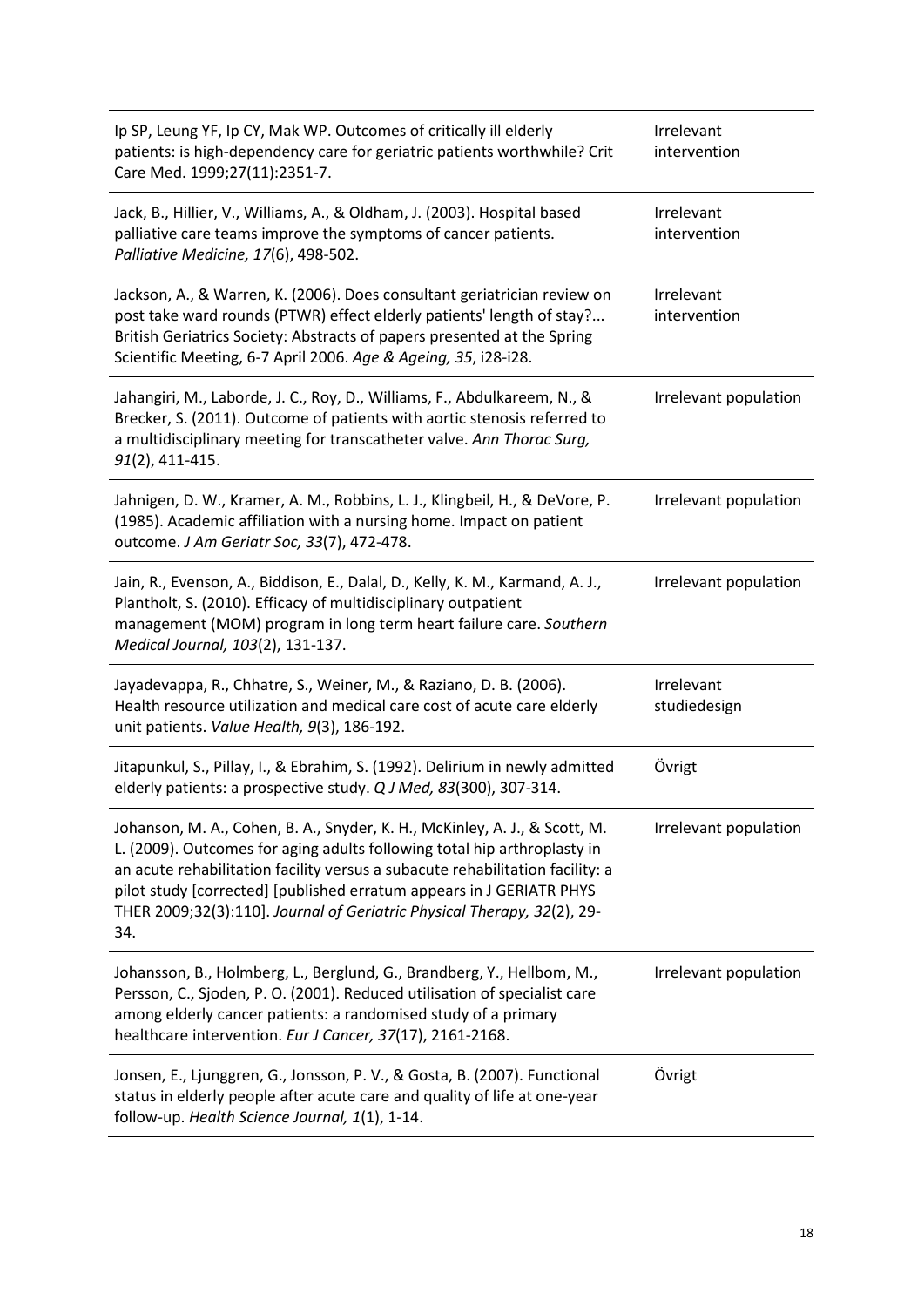| Jonsson, P. V., Noro, A., Finne-Soveri, H., Jensdottir, A. B., Ljunggren, G.,<br>Bucht, G., Schroll, M. (2008). Admission profile is predictive of outcome<br>in acute hospital care. Aging Clinical & Experimental Research, 20(6),<br>533-539.                                                                       | Övrigt                     |
|------------------------------------------------------------------------------------------------------------------------------------------------------------------------------------------------------------------------------------------------------------------------------------------------------------------------|----------------------------|
| Joseph, A., & Boult, C. (1998). Managed primary care of nursing home<br>residents. J Am Geriatr Soc, 46(9), 1152-1156.                                                                                                                                                                                                 | Irrelevant<br>intervention |
| Kaczorowski, J., Chambers, L. W., Dolovich, L., Paterson, J. M.,<br>Karwalajtys, T., Gierman, T., Sabaldt, R. J. (2011). Improving<br>cardiovascular health at population level: 39 community cluster<br>randomised trial of Cardiovascular Health Awareness Program (CHAP).<br>BMJ, 342, d442. doi: 10.1136/bmj.d442. | Irrelevant<br>studiedesign |
| Kafetz K, O'Farrell J, Parry A, Wijesuriya V, McElligott G, Rossiter B, et al.<br>Age-related geriatric medicine: relevance of special skills of geriatric<br>medicine to elderly people admitted to hospital as medical<br>emergencies. J R Soc Med. 1995;88(11):629-33.                                              | Irrelevant<br>intervention |
| Kanda, A., Ebihara, S., Yasuda, H., Takashi, O., Sasaki, T., & Sasaki, H.<br>(2004). A Combinatorial Therapy for Pneumonia in Elderly People.<br>Journal of the American Geriatrics Society, 52(5), 846-847.                                                                                                           | Irrelevant population      |
| Karppi P, Tilvis R. Effectiveness of a Finnish geriatric inpatient assess-<br>ment. Two-year follow up of a randomized clinical trial on community-<br>dwelling patients. Scand J Prim Health Care. 1995;13(2):93-8.                                                                                                   | Irrelevant population      |
| Kay G, MacTavish M, Moffatt C, Lau G. Development and evaluation of a<br>geriatric assessment unit in a community hospital. Perspectives.<br>1992;16(3):2-9.                                                                                                                                                           | Irrelevant population      |
| Kehusmaa, S., Autti-Ramo, I., Valaste, M., Hinkka, K., & Rissanen, P.<br>(2010). Economic evaluation of a geriatric rehabilitation programme: a<br>randomized controlled trial. J Rehabil Med, 42(10), 949-955.                                                                                                        | Irrelevant population      |
| Kellogg FR, Brickner PW, Conley L, Conroy M. Controlling hospital<br>readmission of elderly persons living at home: a risk factor analysis.<br>Home Health Care Services Quarterly. 1991;12(2):5-16.                                                                                                                   | Irrelevant<br>intervention |
| Kennie, D. C., Reid, J., Richardson, I. R., Kiamari, A. A., & Kelt, C. (1988).<br>Effectiveness of geriatric rehabilitative care after fractures of the<br>proximal femur in elderly women: a randomised clinical trial. BMJ,<br>297(6656), 1083-1086.                                                                 | Irrelevant population      |
| Kenny, R. A., O'Shea, D., & Walker, H. F. (2002). Impact of a dedicated<br>syncope and falls facility for older adults on emergency beds. Age &<br>Ageing, 31(4), 272-275.                                                                                                                                             | Irrelevant<br>intervention |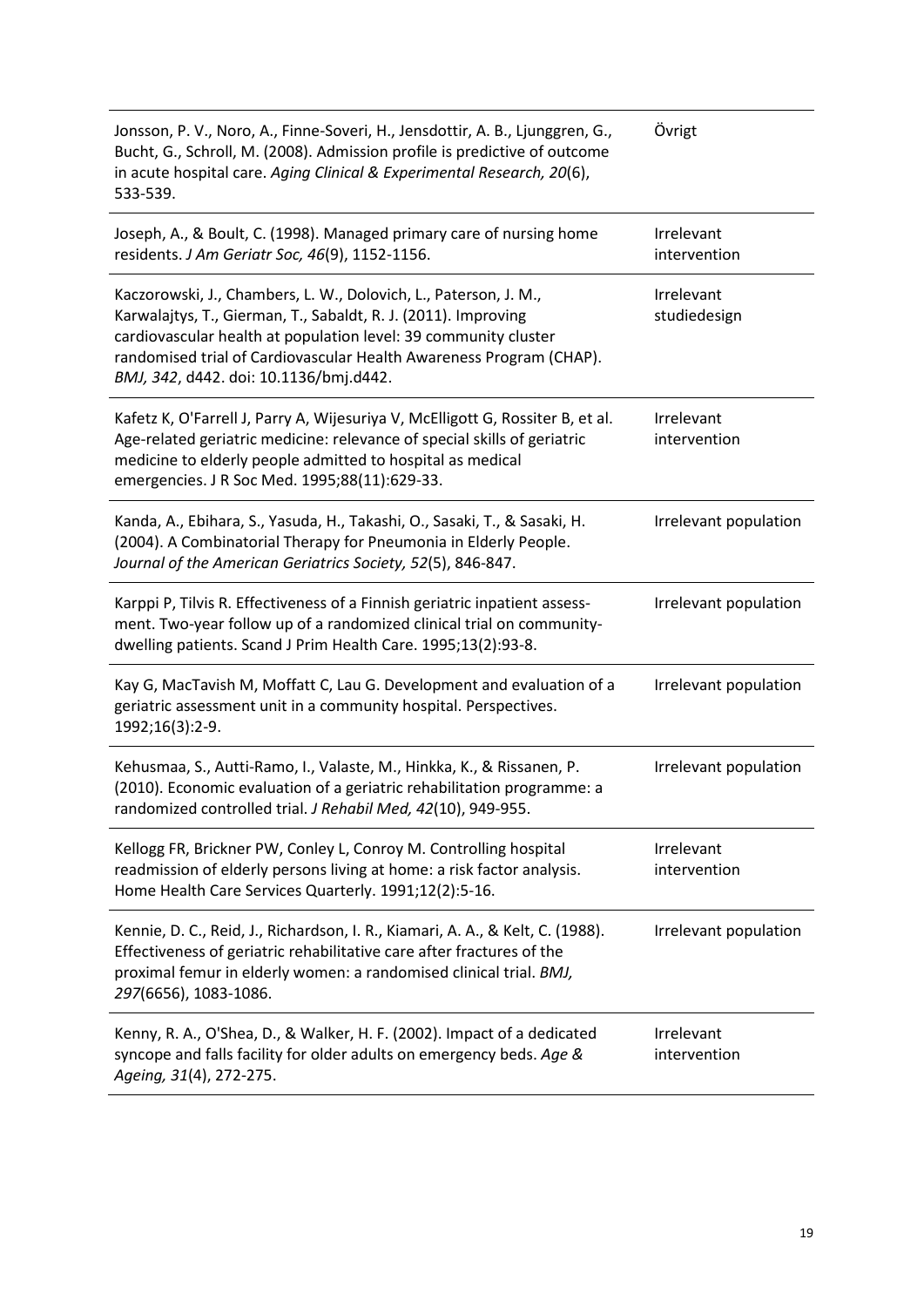| Kergoat, M.-J., Latour, J., Lebel, P., Leclerc, B.-S., Leduc, N., Béland, F.,<br>Bolduc, A. (2012). Quality-of-Care Processes in Geriatric Assessment<br>Units: Principles, Practice, and Outcomes. Journal of the American<br>Medical Directors Association, 13, 459-463.                                                                                                                                | Irrelevant<br>studiedesign |
|-----------------------------------------------------------------------------------------------------------------------------------------------------------------------------------------------------------------------------------------------------------------------------------------------------------------------------------------------------------------------------------------------------------|----------------------------|
| Khan, R., Fernandez, C., Kashif, F., Shedden, R., & Diggory, P. (2002).<br>Combined orthogeriatric care in the management of hip fractures: A<br>prospective study. Annals of the Royal College of Surgeons of England,<br>84(2), 122-124.                                                                                                                                                                | Irrelevant population      |
| Khan, S. A., Millington, H., & Miskelly, F. G. (1997). Benefits of an<br>accident and emergency short stay ward in the staged hospital care of<br>elderly patients. Journal of Accident and Emergency Medicine, 14(3),<br>151-152.                                                                                                                                                                        | Övrigt                     |
| Kim, M. M., Barnato, A. E., Angus, D. C., Fleisher, L. F., & Kahn, J. M.<br>(2010). The effect of multidisciplinary care teams on intensive care unit<br>mortality. Archives of Internal Medicine, 170(4), 369-376.                                                                                                                                                                                       | Irrelevant<br>studiedesign |
| Kirchberger, I., Meisinger, C., Seidl, H., Wende, R., Kuch, B., & Holle, R.<br>(2010). Nurse-based case management for aged patients with<br>myocardial infarction: study protocol of a randomized controlled trial.<br>BMC Geriatr, 10, 29.                                                                                                                                                              | Irrelevant population      |
| Kleinpell, R. M., & Ferrans, C. E. (1998). Factors influencing intensive<br>care unit survival for critically ill elderly patients. Heart Lung, 27(5), 337-<br>343.                                                                                                                                                                                                                                       | Irrelevant<br>studiedesign |
| Klopotowska, J. E., Wierenga, P. C., de, R., S, E., Stuijt, C. C., Arisz, L.,<br>Smorenburg, S. M. (2011). The effect of an active on-ward participation<br>of hospital pharmacists in Internal Medicine teams on preventable<br>Adverse Drug Events in elderly inpatients: protocol of the WINGS study<br>(Ward-oriented pharmacy in newly admitted geriatric seniors). BMC<br>Health Serv Res, 11, 124. | Irrelevant<br>intervention |
| Koehler, B. E., Richter, K. M., Youngblood, L., Cohen, B. A., Prengler, I.<br>D., Cheng, D., & Masica, A. L. (2009). Reduction of 30-day postdischarge<br>hospital readmission or emergency department (ED) visit rates in high-<br>risk elderly medical patients through delivery of a targeted care bundle.<br>J Hosp Med, 4(4), 211-218.                                                               | Irrelevant<br>intervention |
| Kohn, D., Sinoff, G., Strulov, A., Ciechanover, M., & Wei, J. Y. (1991).<br>Long-term follow-up of patients aged 75 years and older admitted to an<br>acute care hospital in Israel. Aging - Clinical and Experimental Research,<br>$3(3)$ , 279-285.                                                                                                                                                     | Irrelevant<br>studiedesign |
| Komajda, M., Hanon, O., Hochadel, M., Lopez-Sendon, J. L., Follath, F.,<br>Ponikowski, P., Nieminen, M. (2009). Contemporary management of<br>octogenarians hospitalized for heart failure in Europe: Euro Heart<br>Failure Survey II. Eur Heart J, 30(4), 478-486.                                                                                                                                       | Irrelevant population      |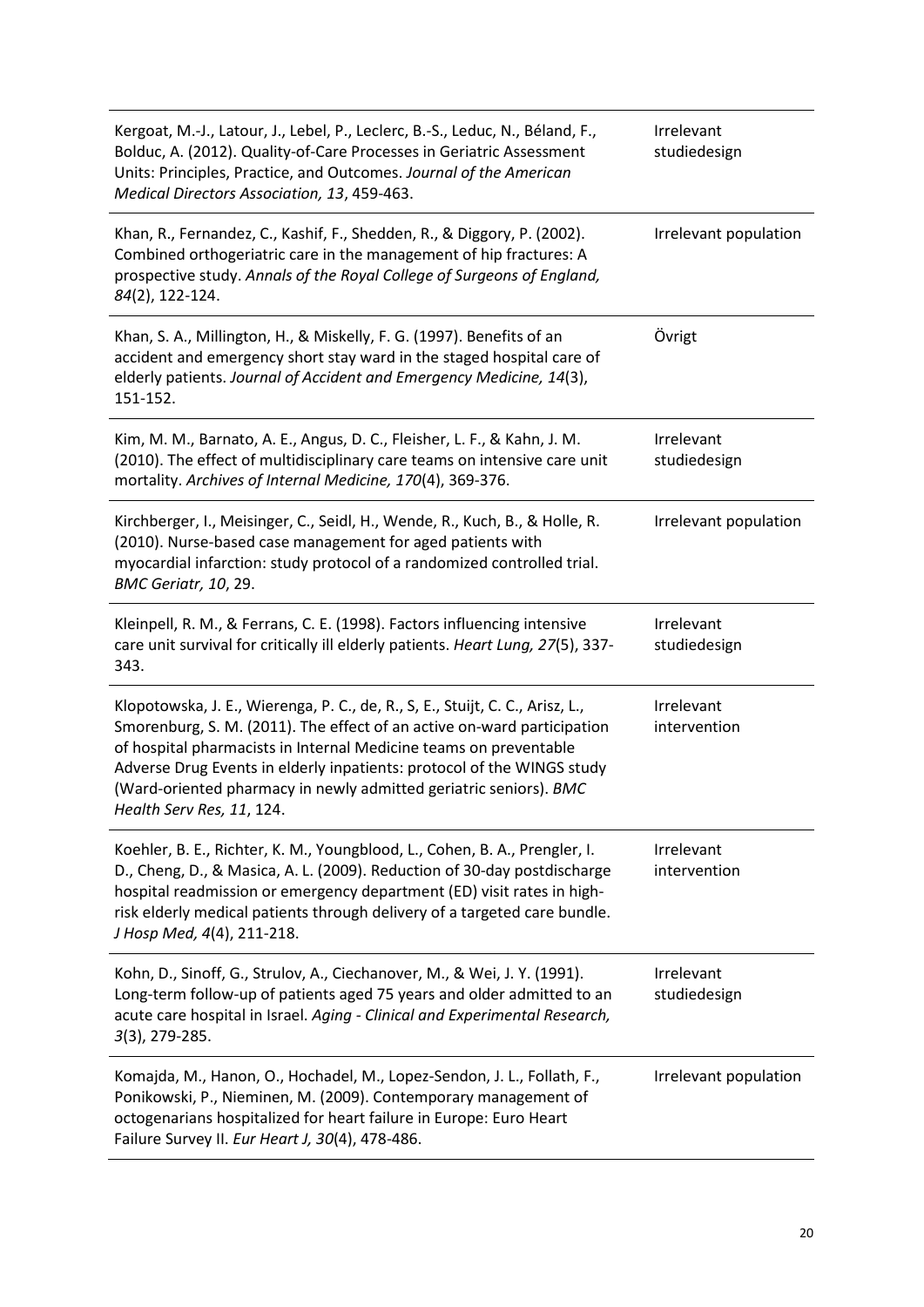| Kravitz Richard, L., Reuben David, B., Davis James, W., Mitchell, A., & et<br>al. (1994). Geriatric home assessment after hospital discharge. Journal<br>of the American Geriatrics Society, 42(12), 1229-1234.                                                                                                                                                           | Irrelevant<br>intervention |
|---------------------------------------------------------------------------------------------------------------------------------------------------------------------------------------------------------------------------------------------------------------------------------------------------------------------------------------------------------------------------|----------------------------|
| Kroemer, D. J., Bloor, G., & Fiebig, J. (2004). Acute transition alliance:<br>rehabilitation at the acute/aged care interface. Australian Health<br>Review, 28(3), 266-274.                                                                                                                                                                                               | Övrigt                     |
| LaMantia MA, Platts-Mills TF, Biese K, Khandelwal C, Forbach C, Cairns<br>CB, et al. Predicting hospital admission and returns to the emergency<br>department for elderly patients. Academic Emergency Medicine.<br>2010;17(3):252-9.                                                                                                                                     | Irrelevant<br>studiedesign |
| Lamb, S. E. (2009). Multidisciplinary assessment of elderly people with a<br>history of multiple falls reduces the risk of further falls. Aust J<br>Physiother, 55(2), 139.                                                                                                                                                                                               | Irrelevant population      |
| Landi F, Gambassi G, Pola R, Tabaccanti S, Cavinato T, Carbonin P, et al.<br>Impact of integrated home care services on hospital use. Journal of the<br>American Geriatrics Society. 1999;47(12):1430-4.                                                                                                                                                                  | Irrelevant population      |
| Landi, F., Zuccala, G., Bernabei, R., Cocchi, A., Manigrasso, L., Tafani, A.,<br>Carbonin, P. (1997). Physiotherapy and occupational therapy: a geriatric<br>experience in the acute care hospital. American Journal of Physical<br>Medicine & Rehabilitation, 76(1), 38-42.                                                                                              | Irrelevant<br>intervention |
| Lang P, Heitz D, Hedelin G, Drame M, Jovenin N, Ankri J, et al. Early<br>markers of prolonged hospital stays in older people: a prospective,<br>multicenter study of 908 inpatients in French acute hospitals<br>[corrected] [published erratum appears in J AM GERIATR SOC 2006<br>Sep;54(9):1479-80]. Journal of the American Geriatrics Society.<br>2006;54(7):1031-9. | Irrelevant<br>studiedesign |
| Lang PO, Meyer N, Heitz D, Drame M, Jovenin N, Ankri J, et al. Loss of<br>independence in Katz's ADL ability in connection with an acute<br>hospitalization: early clinical markers in French older people. Eur J<br>Epidemiol. 2007;22(9):621-30.                                                                                                                        | Irrelevant<br>studiedesign |
| Lang PO, Zekry D, Michel JP, Drame M, Novella JL, Jolly D, et al. Early<br>markers of prolonged hospital stay in demented inpatients: a multi-<br>centre and prospective study. J Nutr Health Aging. 2010;14(2):141-7.                                                                                                                                                    | Irrelevant<br>studiedesign |
| Lang, P. O., Dramee, M., & Michel, J. P. (2011). Interdisciplinary geriatric<br>and psychiatric care reduces potentially inappropriate prescribing in-<br>hospital: Interventional study in 150 acutely ill elderly patients with<br>mental and somatic co-morbid conditions. European Geriatric Medicine,<br>2, S173.                                                    | Dubbelpublicering          |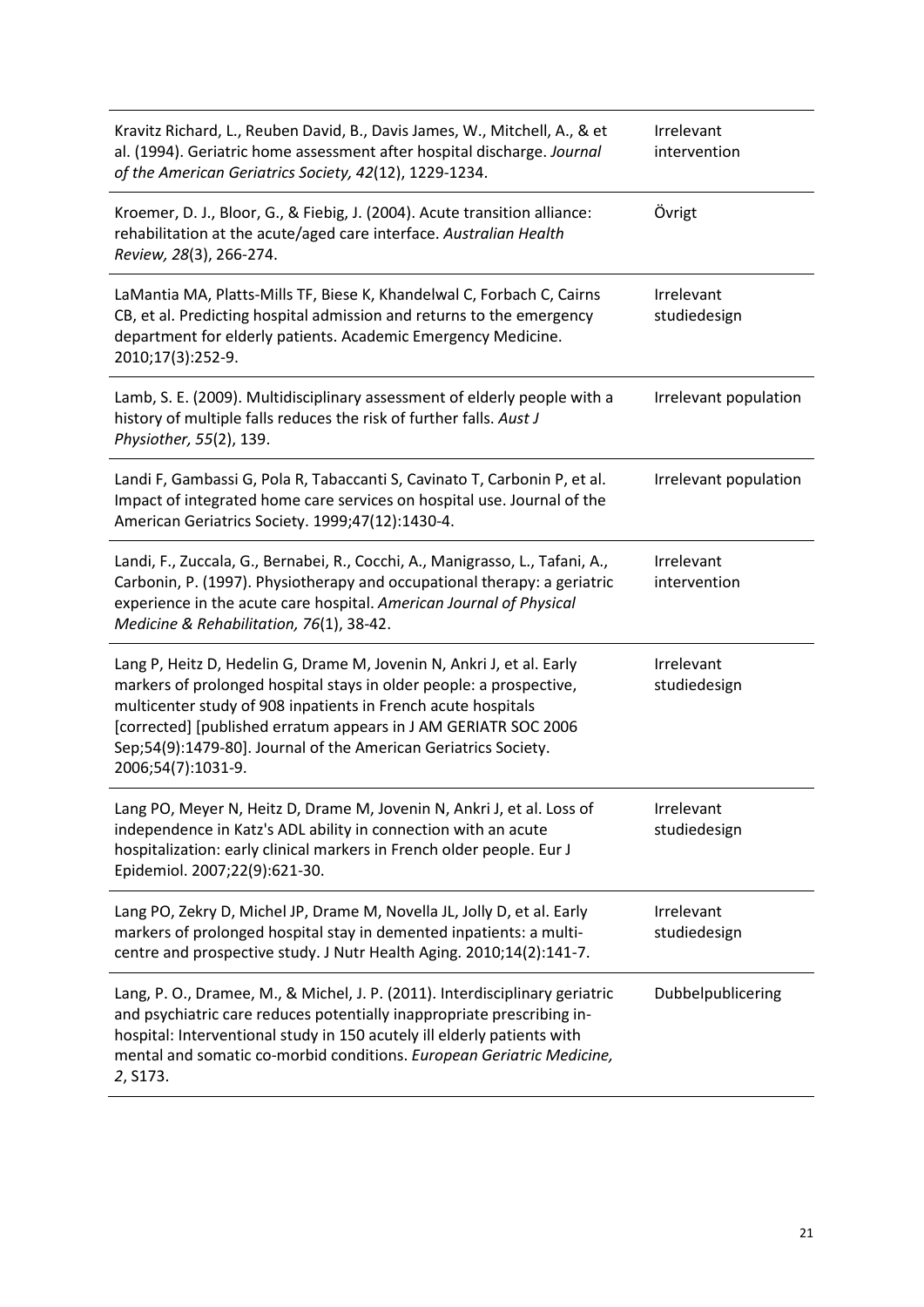| Lang, P. O., Vogt-Ferrier, N., Hasso, Y., Le, S., Drame, M., Zekry, D.,<br>Michel, J. P. (2011). Interdisciplinary Geriatric and Psychiatric Care<br>Reduces Potentially Inappropriate Prescribing in the Hospital:<br>Interventional Study in 150 Acutely Ill Elderly Patients with Mental and<br>Somatic Comorbid Conditions. J Am Med Dir Assoc.                                                                          | Irrelevant<br>studiedesign |
|------------------------------------------------------------------------------------------------------------------------------------------------------------------------------------------------------------------------------------------------------------------------------------------------------------------------------------------------------------------------------------------------------------------------------|----------------------------|
| Lang, P. O., Vogt-Ferrier, N., Hasso, Y., Le, S., Drame, M., Zekry, D.,<br>Michel, J. P. (2012). Interdisciplinary geriatric and psychiatric care<br>reduces potentially inappropriate prescribing in the hospital:<br>interventional study in 150 acutely ill elderly patients with mental and<br>somatic comorbid conditions. J Am Med Dir Assoc, 13, 406 e401-407.<br>doi: 10.1016/j.jamda.2011.03.008. Epub 2011 May 18. | Irrelevant<br>studiedesign |
| Lapane, K. L., Hughes, C. M., Daiello, L. A., Cameron, K. A., & Feinberg, J.<br>(2011). Effect of a pharmacist-led multicomponent intervention<br>focusing on the medication monitoring phase to prevent potential<br>adverse drug events in nursing homes. J Am Geriatr Soc, 59(7), 1238-<br>1245. doi: 10.1111/j.1532-5415.2011.03418.x. Epub 2011 Jun 7.                                                                  | Irrelevant<br>intervention |
| Laramee, A. S., Levinsky, S. K., Sargent, J., Ross, R., & Callas, P. (2003).<br>Case management in a heterogeneous congestive heart failure<br>population: a randomized controlled trial. Arch Intern Med, 163(7), 809-<br>817.                                                                                                                                                                                              | Irrelevant population      |
| Launay, C., de, D., Hureaux-Huynh, R., Annweiler, C., & Beauchet, O.<br>(2012). Mobile geriatric team and length of hospital stay among older<br>inpatients: a case-control pilot study. J Am Geriatr Soc, 60, 1593-1594.<br>doi: 10.1111/j.1532-5415.2012.04088.x.                                                                                                                                                          | Irrelevant<br>studiedesign |
| Laursen, S. O., Henriksen, I. O., Dons, U., Jacobsen, B., & Gundertofte, L.<br>(1995). [Intensive rehabilitation after apoplexy--a controlled pilot<br>study]. Ugeskr Laeger, 157(14), 1996-1999.                                                                                                                                                                                                                            | Irrelevant population      |
| Ledesert B, Lombrail P, Yeni P, Carbon C, Brodin M. The impact of a<br>comprehensive multi-dimensional geriatric assessment programme on<br>duration of stay in a French acute medical ward. Age and Ageing.<br>1994;23(3):223-7.                                                                                                                                                                                            | Irrelevant<br>studiedesign |
| Lee W, Peng L, Cheng Y, Liu C, Chen L, Yu H. Effectiveness of short-term<br>interdisciplinary intervention on postacute patients in taiwan. Journal of<br>the American Medical Directors Association. 2011;12(1):29-32.                                                                                                                                                                                                      | Irrelevant<br>studiedesign |
| Lee V, Ross B, Tracy B. Functional assessment of older adults in an<br>emergency department. Can J Occup Ther. 2001;68(2):121-9.                                                                                                                                                                                                                                                                                             | Irrelevant<br>studiedesign |
| Lee, J. S., Hurley, M. J., Carew, D., Fisher, R., Kiss, A., & Drummond, N.<br>(2007). A Randomized Clinical Trial to Assess the Impact on an<br>Emergency Response System on Anxiety and Health Care Use among<br>Older Emergency Patients after a Fall. Academic Emergency Medicine,<br>14(4), 301-308.                                                                                                                     | Irrelevant<br>intervention |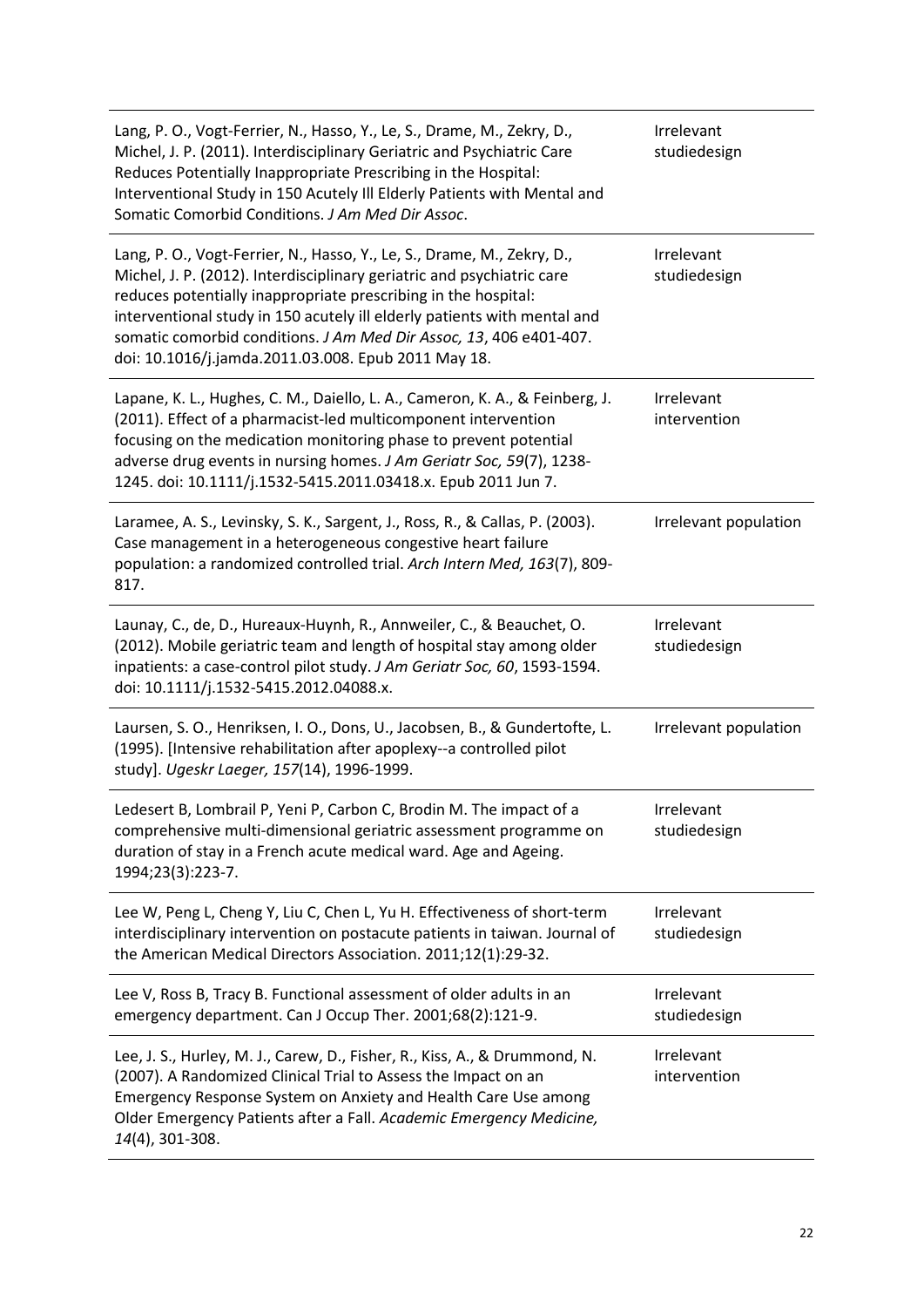| Lee, J. S., Schwindt, G., Langevin, M., Moghabghab, R., Alibhai, S. M. H.,<br>Kiss, A., & Naglie, G. (2008). Validation of the Triage Risk Stratification<br>Tool to identify older persons at risk for hospital admission and<br>returning to the emergency department. Journal of the American<br>Geriatrics Society, 56(11), 2112-2117.                                                                                           | Övrigt                     |
|--------------------------------------------------------------------------------------------------------------------------------------------------------------------------------------------------------------------------------------------------------------------------------------------------------------------------------------------------------------------------------------------------------------------------------------|----------------------------|
| Lee, K. H., Hui, K. P., Lim, T. K., & Tan, W. C. (1993). Acute physiology<br>and chronic health evaluation (APACHE II) scoring in the Medical<br>Intensive Care Unit, National University Hospital, Singapore. Singapore<br>Med J, 34(1), 41-44.                                                                                                                                                                                     | Övrigt                     |
| Lee, L. (2008). A multifactorial intervention did not prevent falls or<br>fractures in elderly patients during short hospital stays. Evidence Based<br>Nursing, 11(4), 120-120.                                                                                                                                                                                                                                                      | Irrelevant<br>studiedesign |
| Lee, W. J., Cheng, Y. Y., Liu, C. Y., Peng, L. N., Liu, L. K., & Chen, L. K.<br>(2012). Dose-dependent effect of rehabilitation in functional recovery<br>of older patients in the post-acute care unit. Archives of Gerontology<br>and Geriatrics, 54, e290-e293.                                                                                                                                                                   | Irrelevant<br>studiedesign |
| Lee, Y. S., Lin, C. S., Jseng, Y. H., Luo, T. W., Hung, P. J., Wu, M. C., &<br>Tang, Y. J. (2012). Predictive factors for patients discharged after<br>participating in a post-acute care program. Journal of Clinical<br>Gerontology and Geriatrics, 3, 25-28.                                                                                                                                                                      | Irrelevant<br>studiedesign |
| Lees L. A framework to promote the holistic assessment of older people<br>in emergency care. Nurs Older People. 2005;16(10):16-8, 20.                                                                                                                                                                                                                                                                                                | Irrelevant<br>studiedesign |
| Leff, B., Burton, L., Mader, S. L., Naughton, B., Burl, J., Inouye, S. K.,<br>Burton, J. R. (2005). Improving patient care. Hospital at home: feasibility<br>and outcomes of a program to provide hospital-level care at home for<br>acutely ill older patients. Annals of Internal Medicine, 143(11), 798.                                                                                                                          | Irrelevant<br>intervention |
| Leff, B., Reider, L., Frick, K. D., Scharfstein, D. O., Boyd, C. M., Frey, K.<br>Boult, C. (2009). Guided care and the cost of complex healthcare: a<br>preliminary report. American Journal of Managed Care, 15(8), 555-559.                                                                                                                                                                                                        | Irrelevant<br>studiedesign |
| Lefton E, Bonstelle S, Frengley JD. Success with an inpatient geriatric<br>unit: a controlled study of outcome and follow-up. J Am Geriatr Soc.<br>1983;31(3):149-55.                                                                                                                                                                                                                                                                | Irrelevant<br>studiedesign |
| Legrain, S., Tubach, F., Bonnet-Zamponi, D., Lemaire, A., Aquino, J. P.,<br>Paillaud, E., Lacaille, S. (2011). A new multimodal geriatric discharge-<br>planning intervention to prevent emergency visits and<br>rehospitalizations of older adults: the optimization of medication in<br>AGEd multicenter randomized controlled trial. J Am Geriatr Soc, 59,<br>2017-2028. doi: 10.1111/j.1532-5415.2011.03628.x. Epub 2011 Sep 27. | Irrelevant<br>intervention |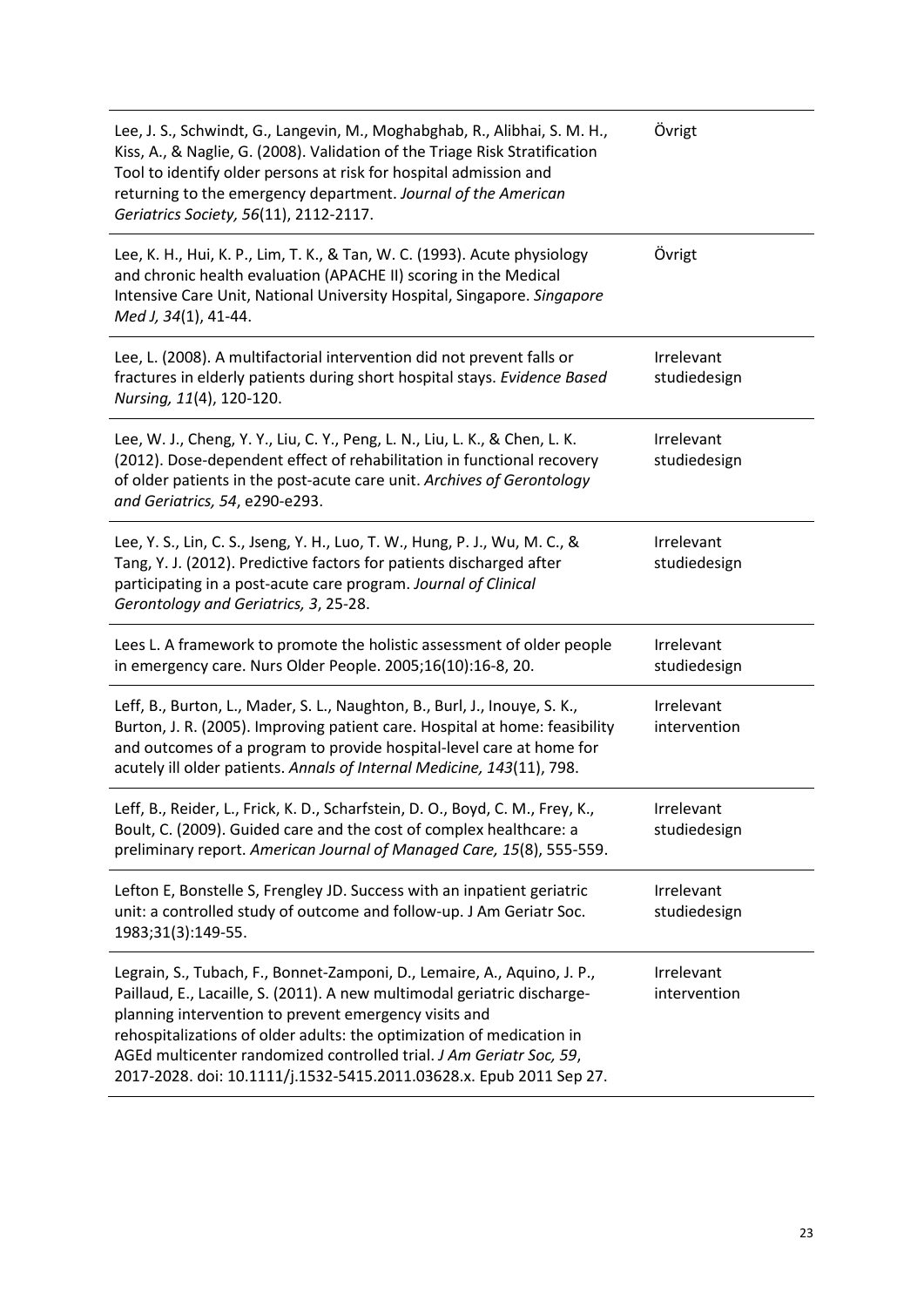| Lenze Eric, J., Host Helen, H., Hildebrand Mary, W., Morrow-Howell, N.,<br>Carpenter, B., Freedland Kenneth, E., Binder Ellen, F. (2012). Enhanced<br>Medical Rehabilitation Increases Therapy Intensity and Engagement and<br>Improves Functional Outcomes in Postacute Rehabilitation of Older<br>Adults: A Randomized-Controlled Trial. Journal of the American Medical<br>Directors Association, 13, 708-712. | Irrelevant<br>studiedesign |
|-------------------------------------------------------------------------------------------------------------------------------------------------------------------------------------------------------------------------------------------------------------------------------------------------------------------------------------------------------------------------------------------------------------------|----------------------------|
| Leslie, D. L., Zhang, Y., Bogardus, S. T., Holford, T. R., Leo-Summers, L. S.,<br>& Inouye, S. K. (2005). Consequences of preventing delirium in<br>hospitalized older adults on nursing home costs. J Am Geriatr Soc, 53(3),<br>405-409.                                                                                                                                                                         | Övrigt                     |
| Leung, A. C., Liu, C., Chow, N. W., & Chi, I. (2004). Cost-benefit analysis<br>of a case management project for the community-dwelling frail elderly<br>in Hong Kong. Journal of Applied Gerontology, 23(1), 70-85.                                                                                                                                                                                               | Irrelevant<br>intervention |
| Leung, L. P., & Fan, K. L. (2008). Who should be admitted to hospital?<br>Evaluation of a screening tool. Hong Kong Med J, 14(4), 273-277.                                                                                                                                                                                                                                                                        | Övrigt                     |
| Leventhal, M. E., Denhaerynck, K., Brunner-La, R., H, P., Burnand, B.,<br>Conca-Zeller, A., De, G. (2011). Swiss Interdisciplinary Management<br>Programme for Heart Failure (SWIM-HF): a randomised controlled trial<br>study of an outpatient inter-professional management programme for<br>heart failure patients in Switzerland. Swiss Med Wkly, 141, w13171. doi:<br>10.4414/smw.2011.13171.                | Irrelevant population      |
| Li, M., Porter, E., Lam, R., & Jassal, S. V. (2007). Quality Improvement<br>Through the Introduction of Interdisciplinary Geriatric Hemodialysis<br>Rehabilitation Care. American Journal of Kidney Diseases, 50(1), 90-97.                                                                                                                                                                                       | Irrelevant<br>intervention |
| Lightbody E, Baldwin R. Inpatient geriatric evaluation and management<br>did not reduce mortality but reduced functional decline. Evidence Based<br>Mental Health. 2002;5(4):109-.                                                                                                                                                                                                                                | Övrigt                     |
| Lightbody E, Watkins C, Leathley M, Sharma A, Lye M. Evaluation of a<br>nurse-led falls prevention programme versus usual care: a randomized<br>controlled trial. Age Ageing. 2002;31(3):203-10.                                                                                                                                                                                                                  | Irrelevant<br>intervention |
| Lim, W. K., Lambert, S. F., & Gray, L. C. (2003). Effectiveness of case<br>management and post-acute services in older people after hospital<br>discharge. Med J Aust, 178(6), 262-266.                                                                                                                                                                                                                           | Irrelevant<br>intervention |
| Lin, A., Cavendish, J., Boren, D., Ofstad, T., & Seidensticker, D. (2008). A<br>pilot study: Reports of benefits from a 6-month, multidisciplinary,<br>shared medical appointment approach for heart failure patients.<br>Military Medicine, 173(12), 1210-1213.                                                                                                                                                  | Irrelevant population      |
| Lin, J. S., Whitlock, E. P., Eckstrom, E., Fu, R., Perdue, L. A., Beil, T. L., &<br>Leipzig, R. M. (2012). Challenges in Synthesizing and Interpreting the<br>Evidence From a Systematic Review of Multifactorial Interventions to<br>Prevent Functional Decline in Older Adults. Rockville MD.                                                                                                                   | Övrigt                     |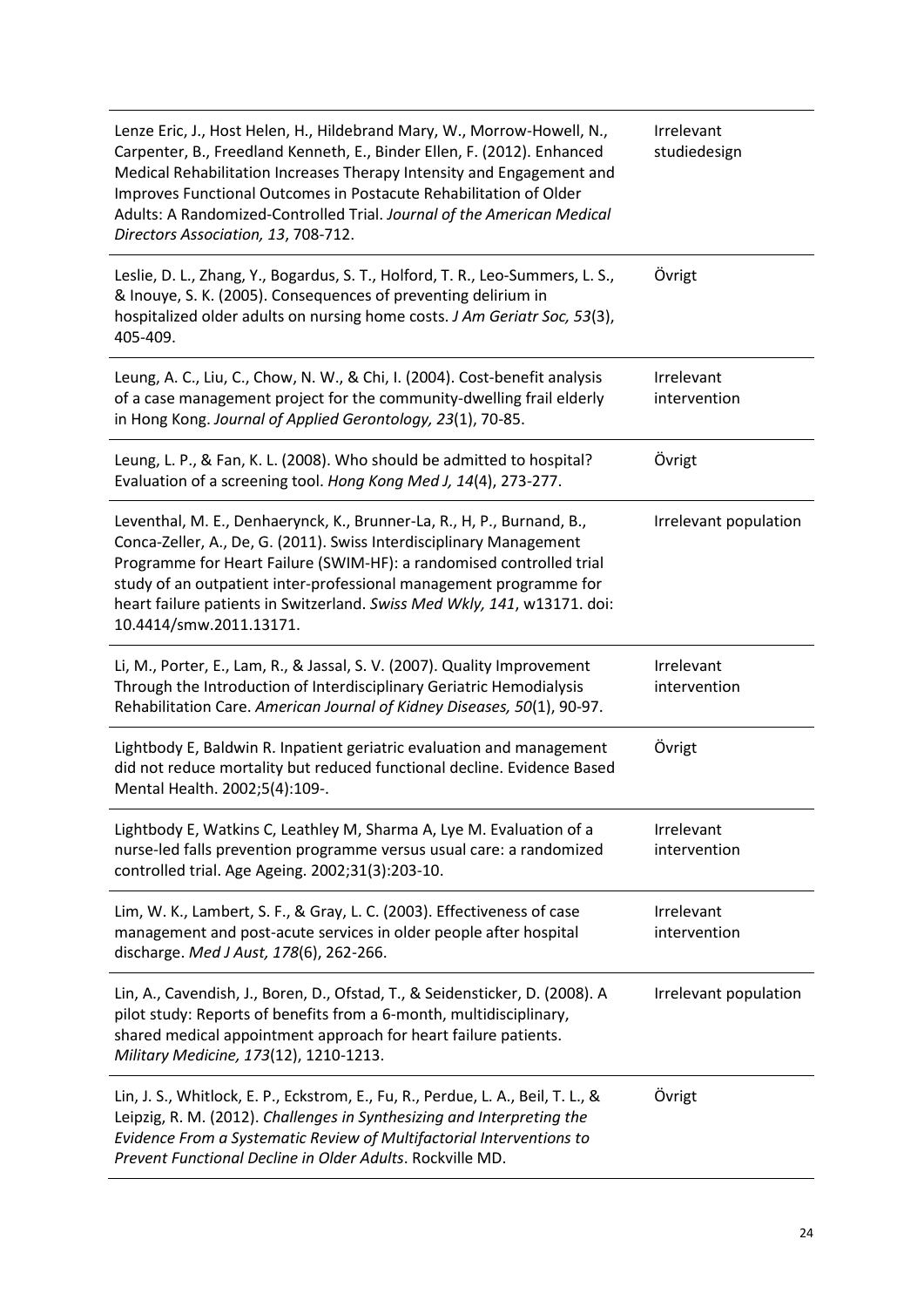| Lindberg, M. C., & Sullivan, G. M. (1996). Effects of an inpatient<br>geriatrics rotation on internal medicine residents' knowledge and<br>attitudes. J Gen Intern Med, 11(7), 397-400.                                                                                                                  | Irrelevant<br>intervention |
|----------------------------------------------------------------------------------------------------------------------------------------------------------------------------------------------------------------------------------------------------------------------------------------------------------|----------------------------|
| Lisby, M., Thomsen, A., Nielsen, L. P., Lyhne, N. M., Breum-Leer, C.,<br>Fredberg, U., Brock, B. (2010). The effect of systematic medication<br>review in elderly patients admitted to an acute ward of internal<br>medicine. Basic Clin Pharmacol Toxicol, 106(5), 422-427.                             | Irrelevant<br>intervention |
| Lo, S. H., Chan, C. Y., Chan, C. H., Sze, W. K., Yuen, K. K., Wong, C. S.,<br>Tung, Y. (2009). The implementation of an end-of-life integrated care<br>pathway in a Chinese population. Int J Palliat Nurs, 15(8), 384-388.                                                                              | Övrigt                     |
| Long, M. J., & Marshall, B. S. (1999). Case management and the cost of<br>care in the last month of life: evidence from one managed care setting.<br>Health Care Manage Rev, 24(4), 45-53.                                                                                                               | Irrelevant<br>intervention |
| Lorensen, M., & Eriksen, R. (2003). The effect of systematic assessment<br>in rehabilitation on self-care capability, length of hospital stay, patient<br>satisfaction, and interdisciplinary collaboration. Self-Care, Dependent-<br>Care & Nursing, 11(3), 4-18.                                       | Irrelevant<br>studiedesign |
| Lu JH, Chan DK, Ong B, Shen Q, Reuten S, Ko A. Management and<br>outcomes of delirium in a secured, co-located geriatric and<br>psychogeriatric unit. J Am Geriatr Soc. 2009;57(9):1725-7.                                                                                                               | Irrelevant<br>studiedesign |
| Luk, J. K. H., & Chan, C. F. (2011). Rehabilitation outcomes of older<br>patients at 6 months follow-up after discharged from a geriatric day<br>hospital (GDH). Archives of Gerontology and Geriatrics, 52(3), 327-330.                                                                                 | Irrelevant<br>intervention |
| Luk, J. K., Kwok, T., & Woo, J. (1999). Geriatric screening in acute care<br>wards--a novel method of providing care to elderly patients. Hong Kong<br>Med J, 5(1), 34-38.                                                                                                                               | Irrelevant<br>studiedesign |
| Lundstrom, M., Edlund, A., Karlsson, S., Brannstrom, B., Bucht, G., &<br>Gustafson, Y. (2005). A multifactorial intervention program reduces the<br>duration of delirium, length of hospitalization, and mortality in delirious<br>patients. Journal of the American Geriatrics Society, 53(4), 622-628. | Irrelevant<br>studiedesign |
| Lushbough, R. S., Priddy, J. M., Sewell, H. H., Lovett, S. B., & Jones, T. C.<br>(1988). The effectiveness of an occupational therapy program in an<br>inpatient geropsychiatric setting. Physical & Occupational Therapy in<br>Geriatrics, 6(2), 63-73.                                                 | Irrelevant<br>intervention |
| Maaravi, Y., & Stessman, J. (2008). The geriatric emergency<br>department Hwang U, Morrison S. The geriatric emergency<br>department. J Am Geriatr Soc 2007;55:1873-6. Journal of the American<br>Geriatrics Society, 56(8), 1579-1579.                                                                  | Övrigt                     |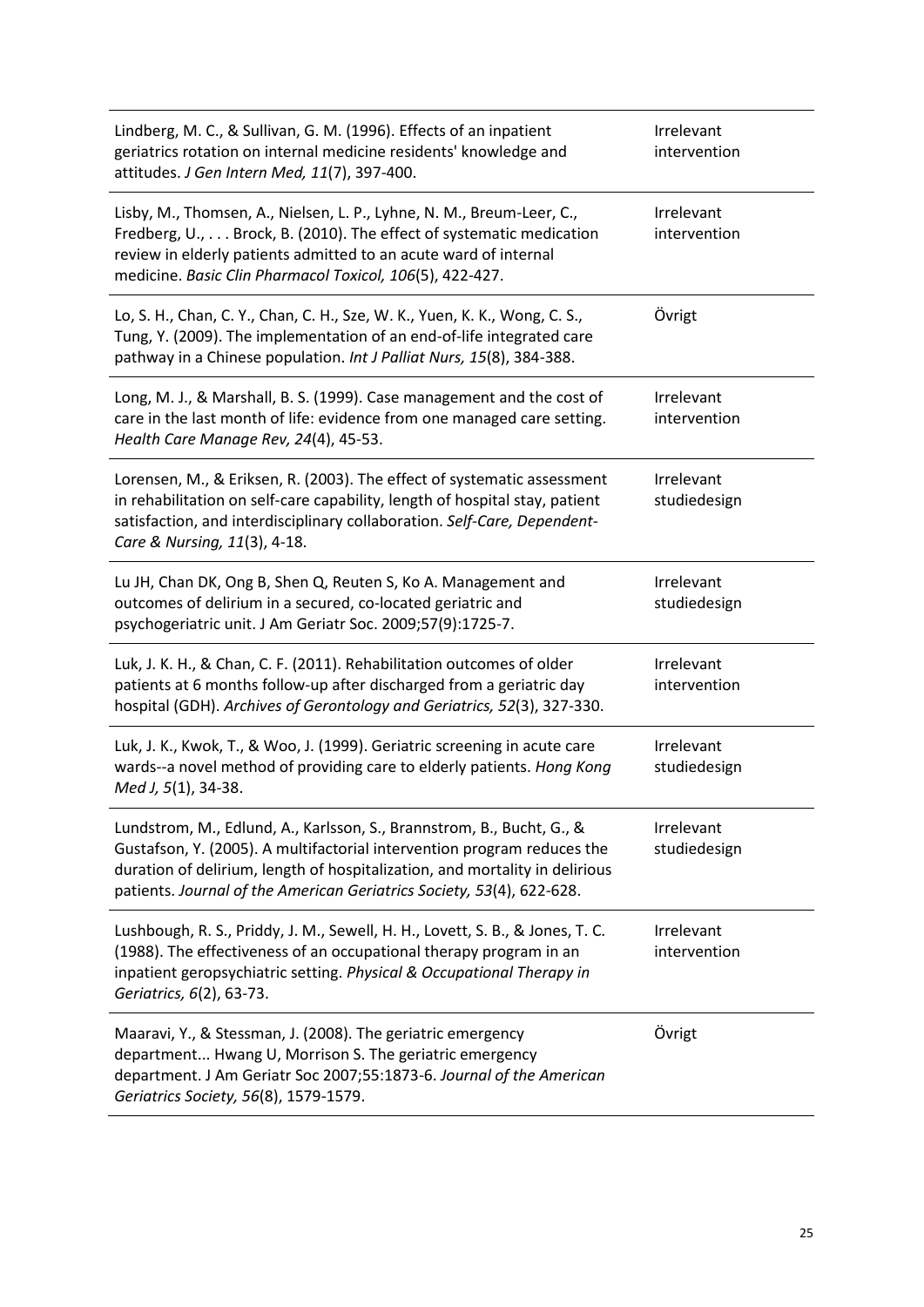| Macdonald, A. J., Mann, A. H., Jenkins, R., Richard, L., Godlove, C., &<br>Rodwell, G. (1982). An attempt to determine the impact of four types of<br>care upon the elderly in London by the study of matched groups.<br>Psychol Med, 12(1), 193-200.                                                                                                    | Irrelevant<br>studiedesign |
|----------------------------------------------------------------------------------------------------------------------------------------------------------------------------------------------------------------------------------------------------------------------------------------------------------------------------------------------------------|----------------------------|
| Marengoni A, Cossi S, De M, Ghisla MK, Calabrese PA, Zanolini G, et al.<br>Adverse outcomes in older hospitalized patients: The role of<br>multidimensional geriatric assessment. Aging - Clinical and Experimental<br>Research. 2003;15(1):32-7.                                                                                                        | Irrelevant<br>studiedesign |
| Margitic SE, Inouye SK, Thomas JL, Cassel CK, Regenstreif DI, Kowal J.<br>Hospital Outcomes Project for the Elderly (HOPE): Rationale and design<br>for a prospective pooled analysis. Journal of the American Geriatrics<br>Society. 1993;41(3):258-67.                                                                                                 | Irrelevant<br>studiedesign |
| Martinez-Selles, M., Datino, T., & Bueno, H. (2006). Coronary care unit<br>admission of very old patients with acute myocardial infarction. Heart,<br>92(4), 549-550.                                                                                                                                                                                    | Irrelevant population      |
| Mason, S., O'Keeffe, C., Knowles, E., Bradburn, M., Campbell, M.,<br>Coleman, P., Patterson, M. (2012). A pragmatic quasi-experimental<br>multi-site community intervention trial evaluating the impact of<br>Emergency Care Practitioners in different UK health settings on patient<br>pathways (NEECaP Trial). Emergency Medicine Journal, 29, 47-53. | Irrelevant<br>intervention |
| Mateev A, Gaspoz JM, Borst F, Waldvogel F, Weber D. Use of a short-<br>form screening procedure to detect unrecognized functional disability in<br>the hospitalized elderly. J Clin Epidemiol. 1998;51(4):309-14.                                                                                                                                        | Irrelevant<br>studiedesign |
| Mathew, L. J., Gutsch, H. M., Hackney, N. W., & Munsat, E. M. (1994).<br>Promoting quality and cost-effective care to geropsychiatric patients.<br>Issues in Mental Health Nursing, 15(2), 169-185.                                                                                                                                                      | Irrelevant<br>intervention |
| Mazzola P, De F, Castoldi G, Galetti P, Zatti G, Annoni G. A comparison<br>between two co-managed geriatric programmes for hip fractured<br>elderly patients. Aging Clin Exp Res. 2010.                                                                                                                                                                  | Övrigt                     |
| McCloskey, R. (2004). Functional and self-efficacy changes of patients<br>admitted to a geriatric rehabilitation unit. Journal of Advanced Nursing,<br>46(2), 186-193.                                                                                                                                                                                   | Irrelevant<br>studiedesign |
| McCormack B. An acute care unit for elderly medical patients did not<br>increase hospital costs [commentary on Covinsky KE, King JT Jr, Quinn<br>LM, et al. Do acute care for elders units increase hospital costs? A cost<br>analysis using the hospital perspective. J AM GERIATR SOC<br>1997;45(6):729-34]. Evidence Based Nursing. 1998;1(1):26-.    | Övrigt                     |
| McCusker J, Dendukuri N, Tousignant P, Verdon J, Belzile E. Rapid two-<br>stage emergency department intervention for seniors: impact on<br>continuity of care. Academic Emergency Medicine. 2003;10(3):233-43.                                                                                                                                          | Irrelevant<br>studiedesign |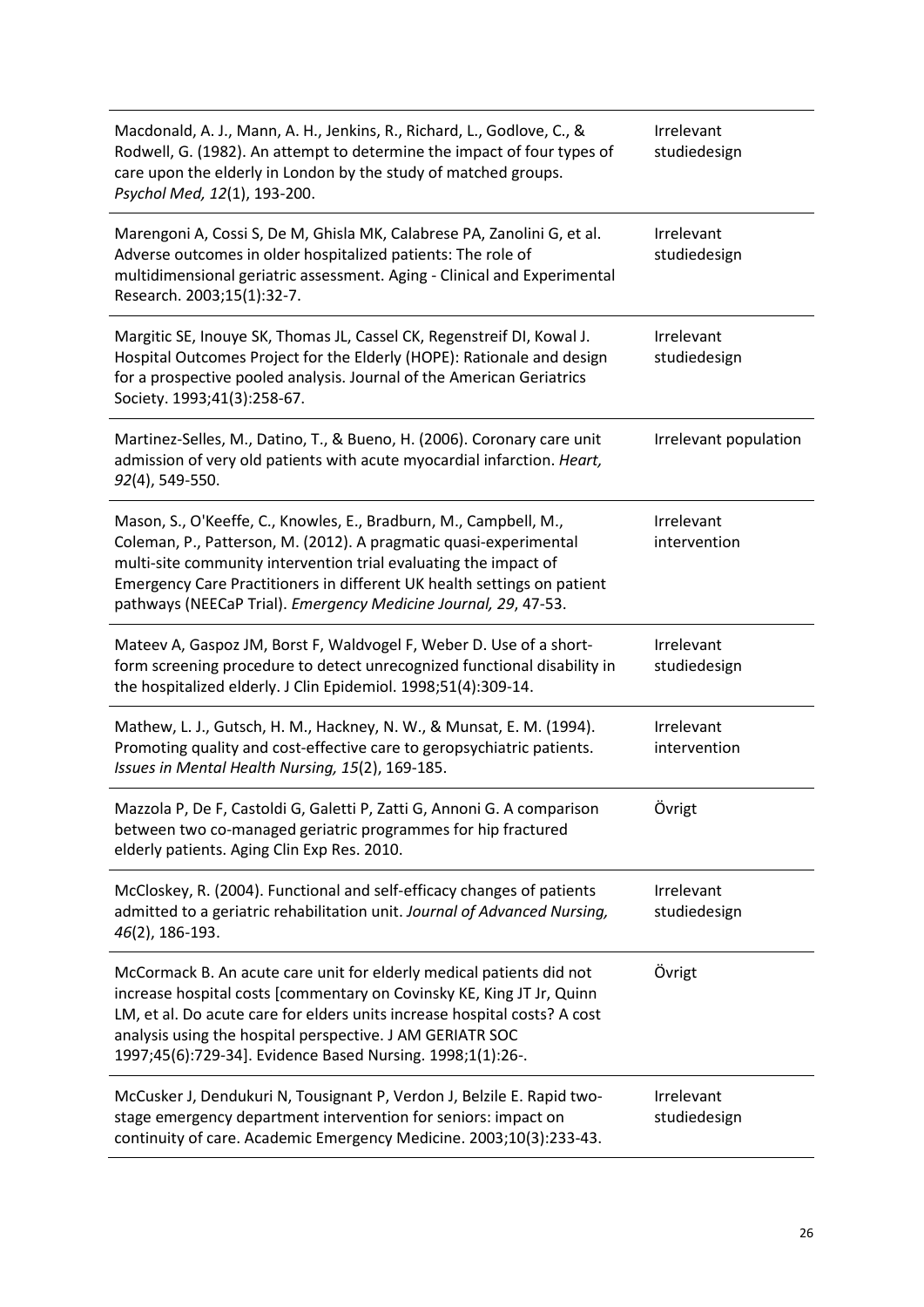| McCusker J, Jacobs P, Dendukuri N, Latimer E, Tousignant P, Verdon J.<br>Cost-effectiveness of a brief two-stage emergency department<br>intervention for high-risk elders: results of a quasi-randomized<br>controlled trial. Ann Emerg Med. 2003;41(1):45-56.                                                                         | Irrelevant<br>intervention |
|-----------------------------------------------------------------------------------------------------------------------------------------------------------------------------------------------------------------------------------------------------------------------------------------------------------------------------------------|----------------------------|
| McCusker J, Verdon J, Tousignant P, de C, L P, Dendukuri N, et al. Rapid<br>emergency department intervention for older people reduces risk of<br>functional decline: results of a multicenter randomized trial. J Am<br>Geriatr Soc. 2001;49(10):1272-81.                                                                              | Irrelevant<br>intervention |
| McCusker, J., & Verdon, J. (2006). Do geriatric interventions reduce<br>emergency department visits? A systematic review. Journals of<br>Gerontology - Series A Biological Sciences and Medical Sciences, 61(1),<br>53-62.                                                                                                              | Övrigt                     |
| McCusker, J., Dendukuri, N., Tousignant, P., Verdon, J., De, C., L, P., &<br>Belzile, E. (2003). Rapid two-stage emergency department intervention<br>for seniors: Impact on continuity of care. Academic Emergency<br>Medicine, 10(3), 233-243.                                                                                        | Irrelevant<br>intervention |
| McCusker, J., Verdon, J., Tousignant, P., Poulin de, C., Louise, Dendukuri,<br>N., & Belzile, E. (2001). Rapid emergency department intervention for<br>older people reduces risk of functional decline: Results of a multicenter<br>randomized trial. Journal of the American Geriatrics Society, 49(10),<br>1272-1281.                | Irrelevant<br>intervention |
| Meissner P, Andolsek K, Mears PA, Fletcher B. Maximizing the<br>functional status of geriatric patients in an acute community hospital<br>setting. Gerontologist. 1989;29(4):524-8.                                                                                                                                                     | Irrelevant<br>studiedesign |
| Meldon, S. W., Mion, L. C., Palmer, R. M., Drew, B. L., Connor, J. T.,<br>Lewicki, L. J., Emerman, C. L. (2003). A brief risk-stratification tool to<br>predict repeat emergency department visits and hospitalizations in<br>older patients discharged from the emergency department. Academic<br>Emergency Medicine, 10(3), 224-232.  | Irrelevant<br>intervention |
| Melin, A. L., Hakansson, S., & Bygren, L. O. (1993). The cost-<br>effectiveness of rehabilitation in the home: a study of Swedish elderly.<br>Am J Public Health, 83(3), 356-362.                                                                                                                                                       | Irrelevant<br>intervention |
| Melis, R. J. F., Adang, E., Teerenstra, S., van, E., M, I. J., Wimo, A., M, G.<br>M. (2008). Cost-effectiveness of a multidisciplinary intervention model<br>for community-dwelling frail older people. Journals of Gerontology<br>Series A: Biological Sciences & Medical Sciences, 63A(3), 275-282.                                   | Irrelevant population      |
| Merkert, J., Butz, S., Nieczaj, R., Steinhagen-Thiessen, E., & Eckardt, R.<br>(2011). Combined whole body vibration and balance training using<br>Vibrosphere(R): improvement of trunk stability, muscle tone, and<br>postural control in stroke patients during early geriatric rehabilitation. Z<br>Gerontol Geriatr, 44(4), 256-261. | Irrelevant population      |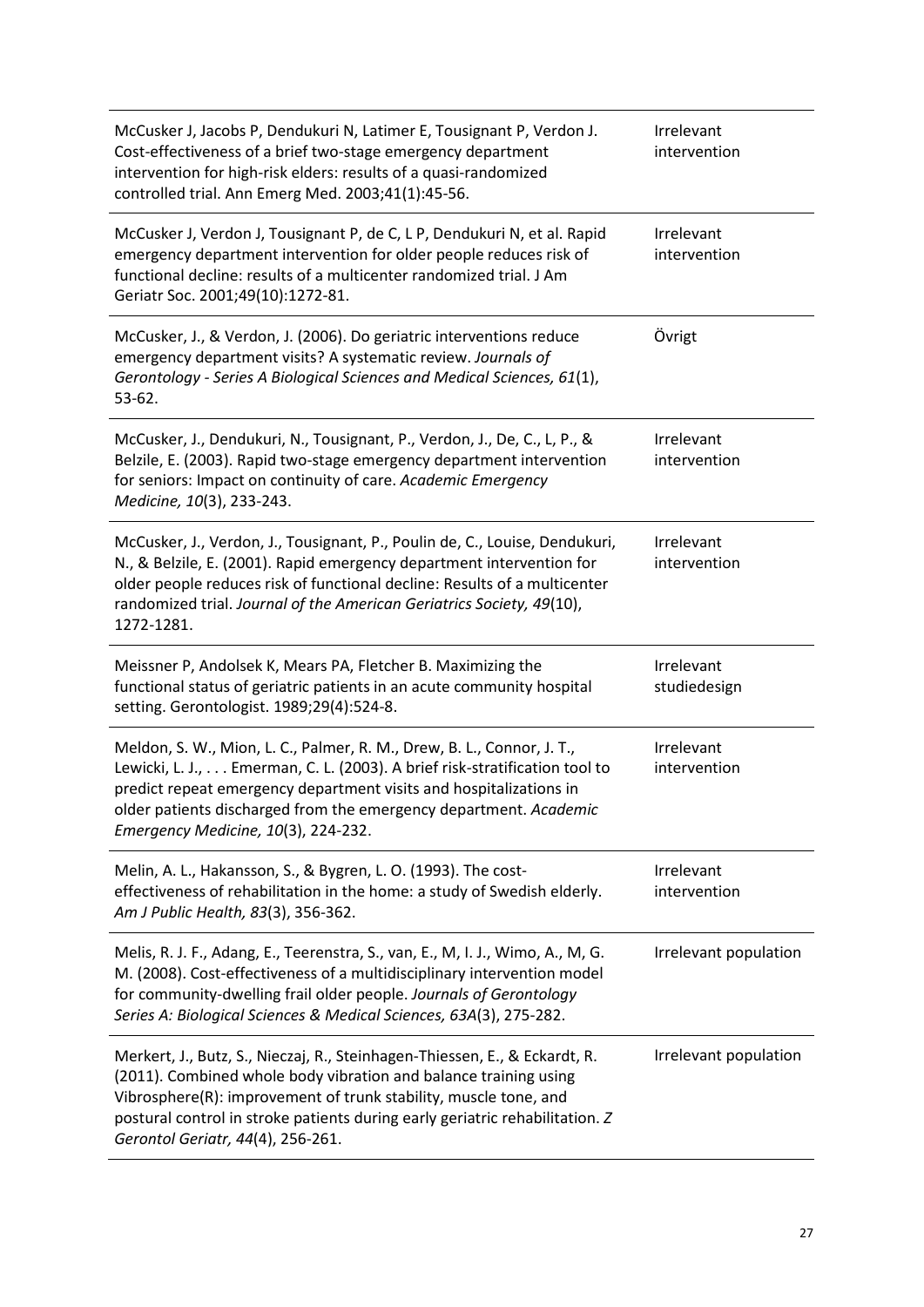| Michael, R., Wheeler, B., Wichmann, H., Horner, B., & Downie, J. (2005).<br>The healthy ageing unit: a comparative controlled intervention. Journal<br>of the Australasian Rehabilitation Nurses' Association (JARNA), 8(2), 9-<br>15.                                                           | Irrelevant<br>studiedesign |
|--------------------------------------------------------------------------------------------------------------------------------------------------------------------------------------------------------------------------------------------------------------------------------------------------|----------------------------|
| Michael, R., Wichmann, H., Wheeler, B., Horner, B., & Downie, J. (2004).<br>A multidisciplinary model of transitional rehabilitation in acute aged<br>care. Journal of the Australasian Rehabilitation Nurses' Association<br>(JARNA), 7(4), 10-16.                                              | Övrigt                     |
| Michael, R., Wichmann, H., Wheeler, B., Horner, B., & Downie, J. (2005).<br>The healthy ageing unit: beyond discharge. Journal of the Australasian<br>Rehabilitation Nurses' Association (JARNA), 8(4), 8-16.                                                                                    | Irrelevant<br>studiedesign |
| Milisen K, Foreman MD, Abraham IL, De G, Godderis J, Vandermeulen E,<br>et al. A nurse-led interdisciplinary intervention program for delirium in<br>elderly hip-fracture patients. Journal of the American Geriatrics Society.<br>2001;49(5):523-32.                                            | Irrelevant population      |
| Miller DK, Lewis LM, Nork MJ, Morley JE. Controlled trial of a geriatric<br>case-finding and liaison service in an emergency department. J Am<br>Geriatr Soc. 1996;44(5):513-20.                                                                                                                 | Irrelevant<br>studiedesign |
| Miller, P., Gladman, J. R. F., Cunliffe, A. L., Husbands, S. L., Dewey, M. E.,<br>& Harwood, R. H. (2005). Economic analysis of an early discharge<br>rehabilitation service for older people. Age & Ageing, 34(3), 274-280.                                                                     | Irrelevant<br>intervention |
| Mion LC, Palmer RM, Meldon SW, Bass DM, Singer ME, Payne SM, et al.<br>Case finding and referral model for emergency department elders: a<br>randomized clinical trial. Ann Emerg Med. 2003;41(1):57-68.                                                                                         | Irrelevant<br>intervention |
| Miralles, R., Sabartes, O., Ferrer, M., Esperanza, A., Llorach, I., Garcia-<br>Palleiro, P., & Cervera, A. M. (2003). Development and validation of an<br>instrument to predict probability of home discharge from a geriatric<br>convalescence unit in Spain. J Am Geriatr Soc, 51(2), 252-257. | Irrelevant<br>studiedesign |
| Montuclard, L., Garrouste-Orgeas, M., Timsit, J., Misset, B., De, J., &<br>Carlet, J. (2000). Outcome, functional autonomy, and quality of life of<br>elderly patients with a long-term intensive care unit stay. Critical Care<br>Medicine, 28(10), 3389-3395.                                  | Irrelevant<br>intervention |
| Mor, V., Intrator, O., Fries, B. E., Phillips, C., Teno, J., Hiris, J., Morris, J.<br>(1997). Changes in hospitalization associated with introducing the<br>resident assessment instrument. Journal of the American Geriatrics<br>Society, 45(8), 1002-1010.                                     | Irrelevant population      |
| Mudge, A. M., Giebel, A. J., & Cutler, A. J. (2008). Exercising body and<br>mind: an integrated approach to functional independence in<br>hospitalized older people. J Am Geriatr Soc, 56(4), 630-635.                                                                                           | Irrelevant<br>intervention |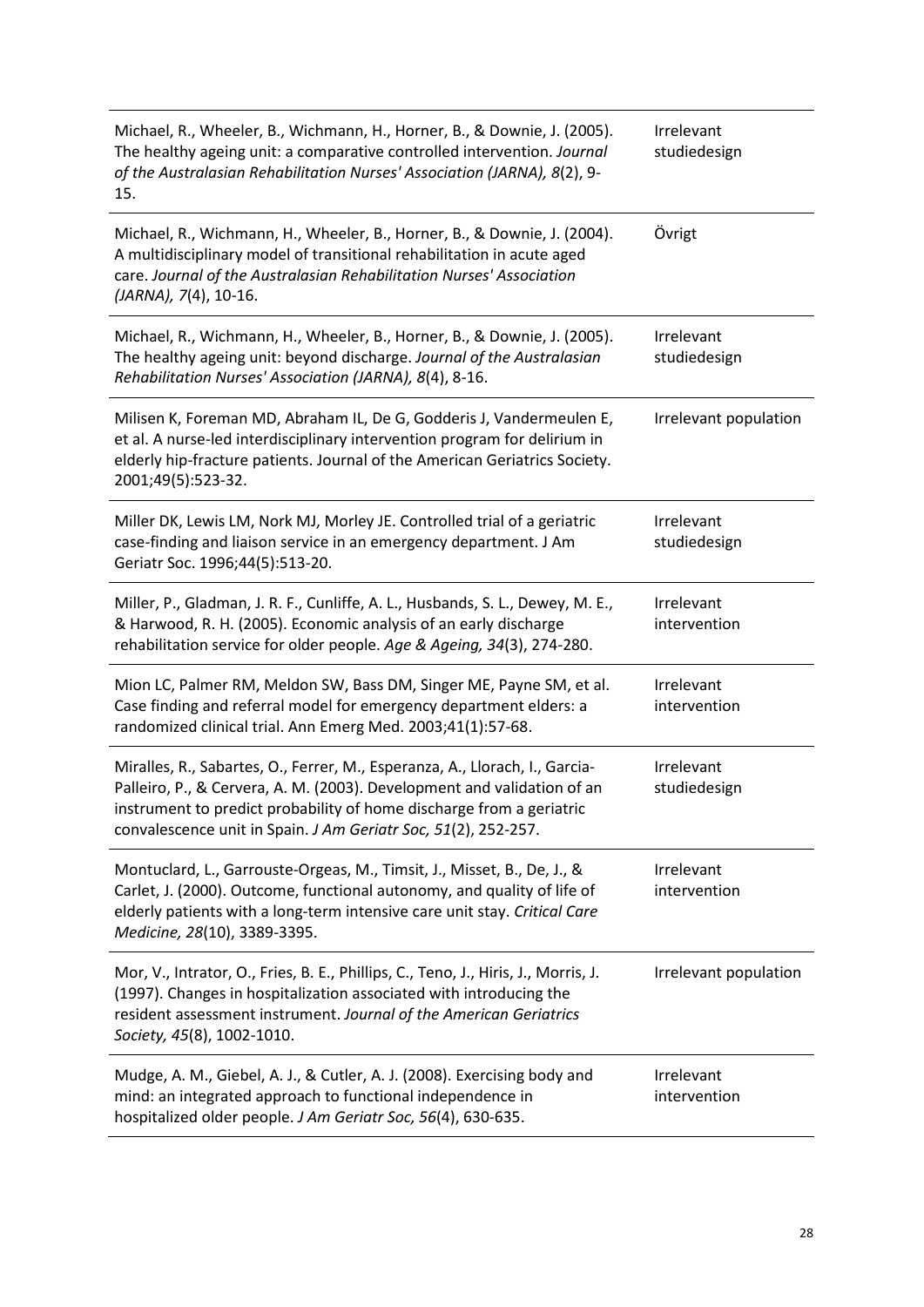| Mudge, A., Laracy, S., Richter, K., & Denaro, C. (2006). Controlled trial of<br>multidisciplinary care teams for acutely ill medical inpatients: Enhanced<br>multidisciplinary care. Internal Medicine Journal, 36(9), 558-563.                                                                                                                                        | Irrelevant population      |
|------------------------------------------------------------------------------------------------------------------------------------------------------------------------------------------------------------------------------------------------------------------------------------------------------------------------------------------------------------------------|----------------------------|
| Munin, M. C., Begley, A., Skidmore, E. R., & Lenze, E. J. (2006). Influence<br>of rehabilitation site on hip fracture recovery in community-dwelling<br>subjects at 6-month follow-up. Archives of Physical Medicine &<br>Rehabilitation, 87(7), 1004-1006.                                                                                                            | Irrelevant population      |
| Murphy TH, Labonte P, Klock M, Houser L. Falls prevention for elders in<br>acute care: an evidence-based nursing practice initiative. Crit Care Nurs<br>Q. 2008;31(1):33-9.                                                                                                                                                                                            | Irrelevant<br>studiedesign |
| Myint, P. K., Kamath, A. V., Vowler, S. L., Maisey, D. N., & Harrison, B. D.<br>W. (2005). The CURB (confusion, urea, respiratory rate and blood<br>pressure) criteria in community-acquired pneumonia (CAP) in<br>hospitalised elderly patients aged 65 years and over: a prospective<br>observational cohort study. Age & Ageing, 34(1), 75-77.                      | Irrelevant<br>intervention |
| Naglie, G., Tansey, C., Kirkland, J. L., Ogilvie-Harris, D. J., Detsky, A. S.,<br>Etchells, E., Goldlist, B. (2002). Interdisciplinary inpatient care for elderly<br>people with hip fracture: A randomized controlled trial. Canadian<br>Medical Association Journal, 167(1), 25-32.                                                                                  | Irrelevant population      |
| Nankhonya JM. Screening for social needs in accident and emergency<br>departments. J Accid Emerg Med. 1994;11(2):135-6.                                                                                                                                                                                                                                                | Irrelevant<br>studiedesign |
| Naughton BJ, Saltzman S, Ramadan F, Chadha N, Priore R, Mylotte JM. A<br>multifactorial intervention to reduce prevalence of delirium and shorten<br>hospital length of stay. J Am Geriatr Soc. 2005;53(1):18-23.                                                                                                                                                      | Irrelevant<br>studiedesign |
| Naylor, M. D. (1990). Comprehensive discharge planning for<br>hospitalized elderly: a pilot study. Nurs Res, 39(3), 156-161.                                                                                                                                                                                                                                           | Irrelevant population      |
| Naylor, M. D. (1990). Comprehensive discharge planning for the elderly.<br>Res Nurs Health, 13(5), 327-347.                                                                                                                                                                                                                                                            | Irrelevanta effektmått     |
| Naylor, M. D. (2000). A decade of transitional care research with<br>vulnerable elders. Journal of Cardiovascular Nursing, 14(3), 1.                                                                                                                                                                                                                                   | Övrigt                     |
| Naylor, M. D., Brooten, D. A., Campbell, R. L., Maislin, G., McCauley, K.<br>M., & Schwartz, J. S. (2004). Transitional care of older adults<br>hospitalized with heart failure: a randomized, controlled trial<br>[corrected] [published erratum appears in J AM GERIATR SOC 2004<br>Jul;52(7):1228]. Journal of the American Geriatrics Society, 52(5), 675-<br>684. | Irrelevant population      |
| Naylor, M. D., Brooten, D., Campbell, R., Jacobsen, B. S., Mezey, M. D.,<br>Pauly, M. V., & Schwartz, J. S. (1999). Comprehensive discharge<br>planning and home follow-up of hospitalized elders: a randomized<br>clinical trial. JAMA, 281(7), 613-620.                                                                                                              | Irrelevant<br>intervention |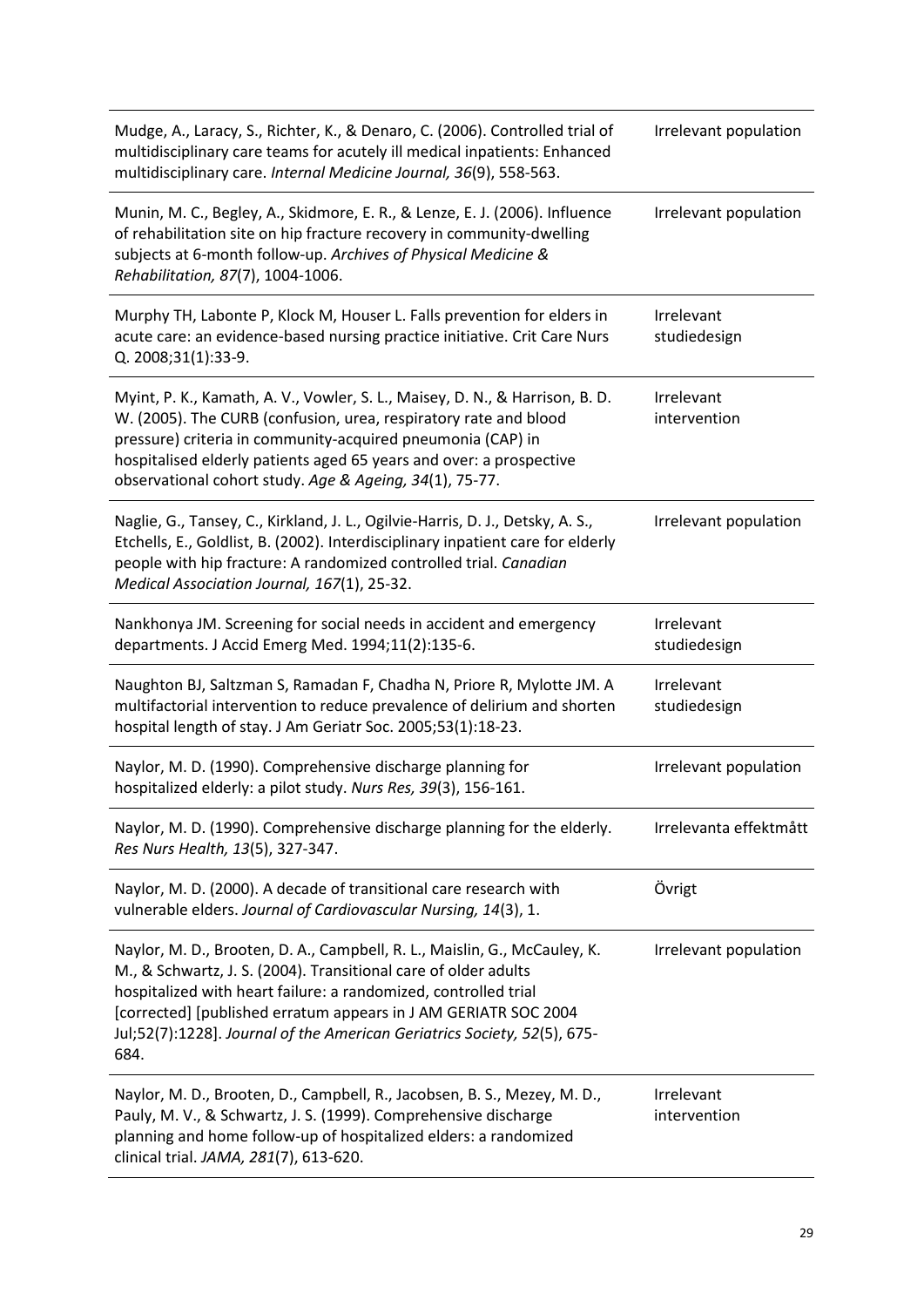| Nazareth, I., Burton, A., Shulman, S., Smith, P., Haines, A., & Timberal,<br>H. (2001). A pharmacy discharge plan for hospitalized elderly patients--a<br>randomized controlled trial. Age Ageing, 30(1), 33-40.                                                                                                 | Irrelevant<br>intervention |
|------------------------------------------------------------------------------------------------------------------------------------------------------------------------------------------------------------------------------------------------------------------------------------------------------------------|----------------------------|
| Newcomer, R., Kang, T., & Graham, C. (2006). Outcomes in a nursing<br>home transition case-management program targeting new admissions.<br>Gerontologist, 46(3), 385-390.                                                                                                                                        | Irrelevant<br>intervention |
| Ngian VJJ, Ong BS, O'Rourke F, Nguyen HV, Chan DKY. Review of a rapid<br>geriatric medical assessment model based in emergency department.<br>Age & Ageing. 2008;37(6):696-9.                                                                                                                                    | Irrelevant<br>studiedesign |
| NICHE (Nurses Improving Care to the Hospitalized Elderly) project helps<br>improve geriatric outcomes. Patient Focus Care Satisf. 1998;6(1):10-1.                                                                                                                                                                | Irrelevant<br>studiedesign |
| Nikolaus T, Bach M, Oster P, Schlierf G. Prospective value of self-report<br>and performance-based tests of functional status for 18-month<br>outcomes in elderly patients. Aging (Milano). 1996;8(4):271-6.                                                                                                     | Irrelevant<br>studiedesign |
| Nikolaus T, Bach M. Preventing falls in community-dwelling frail older<br>people using a home intervention team (HIT): results from the<br>Randomized Falls-HIT Trial. Journal of the American Geriatrics Society.<br>2003;51(3):300-5.                                                                          | Irrelevant<br>intervention |
| Nikolaus T, Specht-Leible N, Bach M, Oster P, Schuerf G. A randomised<br>trial of Comprehensive geriatric assessment and home intervention in<br>the care of hospitalised patients. Age & Ageing 1999;28:543-50.                                                                                                 | Irrelevant<br>intervention |
| Nikolaus T, Specht-Leible N, Bach M, et al. (2000) Comprehensive<br>inhospital geriatric assessment plus an interdisciplinary home<br>intervention after discharge reduced length of subsequent readmissions<br>and improved functioning. Evidence Based Nursing. 3(83).                                         | Övrigt                     |
| Noro, A., Poss, J. W., Hirdes, J. P., Finne-Soveri, H., Ljunggren, G.,<br>Bjornsson, J., Jonsson, P. V. (2011). Method for Assigning Priority Levels<br>in Acute Care (MAPLe-AC) predicts outcomes of acute hospital care of<br>older persons--a cross-national validation. BMC Med Inform Decis Mak,<br>11, 39. | Irrelevant<br>intervention |
| O'Donnell JC, Toseland RW. Does geriatric evaluation and management<br>improve the health behavior of older veterans in psychological distress?<br>J Aging Health. 1997;9(4):473-97.                                                                                                                             | Irrelevant population      |
| O'Grady, S., Fairbrother, G., & Farrington, C. (1996). Matching needs to<br>services: the quick response. Australian Health Review, 19(4), 100-112.                                                                                                                                                              | Övrigt                     |
| Olofsson, B., Stenvall, M., Lundström, M., Svensson, O., & Gustafson, Y.<br>(2007). Malnutrition in hip fracture patients: An intervention study.<br>Journal of Clinical Nursing, 16(11), 2027-2038.                                                                                                             | Irrelevant population      |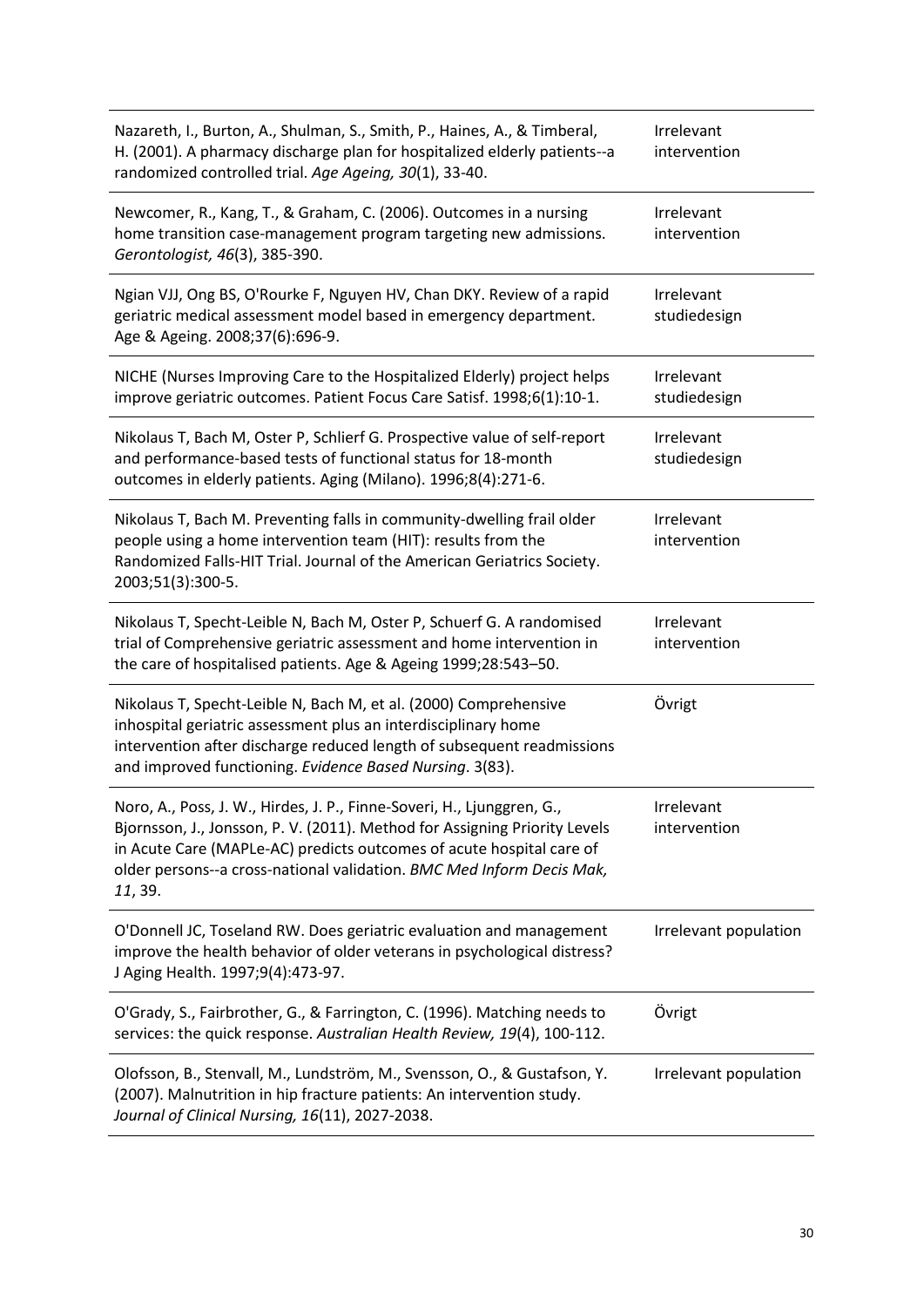| Olsson, L. E., Hansson, E., Ekman, I., & Karlsson, J. (2009). A cost-<br>effectiveness study of a patient-centred integrated care pathway. J Adv<br>Nurs, 65(8), 1626-1635.                                                                                                                           | Irrelevant<br>studiedesign |
|-------------------------------------------------------------------------------------------------------------------------------------------------------------------------------------------------------------------------------------------------------------------------------------------------------|----------------------------|
| Olsson, L., Hansson, E., Ekman, I., & Karlsson, J. (2009). A cost-<br>effectiveness study of a patient-centred integrated care pathway.<br>Journal of Advanced Nursing, 65(8), 1626-1635.                                                                                                             | Irrelevant population      |
| Olsson, L., Karlsson, J., & Ekman, I. (2007). Effects of nursing<br>interventions within an integrated care pathway for patients with hip<br>fracture. Journal of Advanced Nursing, 58(2), 116-125.                                                                                                   | Irrelevant population      |
| Onder, G., Liperoti, R., Soldato, M., Carpenter, I., Steel, K., Bernabei, R.,<br>& Landi, F. (2007). Case management and risk of nursing home<br>admission for older adults in home care: results of the AgeD in HOme<br>Care Study. J Am Geriatr Soc, 55(3), 439-444.                                | Irrelevant population      |
| Opasich, C., Patrignani, A., Mazza, A., Gualco, A., Cobelli, F., & Pinna, G.<br>D. (2010). An elderly-centered, personalized, physiotherapy program<br>early after cardiac surgery. Eur J Cardiovasc Prev Rehabil, 17(5), 582-<br>587.                                                                | Irrelevant population      |
| O'Reilly, J., Lowson, K., Green, J., Young, J. B., & Forster, A. (2008). Post-<br>acute care for older people in community hospitals--a cost-effectiveness<br>analysis within a multi-centre randomised controlled trial. Age &<br>Ageing, 37(5), 513-520.                                            | Irrelevant<br>intervention |
| O'Reilly, J., Lowson, K., Young, J., Forster, A., Green, J., & Small, N.<br>(2006). A cost effectiveness analysis within a randomised controlled trial<br>of post-acute care of older people in a community hospital. BMJ: British<br>Medical Journal (International Edition), 333(7561), 228-231.    | Irrelevant<br>intervention |
| Ornstein, K., Smith Kristofer, L., Foer Dinah, H., Lopez-Cantor Maria, T.,<br>& Soriano, T. (2011). To the hospital and back home again: a nurse<br>practitioner-based transitional care program for hospitalized<br>homebound people. Journal of the American Geriatrics Society, 59(3),<br>544-551. | Irrelevant population      |
| Ouslander, J. G., Griffiths, P. C., McConnell, E., Riolo, L., Kutner, M., &<br>Schnelle, J. (2005). Functional incidental training: a randomized,<br>controlled, crossover trial in Veterans Affairs nursing homes. Journal of<br>the American Geriatrics Society, 53(7), 1091-1100.                  | Irrelevant population      |
| Palleschi L, De A, Salani B, Fimognari FL, Marsilii A, Pierantozzi A, et al.<br>Functional recovery of elderly patients hospitalized in geriatric and<br>general medicine units. the PROgetto DImissioni in GEriatria study.<br>Journal of the American Geriatrics Society. 2011;59(2):193-9.         | Irrelevant<br>studiedesign |
| Palmer RM, Counsell S, Landefeld CS. Clinical intervention trials: the ACE<br>unit. Clinics in Geriatric Medicine. 1998;14(4):831-49.                                                                                                                                                                 | Övrigt                     |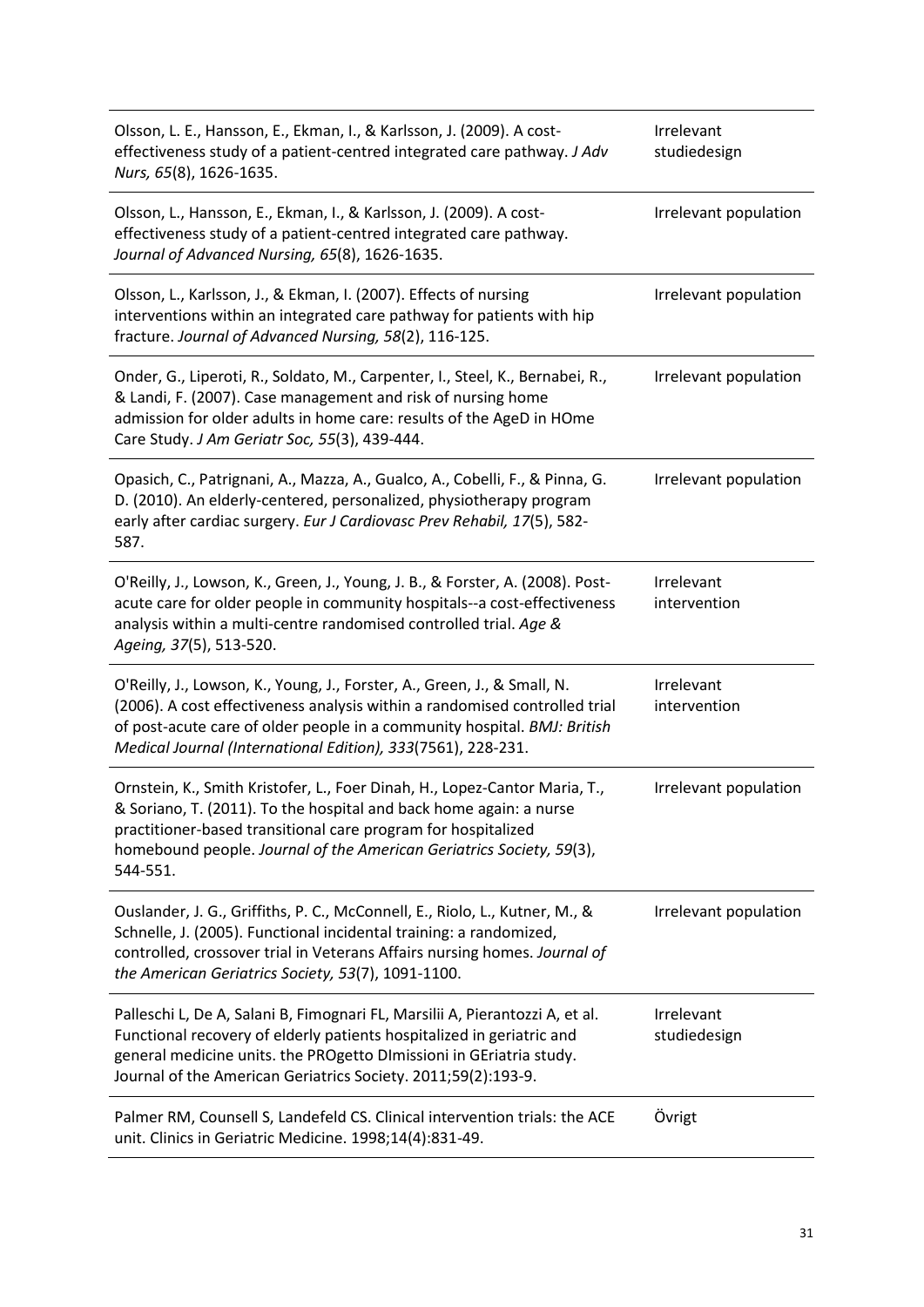| Palnum, K. D., Petersen, P., Sorensen, H. T., Ingeman, A., Mainz, J.,<br>Bartels, P., & Johnsen, S. P. (2008). Older patients with acute stroke in<br>Denmark: quality of care and short-term mortality. A nationwide follow-<br>up study. Age & Ageing, 37(1), 90-95.                                                           | Irrelevant population      |
|----------------------------------------------------------------------------------------------------------------------------------------------------------------------------------------------------------------------------------------------------------------------------------------------------------------------------------|----------------------------|
| Panella, M., Marchisio, S., Barbieri, A., & Di, S. (2008). A cluster<br>randomized trial to assess the impact of clinical pathways for patients<br>with stroke: rationale and design of the Clinical Pathways for Effective<br>and Appropriate Care Study [NCT00673491]. BMC Health Serv Res, 8,<br>223.                         | Irrelevant population      |
| Paquet, N., Desrosiers, J., Demers, L., & Robichaud, L. (2009). Predictors<br>of daily mobility skills 6 months post-discharge from acute care or reha-<br>bilitation in older adults with stroke living at home. Disability and Reha-<br>bilitation: An International, Multidisciplinary Journal, 31(15), 1267-1274.            | Irrelevant population      |
| Partridge RA, Shapiro MJ, Micalone M, Jenouri I, Woolard RH, Gifford<br>DR. Rapid computerized cognitive assessment: performance of highly<br>functional elder patients with minor traumatic injury in the emergency<br>department. Acad Emerg Med. 1999;6(7):758-60.                                                            | Irrelevant<br>studiedesign |
| Pascual, C. R., Galan, E. P., Guerrero, J. L., Colino, R. M., Soler, P. A.,<br>Calvo, M. H., Rodriguez-Artalejo, F. (2011). Rationale and methods of<br>the multicenter randomised trial of a heart failure management<br>programme among geriatric patients (HF-Geriatrics). BMC Public Health,<br>11, 627.                     | Irrelevant population      |
| Peleg, R., Press, Y., Asher, M., Pugachev, T., Glicensztain, H., Lederman,<br>M., & Biderman, A. (2008). An intervention program to reduce the<br>number of hospitalizations of elderly patients in a primary care clinic.<br>BMC Health Serv Res, 8, 36.                                                                        | Irrelevant population      |
| Perez-Zepeda MU, Gutierez-Robledo LM, Sanchez-Garcia S, Juarez-<br>Cedillo T, Gonzalez JJ, Franco-Marina F, et al. Comparison of a geriatric<br>unit with a general ward in Mexican elders. Arch Gerontol Geriatr. 2011.                                                                                                         | Irrelevant<br>studiedesign |
| Perez-Zepeda, M. U., Gutierez-Robledo, L. M., Sanchez-Garcia, S.,<br>Juarez-Cedillo, T., Gonzalez, J. J., Franco-Marina, F., & Garcia-Pena, C.<br>(2012). Comparison of a geriatric unit with a general ward in Mexican<br>elders. Arch Gerontol Geriatr, 54, e370-375. doi:<br>10.1016/j.archger.2011.05.028. Epub 2011 Jul 22. | Irrelevant population      |
| Phillips, E. M., Abrandt, B. L., Cesta, T., & Gallucci, M. A. (1999).<br>Rehabilitation after hip fracture. Topics in Geriatric Rehabilitation, 15(1),<br>56-65.                                                                                                                                                                 | Irrelevant population      |
| Pitkälä Kaisu, H., Laurila Jouko, V., Strandberg Timo, E., & Tilvis Reijo, S.<br>(2006). Multicomponent Geriatric Intervention for Elderly Inpatients<br>With Delirium: A Randomized, Controlled Trial. The Journals of<br>Gerontology: Series A: Biological Sciences and Medical Sciences, 61A(2),<br>176-181.                  | Irrelevant<br>intervention |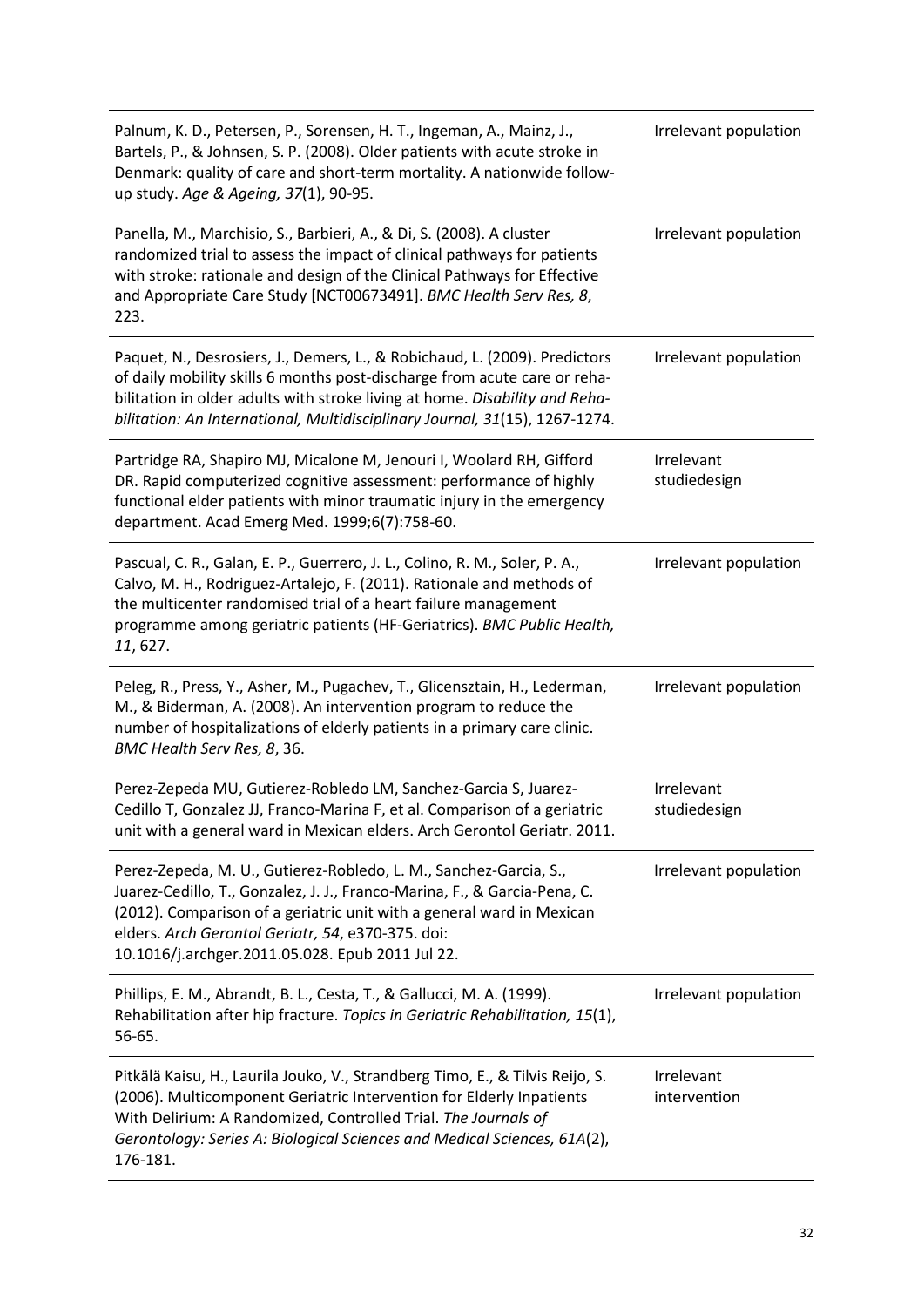| Popplewell PY, Henschke PJ. What is the value of a Geriatric Assessment<br>Unit in a teaching hospital? A comparative study of the management of<br>elderly inpatients. Aust Health Rev. 1983;6(2):23-5.                                                                                              | Irrelevant<br>studiedesign           |
|-------------------------------------------------------------------------------------------------------------------------------------------------------------------------------------------------------------------------------------------------------------------------------------------------------|--------------------------------------|
| Pound, P., Sabin, C., & Ebrahim, S. (1999). Observing the process of<br>care: a stroke unit, elderly care unit and general medical ward<br>compared. Age & Ageing, 28(5), 433-440.                                                                                                                    | Irrelevant<br>studiedesign           |
| Pugh, L. C., Tringali, R. A., Boehmer, J., Blaha, C., Kruger, N. R., Capauna,<br>T. A., Xie, S. (1999). Partners in care: a model of collaboration. Holistic<br>Nursing Practice, 13(2), 61-65.                                                                                                       | Irrelevant population                |
| Pulignano, G., Del, S., Di, L., Tarantini, L., Cioffi, G., Gregori, D., Minardi,<br>G. (2010). Usefulness of frailty profile for targeting older heart failure<br>patients in disease management programs: A cost-effectiveness, pilot<br>study. Journal of Cardiovascular Medicine, 11(10), 739-747. | Irrelevant population                |
| Randomised controlled trial of a nurse-led falls prevention programme<br>[8]. (2003). Age and Ageing, 32(3), 361-362.                                                                                                                                                                                 | Övrigt                               |
| Resnick, B. (1998). Efficacy beliefs in geriatric rehabilitation. J Gerontol<br>Nurs, 24(7), 34-44.                                                                                                                                                                                                   | Irrelevant population                |
| Resnick, B. M. (1996). Self-efficacy in geriatric rehabilitation. Retrieved<br>from http://search.ebscohost.com/login.aspx?direct=true&db=c8h&AN<br>=2000013812&site=ehost-live                                                                                                                       | Irrelevant<br>studiedesign           |
| Richards, S. H., Coast, J., Gunnell, D. J., Peters, T. J., Pounsford, J., &<br>Darlow, M. A. (1998). Randomised controlled trial comparing<br>effectiveness and acceptability of an early discharge, hospital at home<br>scheme with acute hospital care. BMJ, 316(7147), 1796-1801.                  | Irrelevant population                |
| Rideout, E. (2004). Review: comprehensive discharge planning plus<br>post-discharge support reduced total readmissions in older patients<br>with congestive heart failure. Evidence Based Nursing, 7(4), 115-115.                                                                                     | Övrigt                               |
| Riordan J, Dierking L, Clements J. Client outcomes of a pilot acute<br>geriatric unit. Kansas Nurse. 1993;68(5):5-.                                                                                                                                                                                   | Irrelevant<br>studiedesign           |
| Rizzo JA, Bogardus ST, Jr, Leo-Summers L, Williams CS, Acampora D, et<br>al. Multicomponent targeted intervention to prevent delirium in<br>hospitalized older patients: what is the economic value? Med Care.<br>2001;39(7):740-52.                                                                  | Irrelevant<br>intervention           |
| Robinson S, Rich C, Weitzel T, Vollmer C, Eden B. Delirium prevention<br>for cognitive, sensory, and mobility impairments. Res Theory Nurs Pract.<br>2008;22(2):103-13.                                                                                                                               | Irrelevant population                |
| Roder F, Schwab M, Aleker T, Morike K, Thon K, Klotz U. Proximal femur<br>fracture in older patients -- rehabilitation and clinical outcome. Age &<br>Ageing. 2003;32(1):74-80.                                                                                                                       | Irrelevant jämförelse-<br>alternativ |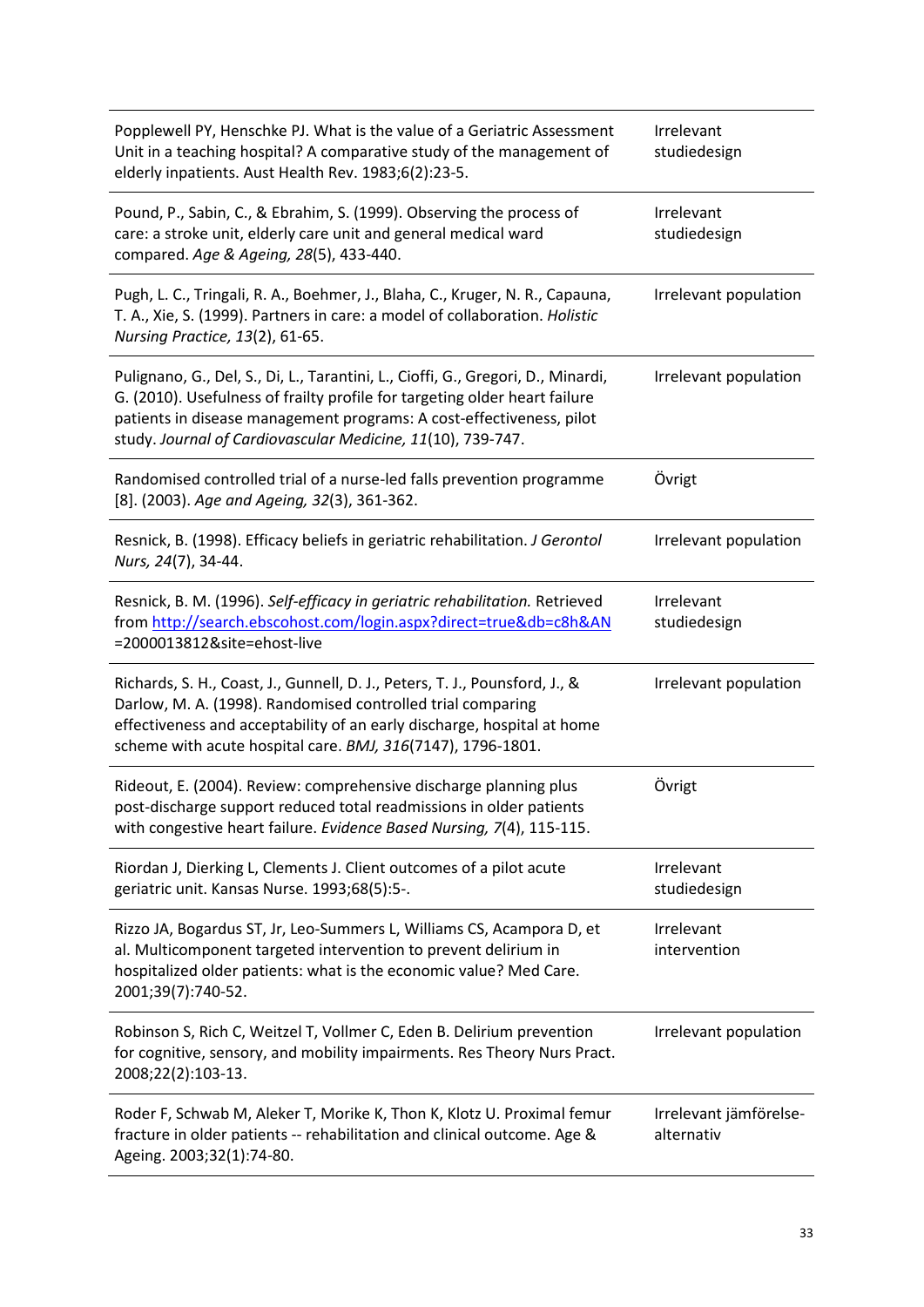| Rolland, Y., Pillard, F., Lauwers-Cances, V., Busquere, F., Vellas, B., &<br>Lafont, C. (2004). Rehabilitation outcome of elderly patients with hip<br>fracture and cognitive impairment. Disability and Rehabilitation, 26(7),<br>425-431.                                                                                      | Irrelevant population      |
|----------------------------------------------------------------------------------------------------------------------------------------------------------------------------------------------------------------------------------------------------------------------------------------------------------------------------------|----------------------------|
| Rollins, G. (2001). Coordinated care reduces functional declines in<br>hospitalized elderly patients. Rep Med Guidel Outcomes Res, 12(2), 1-2,<br>5.                                                                                                                                                                             | Övrigt                     |
| Rollins, G. (2004). Specialized nurse intervention improves post-<br>hospitalization outcomes in elderly heart failure patients. Rep Med<br>Guidel Outcomes Res, 15(12), 9-10, 12.                                                                                                                                               | Irrelevant<br>studiedesign |
| Ross, D. M. (2008). Healthcare transitions and the aging population: a<br>framework to measure the value of rapid rehabilitation. Retrieved from<br>http://search.ebscohost.com/login.aspx?direct=true&db=c8h&AN=201<br>0154951&site=ehost-live                                                                                  | Irrelevant<br>studiedesign |
| Rosswurm MA, Lanham DM. Discharge planning for elderly patients. J<br>Gerontol Nurs. 1998;24(5):14-21.                                                                                                                                                                                                                           | Irrelevant population      |
| Roughead, E. E., Barratt, J. D., Ramsay, E., Pratt, N., Ryan, P., Peck, R.,<br>Gilbert, A. L. (2009). The effectiveness of collaborative medicine reviews<br>in delaying time to next hospitalization for patients with heart failure in<br>the practice setting: results of a cohort study. Circ Heart Fail, 2(5), 424-<br>428. | Irrelevant population      |
| Roughead, E. E., Barratt, J. D., Ramsay, E., Pratt, N., Ryan, P., Peck, R.,<br>Gilbert, A. L. (2011). Collaborative home medicines review delays time<br>to next hospitalization for warfarin associated bleeding in Australian<br>war veterans. Journal of Clinical Pharmacy & Therapeutics, 36(1), 27-32.                      | Irrelevant<br>intervention |
| Rowe, J. (2002). Care Awaiting Placement Unit: the first 12 months.<br>Geriaction, 20(4), 9-14.                                                                                                                                                                                                                                  | Irrelevant<br>studiedesign |
| Rubenstein Laurence Z, et al. The Sepulveda VA Geriatric Evaluation<br>Unit: Data on four-year outcomes and predictors of improved patient<br>outcomes. Journal of the American Geriatrics Society. 1984;32(7):503-<br>12.                                                                                                       | Irrelevant<br>intervention |
| Rubenstein LZ, Alessi CA, Josephson KR, Hoyl MT, Harker JO, Pietruszka<br>FM. A randomized trial of a screening, case finding, and referral system<br>for older veterans in primary care. Journal of the American Geriatrics<br>Society. 2007;55(2):166-74.                                                                      | Irrelevant population      |
| Rubin FH, Neal K, Fenlon K, Hassan S, Inouye SK. Sustainability and<br>scalability of the hospital elder life program at a community hospital. J<br>Am Geriatr Soc. 2011;59(2):359-65.                                                                                                                                           | Irrelevant<br>studiedesign |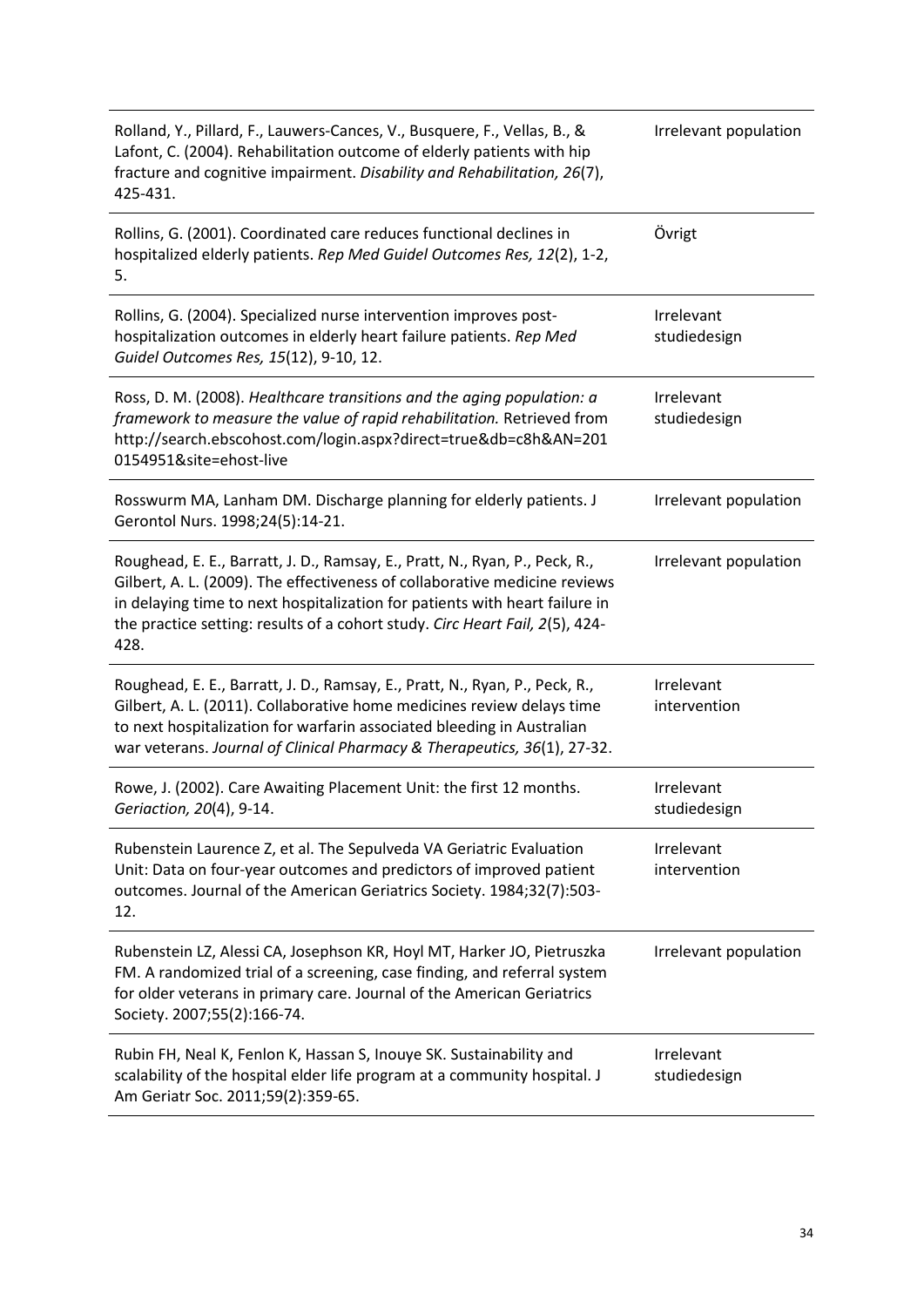| Runciman P, Currie CT, Nicol M, Green L, McKay V. Discharge of elderly<br>people from an accident and emergency department: evaluation of<br>health visitor follow-up. J Adv Nurs. 1996;24(4):711-8.                                                                                                                                      | Irrelevant population      |
|-------------------------------------------------------------------------------------------------------------------------------------------------------------------------------------------------------------------------------------------------------------------------------------------------------------------------------------------|----------------------------|
| Rypkema G, Adang E, Dicke H, Naber T, de S, Disselhorst L, et al. Cost-<br>effectiveness of an interdisciplinary intervention in geriatric inpatients<br>to prevent malnutrition. J Nutr Health Aging. 2004;8(2):122-7.                                                                                                                   | Irrelevant population      |
| Sacanella E, Perez-Castejon JM, Nicolas JM, Masanes F, Navarro M,<br>Castro P, et al. Functional status and quality of life 12 months after<br>discharge from a medical ICU in healthy elderly patients: a prospective<br>observational study. Crit Care. 2011;15(2):R105.                                                                | Irrelevant<br>studiedesign |
| Sacanella E, Perez-Castejon JM, Nicolas JM, Masanes F, Navarro M,<br>Castro P, et al. Mortality in healthy elderly patients after ICU admission.<br>Intensive Care Medicine. 2009;35(3):550-5.                                                                                                                                            | Irrelevant<br>studiedesign |
| Sager, M. A., Rudberg, M. A., Jalaluddin, M., Franke, T., Inouye, S. K.,<br>Seth, L., Winograd, C. H. (1996). Hospital Admission Risk Profile (HARP):<br>Identifying older patients at risk for functional decline following acute<br>medical illness and hospitalization. Journal of the American Geriatrics<br>Society, 44(3), 251-257. | Irrelevant<br>studiedesign |
| Salvi, F., Morichi, V., Grilli, A., Giorgi, R., Spazzafumo, L., Polonara, S.,<br>Dessí-Fulgheri, P. (2008). A geriatric emergency service for acutely ill<br>elderly patients: Pattern of use and comparison with a conventional<br>emergency department in Italy. Journal of the American Geriatrics<br>Society, 56(11), 2131-2138.      | Irrelevant<br>studiedesign |
| Sampson, E. L., Jones, L., Thune-Boyle, I. C., Kukkastenvehmas, R., King,<br>M., Leurent, B., Blanchard, M. R. (2011). Palliative assessment and<br>advance care planning in severe dementia: An exploratory randomized<br>controlled trial of a complex intervention. Palliative Medicine, 25(3),<br>197-209.                            | Irrelevant<br>studiedesign |
| Sankaran, S., Kenealy, T., Adair, A., Adair, V., Coster, H., Whitehead, N.,<br>Rea, H. (2010). A complex intervention to support 'rest home' care: a<br>pilot study. N Z Med J, 123(1308), 41-53.                                                                                                                                         | Irrelevant population      |
| Santamaria, N., Houghton, L., Kimmel, L., & Graham, A. (2003). Clinical<br>pathways for fractured neck of femur: a cohort study of health related<br>quality of life, patient satisfaction and clinical outcome. Australian<br>Journal of Advanced Nursing, 20(3), 24-29.                                                                 | Irrelevant population      |
| Schmader KE, Hanlon JT, Pieper CF, Sloane R, Ruby CM, Twersky J, et al.<br>Effects of geriatric evaluation and management on adverse drug<br>reactions and suboptimal prescribing in the frail elderly. Am J Med.<br>2004;116(6):394-401.                                                                                                 | Irrelevant population      |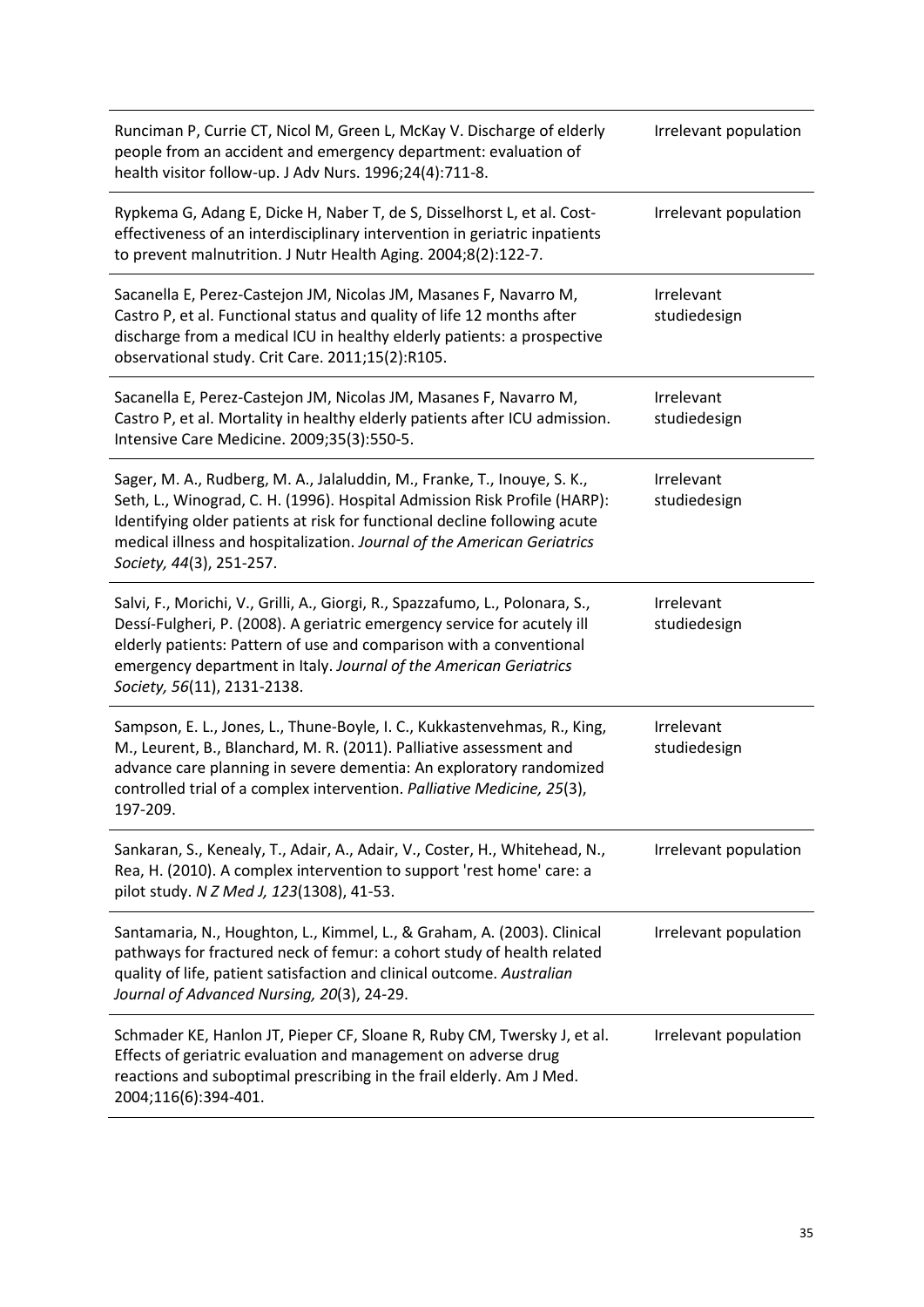| Schoenenberger RA, Conzelmann M, Dubach UC, Schwander J. Quality<br>of emergency room triage of medical inpatients to an acute care clinic<br>or chronic health care facilities. J Gen Intern Med. 1992;7(3):321-7.                                                                                                                             | Irrelevant<br>intervention |
|-------------------------------------------------------------------------------------------------------------------------------------------------------------------------------------------------------------------------------------------------------------------------------------------------------------------------------------------------|----------------------------|
| Seneff, M. G., Wagner, D., Thompson, D., Honeycutt, C., & Silver, M. R.<br>(2000). The impact of long-term acute-care facilities on the outcome<br>and cost of care for patients undergoing prolonged mechanical<br>ventilation. Crit Care Med, 28(2), 342-350.                                                                                 | Irrelevant<br>studiedesign |
| Shah, M. N., Clarkson, L., Lerner, E. B., Fairbanks, R. J., McCann, R., &<br>Schneider, S. M. (2006). An emergency medical services program to<br>promote the health of older adults. J Am Geriatr Soc, 54(6), 956-962.                                                                                                                         | Irrelevant<br>studiedesign |
| Shamian J, Clarfield AM, Maclean J. A randomized trial of intra-hospital<br>relocation of geriatric patients in a tertiary-care teaching hospital. J Am<br>Geriatr Soc. 1984;32(11):794-800.                                                                                                                                                    | Irrelevant population      |
| Shanley C, Sutherland S, Tumeth R, Stott K, Whitmore E. Caring for the<br>older person in the emergency department: the ASET program and the<br>role of the ASET clinical nurse consultant in South Western Sydney,<br>Australia. J Emerg Nurs. 2009;35(2):129-33.                                                                              | Irrelevant<br>studiedesign |
| Shaw FE, Bond J, Richardson DA, Dawson P, Steen IN, McKeith IG, et al.<br>Multifactorial intervention after a fall in older people with cognitive<br>impairment and dementia presenting to the accident and emergency<br>department: randomised controlled trial. BMJ. 2003;326(7380):73.                                                       | Irrelevant<br>intervention |
| Shaw, F. E., Bond, J., Richardson, D. A., Dawson, P., Nicholas, S.,<br>McKeith, I. G., & Anne, K. (2003). Multifactorial intervention after a fall<br>in older people with cognitive impairment and dementia presenting to<br>the accident and emergency department: Randomised controlled trial.<br>British Medical Journal, 326(7380), 73-75. | Irrelevant<br>intervention |
| Shyu YL, Liang J, Wu C, Su J, Cheng H, Chou S, et al. Two-year effects of<br>interdisciplinary intervention for hip fracture in older Taiwanese.<br>Journal of the American Geriatrics Society. 2010;58(6):1081-9.                                                                                                                              | Irrelevant population      |
| Silliman RA. Predictors of family caregivers' physical and psychological<br>health following hospitalization of their elders. J Am Geriatr Soc.<br>1993;41(10):1039-46.                                                                                                                                                                         | Irrelevant<br>intervention |
| Silliman Rebecca A, McGarvey Stephen T, Raymond Patricia M, Fretwell<br>Marsha D. 'The Senior Care Study: Does inpatient interdisciplinary<br>geriatric assessment help the family caregivers of acutely ill older<br>patients?': Erratum. Journal of the American Geriatrics Society.<br>1990;38(10):1163.                                     | Övrigt                     |
| Siu AL, Kravitz RL, Keeler E, Hemmerling K, Kington R, Davis JW, et al.<br>Postdischarge geriatric assessment of hospitalized frail elderly patients.<br>Archives of Internal Medicine. 1996;156(1):76-81.                                                                                                                                      | Irrelevant<br>intervention |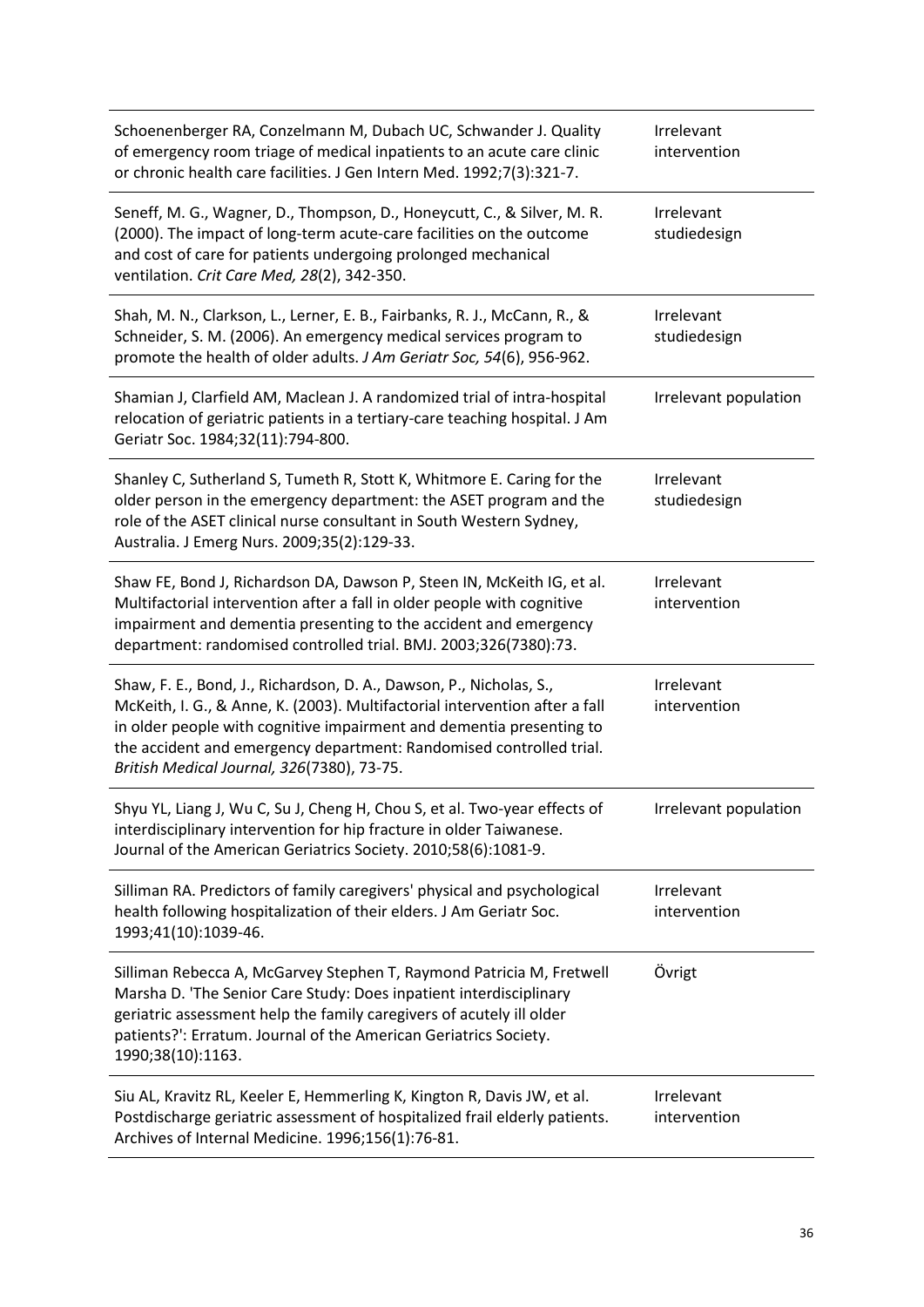| Sledge, W. H., Brown, K. E., Levine, J. M., Fiellin, D. A., Chawarski, M.,<br>White, W. D., & O'Connor, P. (2006). A randomized trial of primary<br>intensive care to reduce hospital admissions in patients with high<br>utilization of inpatient services. Dis Manag, 9(6), 328-338.                                        | Ej levererad               |
|-------------------------------------------------------------------------------------------------------------------------------------------------------------------------------------------------------------------------------------------------------------------------------------------------------------------------------|----------------------------|
| Sletvold O, Helbostad JL, Thingstad P, Taraldsen K, Prestmo A, Lamb SE,<br>et al. Effect of in-hospital comprehensive geriatric assessment (CGA) in<br>older people with hip fracture. The protocol of the Trondheim Hip<br>Fracture Trial. BMC Geriatr. 2011;11:18.                                                          | Övrigt                     |
| Soejono CH. The impact of 'comprehensive geriatric assessment (CGA)'<br>implementation on the effectiveness and cost (CEA) of healthcare in an<br>acute geriatric ward. Acta Med Indones. 2008;40(1):3-10.                                                                                                                    | Irrelevant population      |
| Solanki, N. S., Greenwood, J. E., Wagstaff, M. J., & Franchi, B. F. (2012).<br>Length of stay of elderly patients in an acute burns unit: has the pilot<br>appointment of a geriatrician to the service made a difference? J Burn<br>Care Res, 33, e178. doi: 10.1097/BCR.0b013e31823b262b.                                   | Övrigt                     |
| Somme D, Andrieux N, Guérot E, Lahjibi-Paulet H, Lazarovici C,<br>Gisselbrecht M, et al. Loss of autonomy among elderly patients after a<br>stay in a medical intensive care unit (ICU): A randomized study of the<br>benefit of transfer to a geriatric ward. Archives of Gerontology and<br>Geriatrics. 2010;50(3):e36-e40. | Övrigt                     |
| Somme D, Lazarovici C, Drame M, Blanc P, Lang PO, Gauvain JB, et al.<br>The geriatric patient: Use of acute geriatrics units in the emergency care<br>of elderly patients in France. Archives of Gerontology and Geriatrics.<br>2011;52(1):40-5.                                                                              | Irrelevant<br>studiedesign |
| Sorbero, M. E., Saul, M. I., Liu, H., & Resnick, N. M. (2012). Are<br>geriatricians more efficient than other physicians at managing inpatient<br>care for elderly patients? J Am Geriatr Soc, 60, 869-876. doi:<br>10.1111/j.1532-5415.2012.03934.x.                                                                         | Irrelevant<br>intervention |
| Spillane, L. L., Lumb, E. W., Cobaugh, D. J., Wilcox, S. R., Clark, J. S., &<br>Schneider, S. M. (1997). Frequent users of the emergency department:<br>Can we intervene? Academic Emergency Medicine, 4(6), 574-580.                                                                                                         | Ej levererad               |
| Spinewine A, Swine C, Dhillon S, Lambert P, Nachega Jean B, Wilmotte L,<br>et al. Effect of a collaborative approach on the quality of prescribing for<br>geriatric inpatients: A randomized, controlled trial. Journal of the<br>American Geriatrics Society. 2007;55(5):658-65.                                             | Irrelevanta effektmått     |
| Srinivasan M, Roffe C. Nutritional status after acute stroke: Is a stroke<br>unit better than a general geriatric ward? Journal of Nutrition, Health<br>and Aging. 2008;12(5):323-5.                                                                                                                                          | Irrelevant<br>intervention |
| Steele Denise K. Older hospitalized patients who are cared for in a speci-<br>alized unit called the delirium room. Dissertation Abstracts Interna-<br>tional: Section B: The Sciences and Engineering. 2009;70(4-B):2183.                                                                                                    | Irrelevant<br>studiedesign |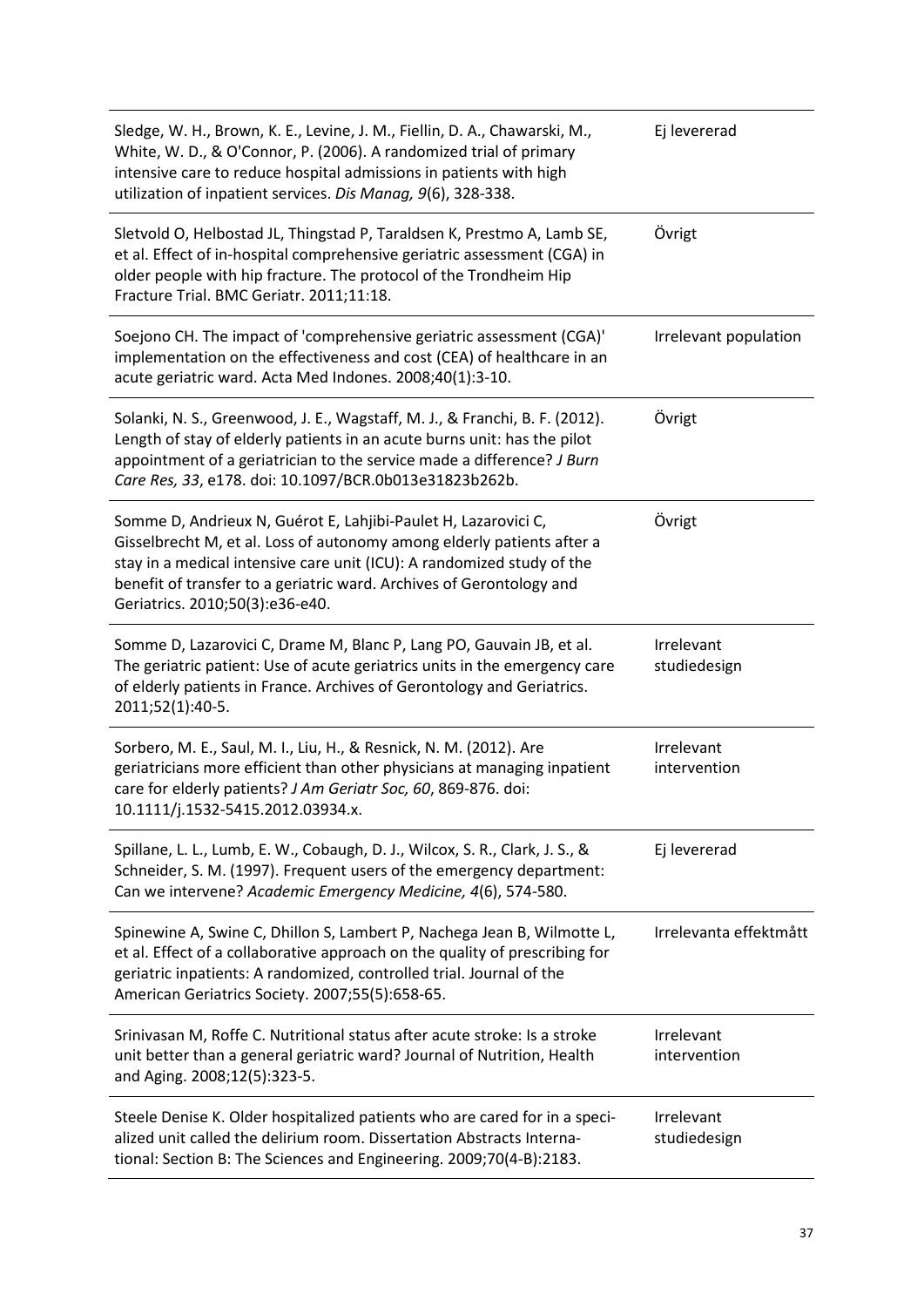| Steeman, E., Moons, P., Milisen, K., De, B., De, G., De, F., Abraham, I.<br>(2006). Implementation of discharge management for geriatric patients<br>at risk of readmission or institutionalization. International Journal for<br>Quality in Health Care, 18(5), 352-358.                                                         | Irrelevant population      |
|-----------------------------------------------------------------------------------------------------------------------------------------------------------------------------------------------------------------------------------------------------------------------------------------------------------------------------------|----------------------------|
| Stenvall M, Olofsson B, Lundstrom M, Englund U, Borssen B, Svensson<br>O, et al. A multidisciplinary, multifactorial intervention program reduces<br>postoperative falls and injuries after femoral neck fracture. Osteoporos<br>Int. 2007;18(2):167-75.                                                                          | Irrelevant population      |
| Stenvall M, Olofsson B, Nyberg L, Lundstrom M, Gustafson Y. Improved<br>performance in activities of daily living and mobility after a<br>multidisciplinary postoperative rehabilitation in older people with<br>femoral neck fracture: a randomized controlled trial with 1-year follow-<br>up. J Rehabil Med. 2007;39(3):232-8. | Irrelevant population      |
| Stewart DA, Burns JM, Beard K, Dall JL, Lennox IM, Roberts MA, et al.<br>The roles of general and geriatric medicine in the provision of acute<br>medical care for elderly patients. Health Bull (Edinb). 1992;50(3):259-<br>66.                                                                                                  | Irrelevant<br>studiedesign |
| Stewart M, Suchak N, Scheve A, Popat-Thakkar V, David E, Laquinte J, et<br>al. The impact of a geriatrics evaluation and management unit<br>compared to standard care in a community teaching hospital. Md Med<br>J. 1999;48(2):62-7.                                                                                             | Irrelevant<br>studiedesign |
| Stineman MG, Ross RN, Hamilton BB, Maislin G, Bates B, Granger CV, et<br>al. Inpatient rehabilitation after stroke: a comparison of lengths of stay<br>and outcomes in the Veterans Affairs and non-Veterans Affairs health<br>care system. Med Care. 2001;39(2):123-37.                                                          | Irrelevant<br>studiedesign |
| Stott DJ, Buttery AK, Bowman A, Agnew R, Burrow K, Mitchell SL, et al.<br>Comprehensive geriatric assessment and home-based rehabilitation for<br>elderly people with a history of recurrent non-elective hospital<br>admissions. Age and Ageing. 2006;35(5):487-91.                                                              | Irrelevant<br>intervention |
| Stromberg L, Ohlen G, Nordin C, Lindgren U, Svensson O. Postoperative<br>mental impairment in hip fracture patients. A randomized study of<br>reorientation measures in 223 patients. Acta Orthop Scand.<br>1999;70(3):250-5.                                                                                                     | Irrelevant population      |
| Sturdy, D. (2010). Best practice for older people in acute care settings.<br>Int J Nurs Stud, 47(1), 1-2.                                                                                                                                                                                                                         | Övrigt                     |
| Styrborn K. Early discharge planning for elderly patients in acute<br>hospitals - An intervention study. Scandinavian Journal of Social<br>Medicine. 1995;23(4):273-85.                                                                                                                                                           | Irrelevant<br>studiedesign |
| Swenson JR, Perez EL. The impact of a geriatric assessment unit on a<br>psychiatric consultation service in a general hospital. Psychiatric<br>Hospital. 1986;17(3):121-5.                                                                                                                                                        | Irrelevant<br>intervention |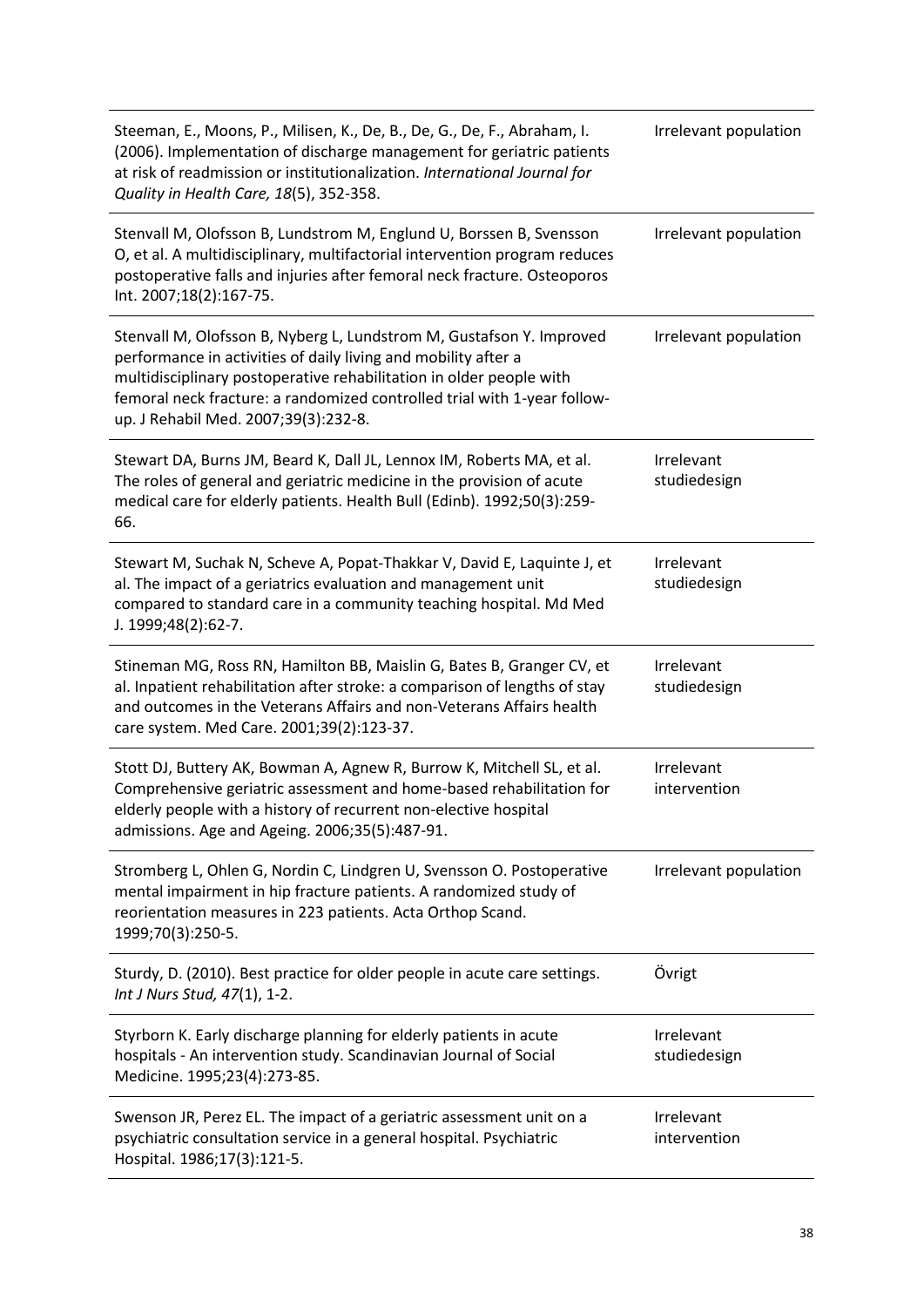| Takun, K., Sahakian, G. D., Bloch, F., Kansao, J., & Dhainaut, J. F. (2006).<br>Health network to improve elderly patients' flow in emergency<br>department. European Journal of Emergency Medicine, 13(5), 260-263.                                                                                     | Irrelevant<br>studiedesign                            |
|----------------------------------------------------------------------------------------------------------------------------------------------------------------------------------------------------------------------------------------------------------------------------------------------------------|-------------------------------------------------------|
| Teasdale TA, Shuman L, Snow E, Luchi RJ. A comparison of placement<br>outcomes of geriatric cohorts receiving care in a geriatric assessment<br>unit and on general medicine floors. J Am Geriatr Soc. 1983;31(9):529-<br>34.                                                                            | Irrelevant population                                 |
| Tibaldi, V., Aimonino, N., Ponzetto, M., Stasi, M. F., Amati, D., Raspo, S.,<br>Fabris, F. (2004). A randomized controlled trial of a home hospital<br>intervention for frail elderly demented patients: behavioral<br>disturbances and caregiver's stress. Arch Gerontol Geriatr Suppl(9), 431-<br>436. | Övrigt                                                |
| Tousignant, M., Boissy, P., Corriveau, H., & Moffet, H. (2006). In home<br>telerehabilitation for older adults after discharge from an acute hospital<br>or rehabilitation unit: A proof-of-concept study and costs estimation.<br>Disability and Rehabilitation: Assistive Technology, 1(4), 209-216.   | Irrelevant<br>studiedesign                            |
| Traissac, T., Videau, M. N., Bourdil, M. J., Bourdel-Marchasson, I., &<br>Salles, N. (2011). The short mean length of stay of post-emergency<br>geriatric units is associated with the rate of early readmission in frail<br>elderly. Aging - Clinical and Experimental Research, 23, 217-222.           | Irrelevant<br>studiedesign                            |
| Trella RS. A multidisciplinary approach to case management of frail,<br>hospitalized older adults. Journal of Nursing Administration.<br>1993;23(2):20-6.                                                                                                                                                | Irrelevant<br>studiedesign                            |
| Wald HL, Glasheen JJ, Guerrasio J, Youngwerth JM, Cumbler EU.<br>Evaluation of a hospitalist-run acute care for the elderly service. J Hosp<br>Med. 2011;6(6):313-21.                                                                                                                                    | Irrelevant<br>studiedesignIrrelevan<br>t intervention |
| Walther, S. M., & Jonasson, U. (2004). Outcome of the elderly critically<br>ill after intensive care in an era of cost containment. Acta<br>Anaesthesiologica Scandinavica, 48(4), 417-422.                                                                                                              | Irrelevant<br>intervention                            |
| Weatherall M. Geriatric evaluation and management in a New Zealand<br>hospital. Australian and New Zealand Journal of Medicine.<br>2000;30(1):101.                                                                                                                                                       | Irrelevant<br>studiedesign                            |
| Webster, S., & Harrison, L. (2004). The multidisciplinary approach to<br>mental health crisis management: an Australian example. J Psychiatr<br>Ment Health Nurs, 11(1), 21-29.                                                                                                                          | Irrelevant population                                 |
| Wendel, V. I., Durso, S. C., Cayea, D., Arbaje, A. I., & Tanner, E. (2010).<br>Implementing staff nurse geriatric education in the acute hospital<br>setting. Medsurg Nurs, 19(5), 274-280; quiz 281.                                                                                                    | Irrelevant population                                 |